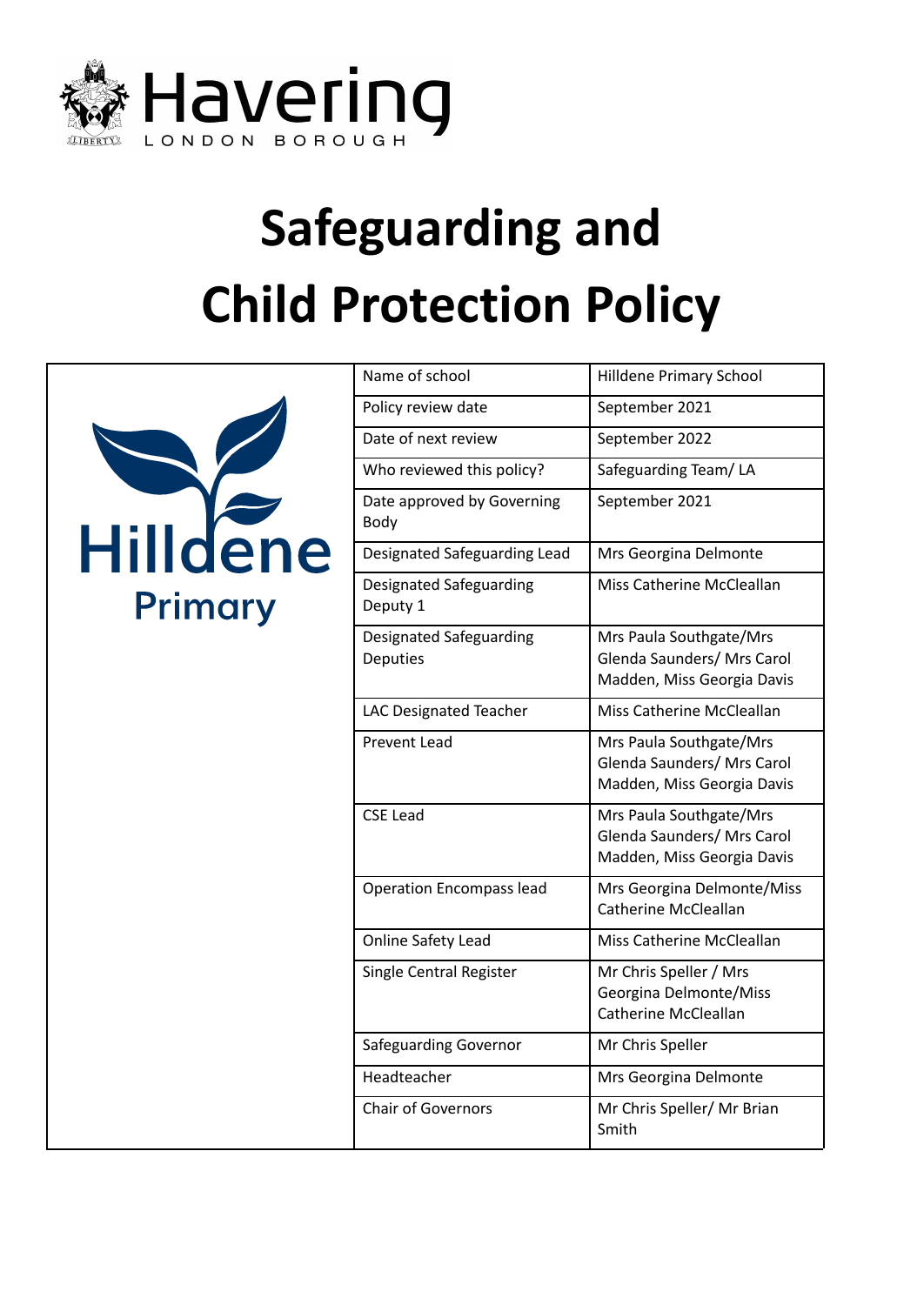

Raising concerns about a child – flowchart

- 1.0 Overview
- 2.0 Legal framework
- 3.0 Significant harm
- 4.0 Context
- 5.0 In school safeguarding and child protection procedures
- 6.0 Additional safeguarding responsibilities
- 7.0 Types of abuse, neglect and safeguarding concerns
	- 7.1 Physical abuse
	- 7.2 Emotional abuse
	- 7.3 Sexual abuse
	- 7.4 Neglect
	- 7.5 CSE & CCE
	- 7.6 So called honour based abuse
	- 7.7 FGM
	- 7.8 Breast ironing
	- 7.9 Forced marriage
	- 7.10 Prevent radicalisation and extremism
	- 7.11 Sharing nudes and semi nudes (formerly Sexting)
	- 7.12 Upskirting
	- 7.13 Missing
	- 7.14 Children in the court system
	- 7.15 Children with family members in prison
	- 7.16 Serious violence
	- 7.17 DV / DA; Operation Encompass
	- 7.18 Homelessness
	- 7.19 Online safety
- 8.0 Peer on peer abuse including sexual violence and sexual harm
- 9.0 Possible signs and symptoms of abuse
- 10.0 What to do if you suspect abuse may have occurred
- 11.0 Supporting children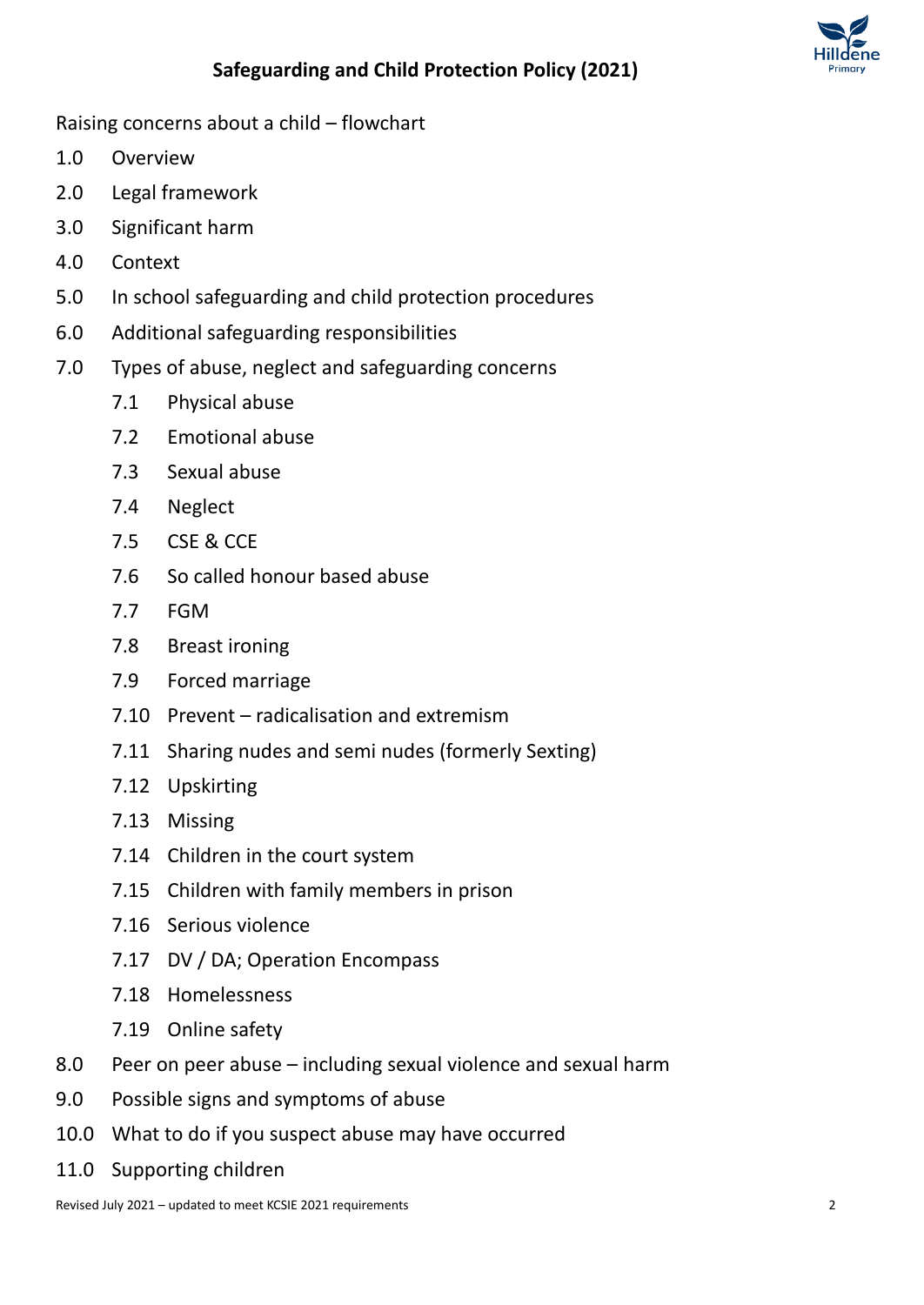

- 12.0 Supporting staff
- 13.0 Safer recruitment and allegations
- 14.0 Safeguarding and the school culture
- 15.0 Managing Child Protection cases
- 16.0 Alternative provision and out of hours activities
- 17.0 Key contacts
- 18.0 Where to go for further information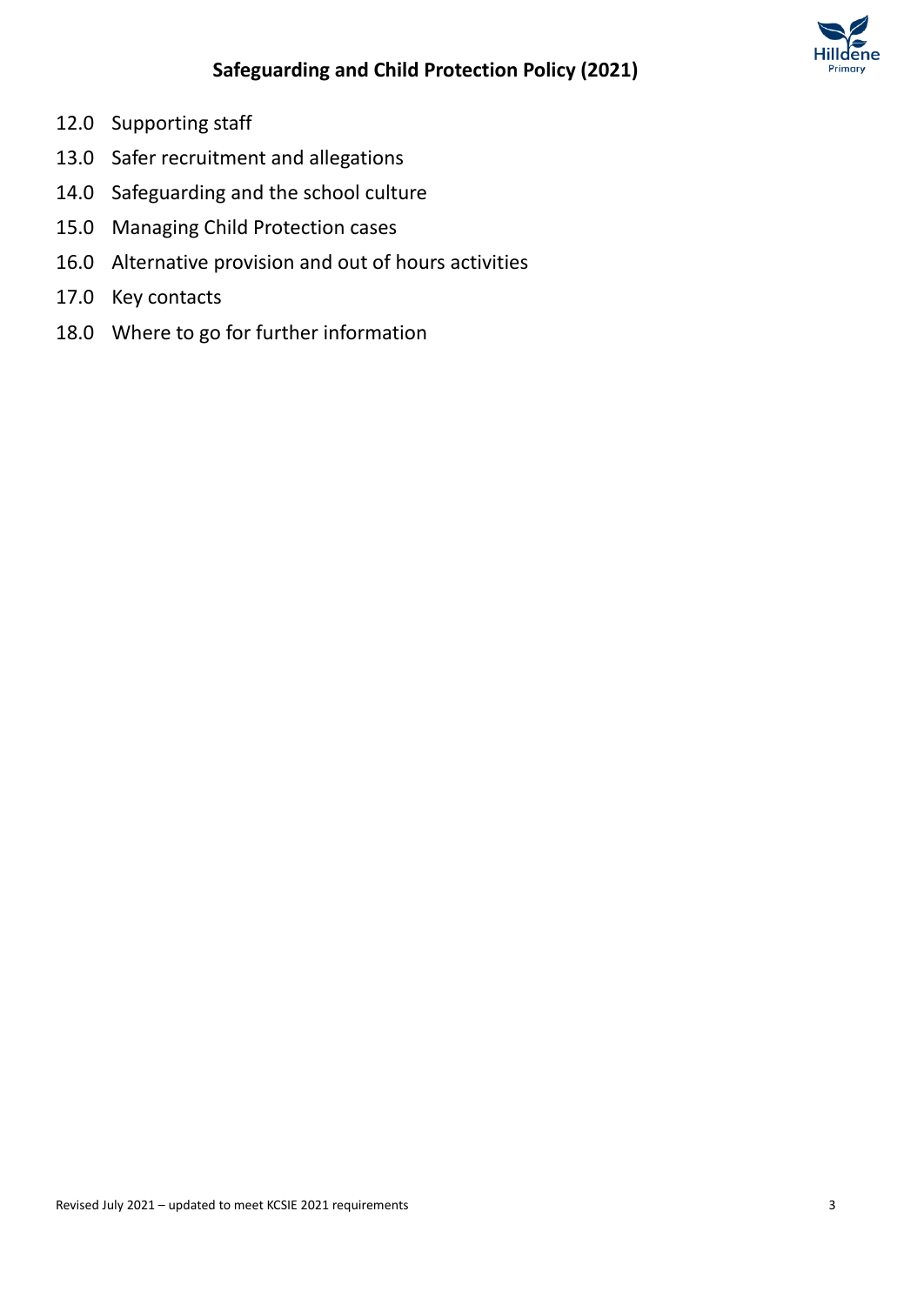

#### 1.0 **Raising concerns about a child**

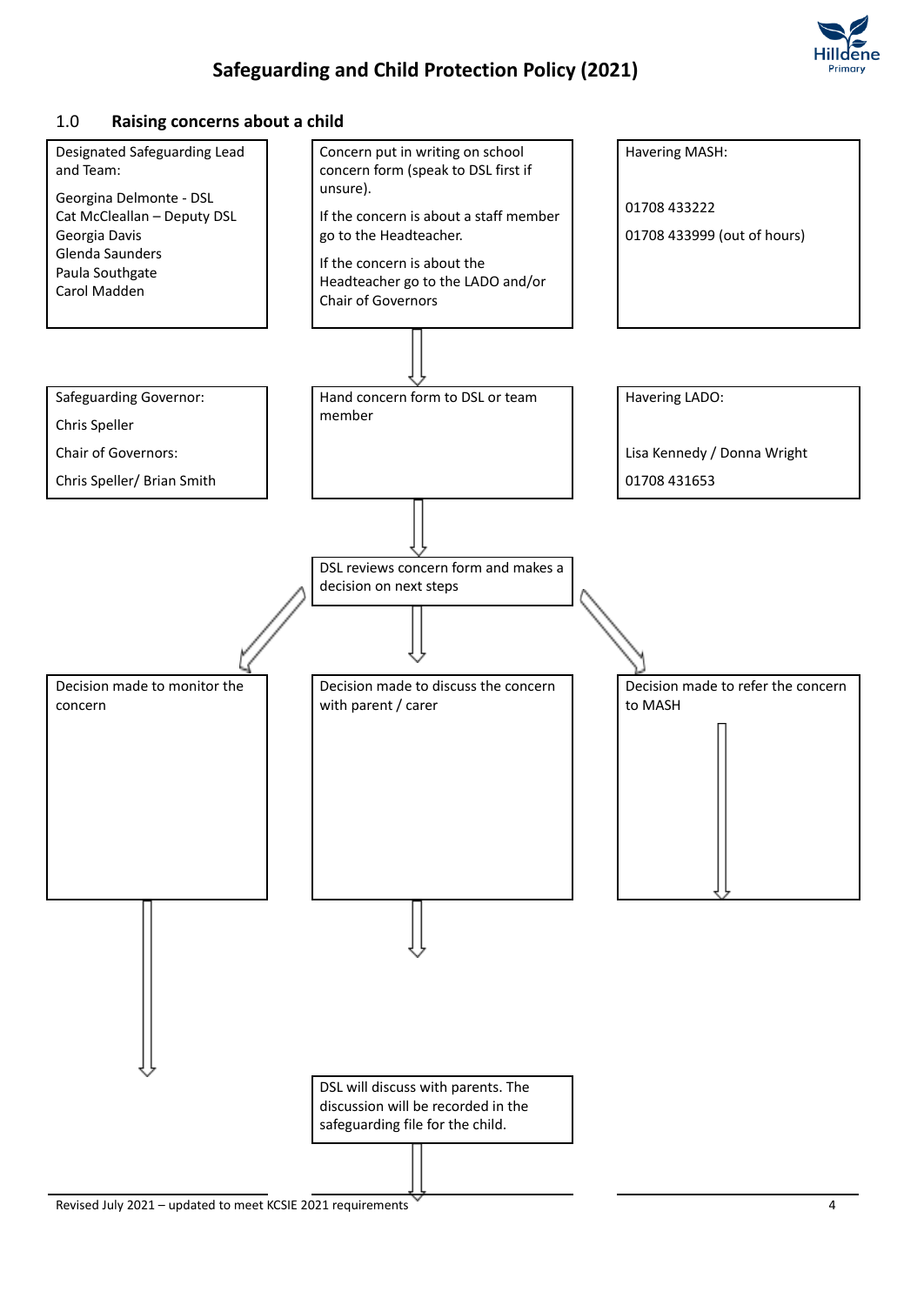



If the Designated Safeguarding Lead and team are not available the staff member should, with the support of the most senior member of staff available, make a direct referral to MASH.

#### 2.0 **Overview**

- 2.1 Safeguarding and promoting the welfare of children is:
	- protecting children from maltreatment
	- preventing impairment of children's mental or physical health or development
	- ensuring that children grow up in circumstances consistent with the provision of safe and effective care
	- taking action to enable all children to have the best outcomes
- 2.2 The purpose of this document is to assist all staff
	- to safeguard and protect children who are at risk of abuse or neglect
	- to promote the well-being of all children.
- 2.3 At Hilldene Primary School we are committed to safeguarding children and young people and we expect everyone who works in our school to share this commitment. Adults in our school take all welfare concerns seriously and encourage children and young people to talk to us about anything that worries them. Ultimately, all systems, processes and policies in our school operate with the best interests of the child at their heart.

School must be a safe place for all children attending. Children not attending school during this time must also be safeguarded, including online, staff must identify and the school must action any concerns brought to them.

- 2.4 This policy and procedures should be read in conjunction with
	- London Safeguarding Children Procedures 6<sup>th</sup> edition
	- Working Together to Safeguard Children 2018 (with Dec 2020 update)
	- DfE Keeping children safe in education 2021
	- DfE Teaching Online Safety 2019
	- School online safety policy
	- Schools Code of Conduct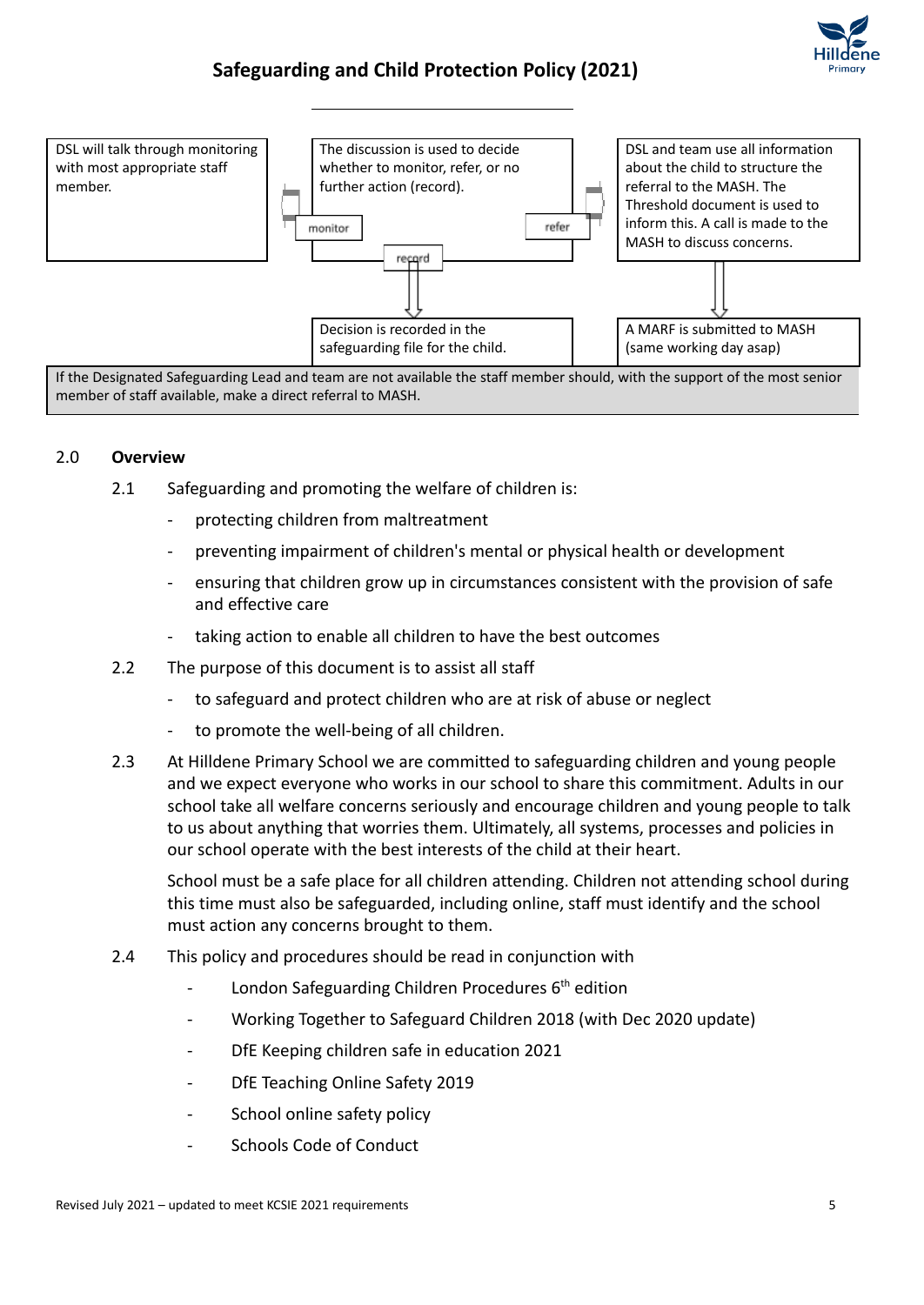

- Staff Acceptable Use Agreement
- 2.5 The safeguarding of children is everyone's business and schools have a responsibility under Section 175 of the Education Act 2002 to safeguard and promoting the welfare of children. This includes
	- Preventing the impairment of children's mental or physical health or development
	- Protecting children from maltreatment
	- Ensuring children grow up in circumstances consistent with the provision of safe and effective care.

### *Keeping Children Safe in Education (KCSIE), 2021 states that*

'*Governing bodies and proprietors should ensure their child protection policy includes procedures to minimise the risk of peer on peer abuse; the systems in place (and they should be well promoted, easily understood and easily accessible) for children to confidently report abuse, knowing their concern swill be treated seriously; how allegations of peer on peer abuse will be recorded, investigated and dealt with; clear processes as to how victims, perpetrators and any other children affected by peer on peer abuse will be supported; a recognition that even if there are no reported cases of peer on peer abuse, such abuse may still be taking place and is simply not being reported.'*

It also emphasises that the voice of the child must be heard

*'Governing bodies, proprietors and school or college leaders should ensure the child's wishes and feelings are taken into account when determining what action to take and what services to provide. Systems should be in place, and they should be well promoted, easily understood and easily accessible for children to confidently report abuse, knowing their concerns will be treated seriously, and knowing they can safely express their views and give feedback.'*

2.6 This policy and the following procedures apply to all paid staff, supply staff, volunteers and governors working with or in School Name.

### 3.0 **Legal framework**

- 3.1 This policy is supported by the key principles of the Children's Act, 1989 that the child's welfare is paramount. Another key document is Working Together, 2018, highlighting that every assessment of a child, *'must be informed by the views of the child'.* (Working Together, 2018:21) This is echoed by Keeping Children Safe in Education, 2021 through ensuring procedures are in place in schools and settings to hear the voice of the child.
- 3.2 The Children Act 1989 defines a child as being up to the age of 18 years; it also defines significant harm and the roles and responsibilities of Children's Social Care and the Police.

### 3.3 **Legislation related to safeguarding in schools**

- Keeping Children Safe in Education (September 2021)

### 3.4 **Education**

- The Children Act 1989 and 2004
- Education Act 2002
- The Education (Health Standards) (England) Regulations 2003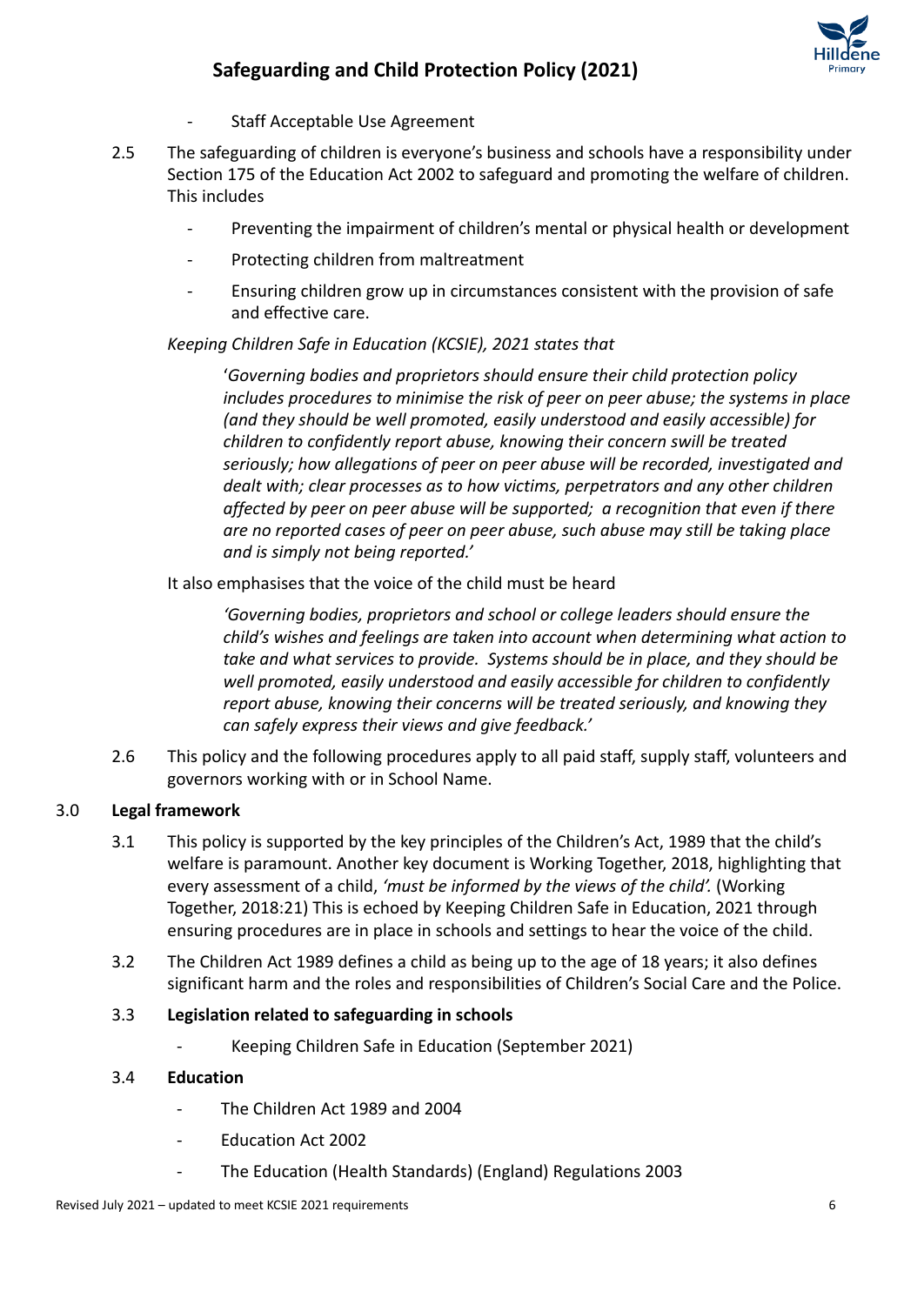

- The Further Education (Providers of Education) (England) Regulations 2006
- The Education (Pupil Referral Units) (Application of Enactments) (England) Regulations 2007 as amended by SI 2010/1919, SI 2012/1201, SI 2012/1825, SI 2012/3158
- The School Staffing (England) Regulations 2009 as amended by SI 2012/1740 and SI 2013/1940
- The Education (Non-Maintained Special Schools) (England) Regulations 2011 as amended by SI 2015/387
- The Education (School Teachers' Appraisal) (England) Regulations 2012
- The Children and Families Act 2014
- The Education (Independent School Standards) Regulations 2014

#### 4.0 **Significant harm**

- 4.1 There are no absolute criteria on which to rely when judging what constitutes significant harm. Consideration of the severity of ill-treatment may include the degree and the extent of physical harm, the duration and frequency of abuse and neglect, the extent of premeditation and the presence or degree of threat, coercion, sadism, and bizarre or unusual elements. Each of these elements has been associated with more severe effects on the child and/or relatively greater difficulty in helping the child overcome the adverse impact of the maltreatment. Sometimes, a single traumatic event may constitute significant harm (e.g. a violent assault, suffocation or poisoning). More often, significant harm is a compilation of significant events, both acute and longstanding, which interrupt, change or damage the child's physical and psychological development. Some children live in family and social circumstances where their health and development are neglected. For them, it is the corrosiveness of long-term emotional, physical or sexual abuse that causes impairment to the extent of constituting significant harm. In each case, it is necessary to consider any maltreatment alongside the family's strengths and support.
- 4.2 This policy outlines the action to be taken if it is suspected that a child may be being abused, harmed or neglected.

There are four categories of abuse:

- Physical Abuse
- Emotional Abuse
- Sexual Abuse
- Neglect
- 4.3 It is acknowledged that a child can be abused, harmed or neglected in a family, institution or community setting or online by someone known to them or, less commonly, by a stranger; this includes someone in a position of trust such as a school staff member or professionals in other services around the child.
- 4.4 All staff should also be aware that mental health problems can, in some cases, be an indicator that a child has suffered or is at risk of suffering abuse, neglect or exploitation. Where children have suffered abuse and neglect, or other potentially traumatic adverse childhood experiences, this can have a lasting impact throughout childhood, adolescence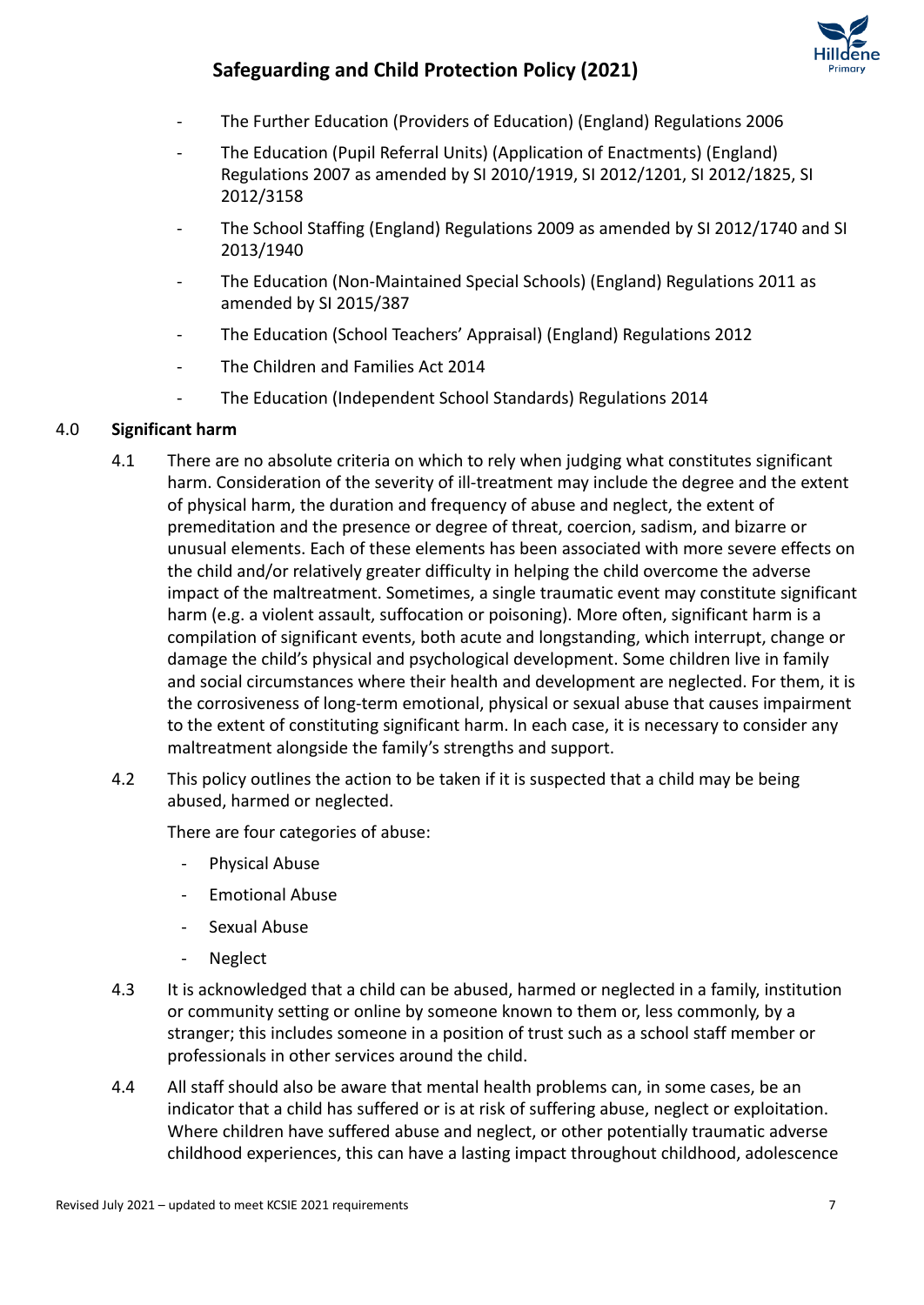

and into adulthood. It is key that staff are aware of how these children's experiences can impact on their mental health, behaviour and education.

4.5 Safeguarding and the promotion of a child's welfare covers all aspects of the child's life and the school is committed to ensuring that all its actions in respect of a child are compatible with this aim. If there are concerns about a child's welfare that do not meet the thresholds of child abuse the school will consider whether the Early Help approach should be considered. Early identification of concerns and the use of Early Help to develop a multi-agency plan for the child can reduce the risk of subsequent abuse.

### 5.0 **Context**

- 5.1 The content of this policy is applicable to all paid staff, supply staff, volunteers and Governors.
- 5.2 All adults in school have a full and active part to play in protecting our children from harm.
- 5.3 All adults in school believe that our school should provide a caring, positive, safe and stimulating environment which promotes the social, physical and moral development of the individual child.
- 5.4 The aims of this policy are:
	- To support the child's development in ways that will foster security, confidence and independence.
	- To raise the awareness of both teaching and support staff for the need to safeguard children and of their responsibilities in identifying and reporting possible cases of abuse.
- 5.5 Adopting child protection guidelines through procedures and a code of conduct for staff, supply staff and volunteers:
	- To provide a systematic means of monitoring children known or thought to be at risk of harm.
	- To support pupils who have suffered abuse in accordance with their agreed Child Protection Plan.
	- To emphasise the need for good levels of appropriate communication between all members of staff, and with external agencies.
	- By strictly following safer recruitment requirements, ensuring that all adults within our school who have access to children have been checked as to their suitability.
	- To set out a structured procedure within the school community in cases of suspected abuse.
	- By sharing information about child protection and good practice with children, parents and carers, staff, supply staff and volunteers.
	- To promote effective working relationships with other agencies, especially the Police, Social Care and Health. Sharing information about concerns with agencies who need to know, and involving parents and children appropriately.
	- To ensure all staff are aware of the school's code of conduct.
	- To ensure all staff have signed the AUP acceptable use policy
	- By providing effective management for staff, supply staff and volunteers through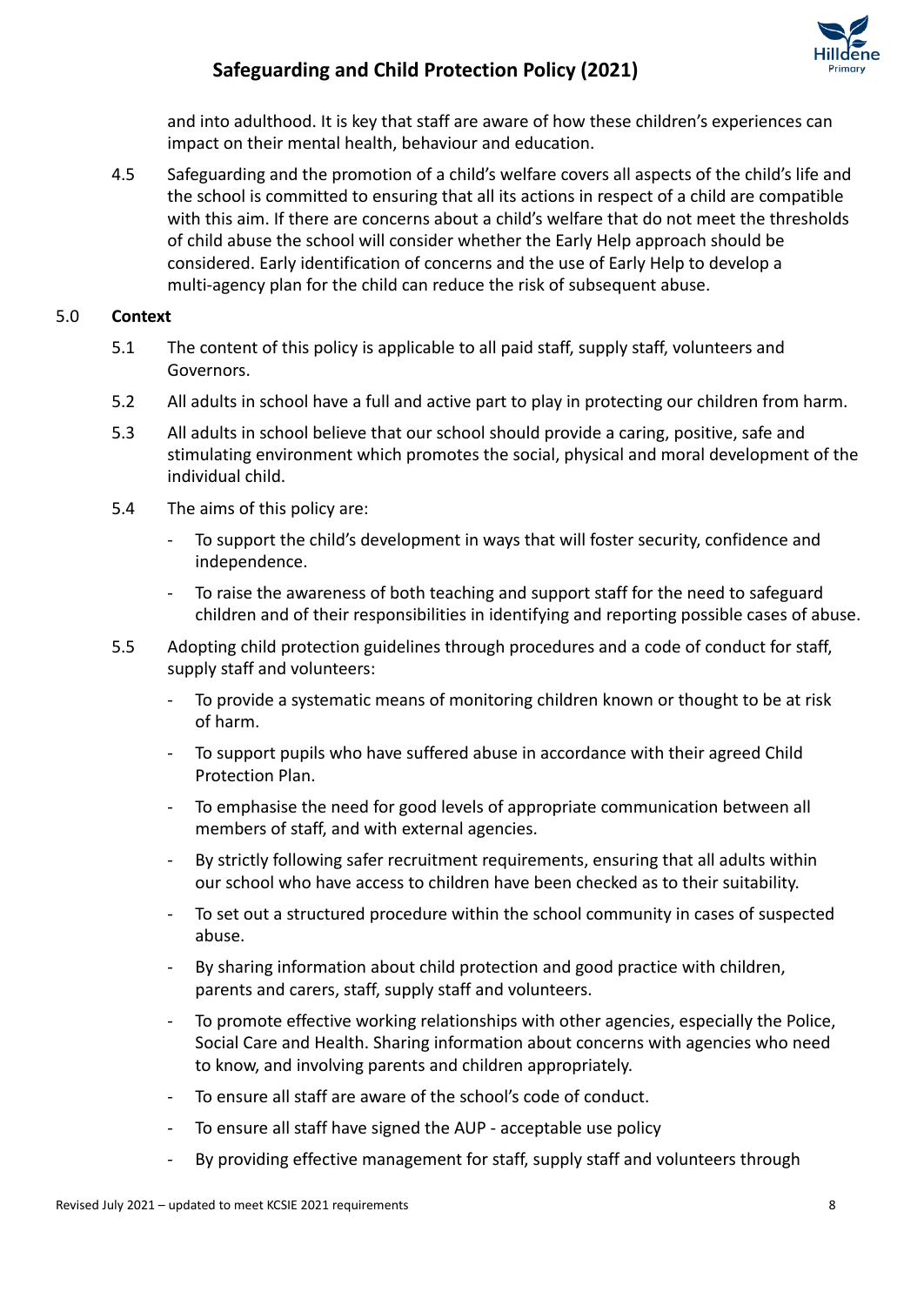support, supervision and training.

5.6 Equality

Some children's circumstances mean they are more vulnerable to abuse and/or less able to easily access services. These children often require a high degree or awareness and co-operation between professionals in different agencies, both in recognising and identifying their needs and in acting to meet those needs.

### 6.0 **In school safeguarding and child protection procedures**

- 6.1 Our school procedures for safeguarding children will be in line with the London Borough of Havering and Havering Local Safeguarding Children Partnership procedures; Edition 6 of the London Child Protection Procedures provides comprehensive guidance. We will ensure that:
	- We have a Designated Safeguarding Lead who has responsibility for Child Protection and who undertakes regular training for this role.
	- We have Designated Safeguarding deputies who will act in the Designated Safeguarding Lead's absence.

*(Throughout this policy 'Designated Safeguarding Lead' refers to the DSL or any team members. All team members are able to act equally. They work as a team.).*

- The Safeguarding and child protection team are: Georgina Delmonte – Headteacher / DSL
- Catherine McCleallan Deputy Headteacher
- Glenda Saunders HSSW
- Georgia Davies HSSW
- Paula Southgate Learning Mentor
- Carol Madden Learning Mentor
- The Designated Safeguarding Lead is a member of the Senior Leadership Team of Hilldene Primary School.
- Those named above have received appropriate training. The Designated Safeguarding Lead and their deputies will attend all whole staff in school training and undertake additional formal training at least every two years. The Safeguarding Team will keep themselves up to date throughout the year (for example meetings with other DSL, via e-bulletins, keeping up to date with safeguarding developments).
- All school staff will receive training at least every year, with ongoing updates through the year. Training will always include a reminder of in school referral processes.
- Topics will include:
	- Signs and symptoms of abuse
	- **Prevent**
	- FGM
	- CSE
	- Online Safety, noting that safeguarding and online safety must be taught across the curriculum
- We have a designated Governor for Child Protection/Safeguarding. This person is Mr. Chris Speller, Chair of Governors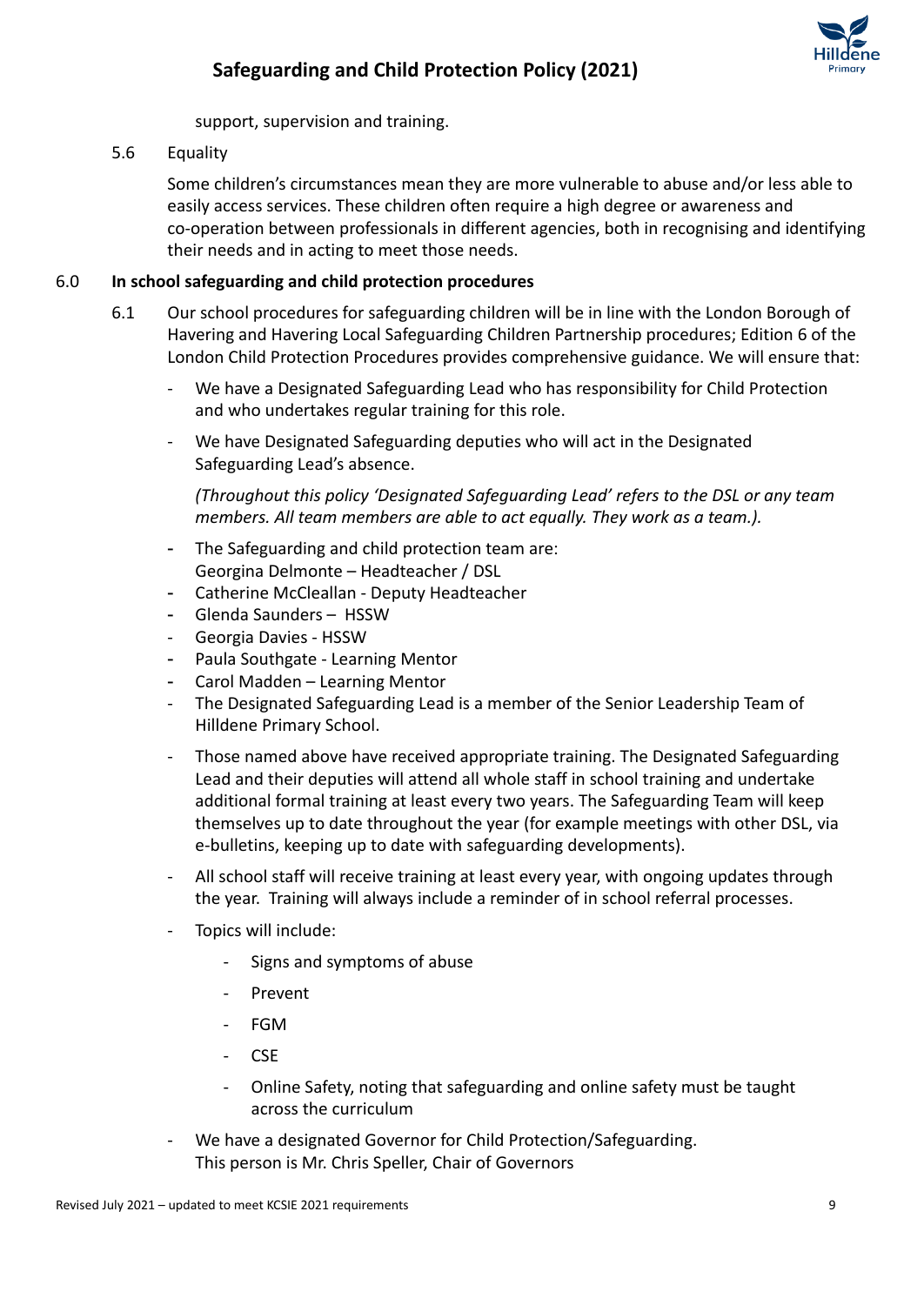

6.2 All staff will have access to and understand the process for logging a concern about a child.

If a member of staff has a concern, they should report it immediately using the school's online system –CPOMS. Depending on the nature of the concern and the urgency of action, staff may initially report verbally to a member of the school safeguarding team.

- 6.3 In the event that there are concerns about a child, the Designated Safeguarding Lead will access the London Borough of Havering MASH indicators of need and the London Child Protection Procedures 6<sup>th</sup> edition to inform their decision-making process with regard to the presenting safeguarding concerns.
- 6.4 The Children Act 1989 introduced the concept of significant harm as the threshold that justifies compulsory intervention in family life in the best interests of the children, and gives local authorities a duty to make enquiries to decide whether they should take action to safeguard or promote the welfare of a child who is suffering, or likely to suffer, significant harm.
	- 6.4.1 All members of staff will develop their understanding of the signs and indicators of abuse and of their responsibility for referring any concerns.

All staff should be aware that abuse, neglect and safeguarding issues are rarely stand-alone events that can be covered by one definition or label. In most cases, multiple issues will overlap with one another.

All staff should be aware that safeguarding incidents and/or behaviours can be associated with factors outside the school and/or can occur between children outside of these environments.

- 6.4.2 Induction for all new members of staff, governors, supply staff and volunteers will include:
	- safeguarding and child protection policy, which includes peer on peer abuse
	- staff code of conduct and staff acceptable use policy
	- behaviour policy, which includes measures to prevent bullying, including cyber bullying, prejudice based and discriminatory bullying.
	- procedures for managing children who are missing education.
- 6.4.3 All members of staff will read Keeping Children safe in Education 2021 part 1. Senior Leadership will support all staff in understanding this key document and implementing it in their practice.
- 6.4.4 All members of staff will be expected to know how to access edition 6 of the London Child Protection Procedures at <http://www.londoncp.co.uk/>.
- 6.4.5 All members of staff will know how to respond to a pupil who discloses abuse. It is vital that our actions do not abuse the child further or prejudice further enquiries, for example:
	- Recognise that a child is likely to disclose to someone they trust: this could be anyone on the school staff. It is important that the person receiving the disclosure recognises that the child has placed them in a position of trust. They should be supportive and respectful of the child.
	- Recognise that an initial disclosure to a trusted adult may only be the first incident reported, rather than representative of a singular incident and that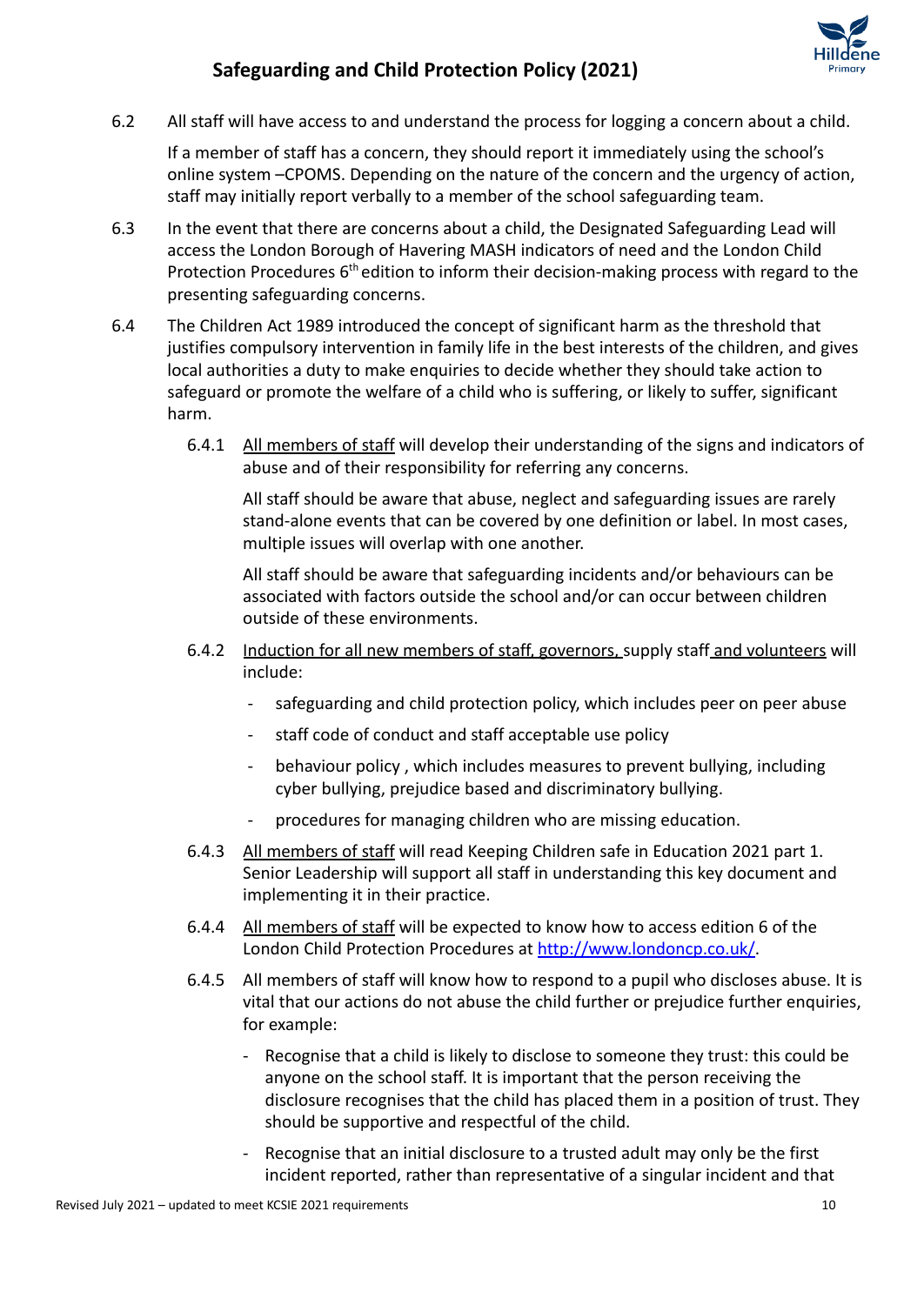

trauma can impact memory and so children may not be able to recall all details or timeline of abuse.

- Stay calm, listen to the child and if you are shocked by what is being said try not to show it.
- Do not promise confidentiality; you can however promise privacy, reassure the child they have done the right thing. Explain who you will have to tell and why.
- Reassure victims that they are being taken seriously and that they will be supported and kept safe. A victim should never be given the impression that they are creating a problem by reporting abuse, sexual violence or sexual harassment. Nor should a victim ever be made to feel ashamed for making a report.
- Keep in mind that certain children may face additional barriers to telling someone because of their vulnerability, disability, sex, ethnicity and/or sexual orientation.
- If a child is making a disclosure the pace should be dictated by the child. Listen carefully to the child, reflect back, use the child's language, be non-judgmental, be clear about boundaries and how the report will be progressed, do not ask leading questions and only prompt the child where necessary with open questions – where, when, what, etc. It is important to note that whilst leading questions should be avoided, staff can ask children if they have been harmed and what the nature of that harm was.
- Accept what they are telling you; do not make judgements.
- Reassure the child that they have done the right thing in telling you. Do acknowledge how hard it was for them to tell you.
- Do not criticise the perpetrator; this may be someone they love.
- Tell them what you will do next and with whom the information will be shared.
- Pass this information on immediately to your Designated Safeguarding Lead.
- 6.5 All staff, in the absence of a member of the safeguarding team, may raise concerns directly with MASH (MASH includes Children's Social Care and Police).
- 6.6 After a child has disclosed abuse, the Designated Safeguarding Lead should take immediate action to contact MASH (MASH includes Children's Social Care and Police).
	- 6.6.1 All staff must report all information **immediately**, on the same working day, to the Designated Safeguarding Lead.
	- 6.6.2 The conduct of staff when in a 1:1 situation with a child should be managed in a way that would not lead any reasonable person to question their motives or intentions. All staff must ensure that their behaviour and actions do not place children or themselves at risk of harm or of allegations of harm to children. All staff must be aware of the school's 'Whistleblowing and Managing Allegations Policy' and how to access it.
	- 6.6.3 All parents/carers will be made aware of the possibilities of staff members' actions with regard to child protection procedures.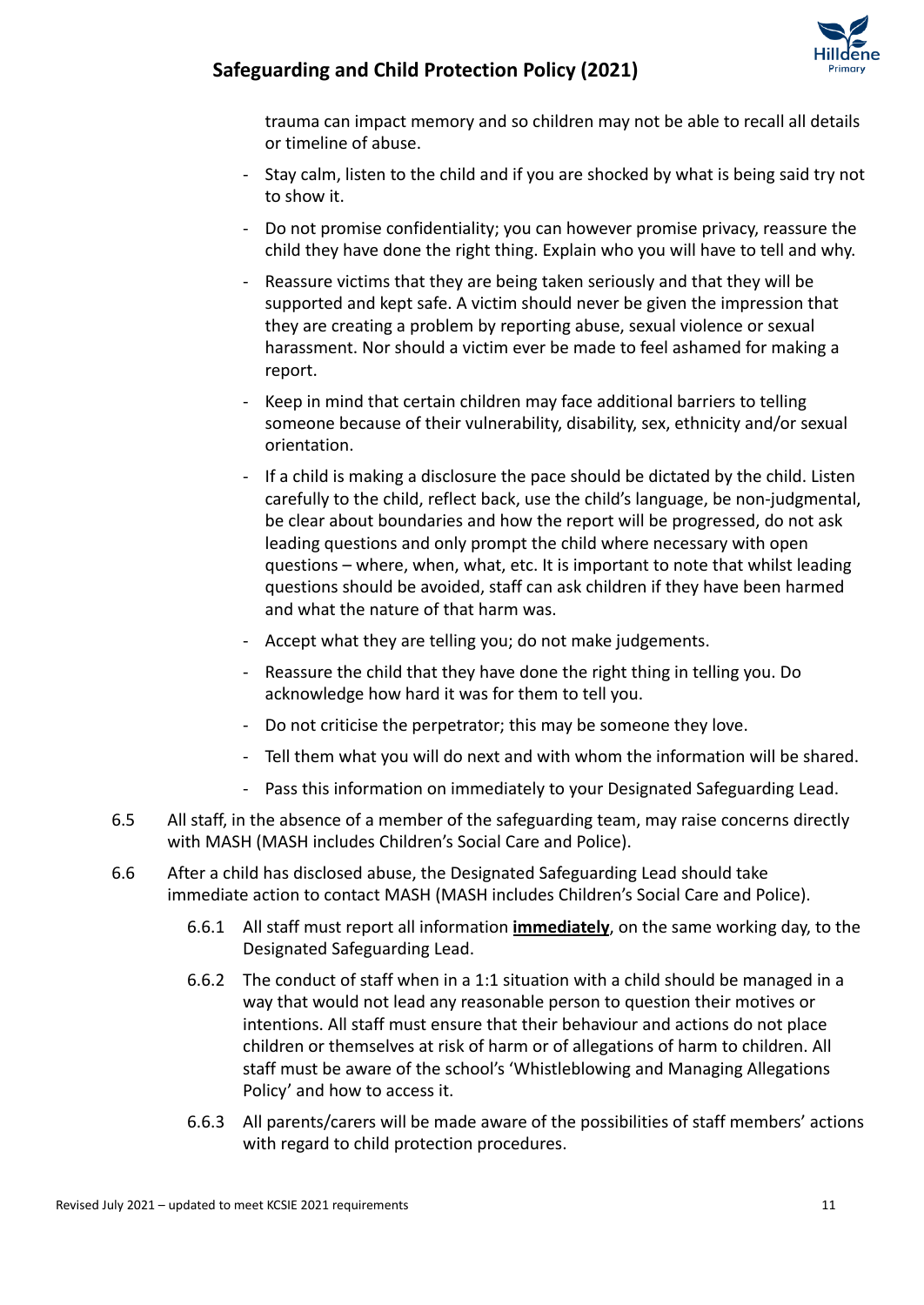

- 6.6.4 All parents/carers, as part of the child induction process, will be made aware of the Safeguarding and Child Protection Policy, which is on the school website <https://www.hilldene.havering.sch.uk/>
- 6.7 We will review our Safeguarding and Child Protection Procedures at least annually and complete a London Borough of Havering section 175 audit. A copy of the audit will be sent to the School Safeguarding Lead in Havering and also shared with the Quality Assurance Inspector.

### 7.0 **Additional safeguarding responsibilities**

### 7.1 **Keeping in touch with children including children not in school**

Contact details for parents and carers, and additional emergency contact numbers should be kept up to date. There is a recognition that there may be changes in details about family circumstances over this time. The school will do everything possible to update contact and welfare information for children and their families.

If children are at home, first day calling will be in place and children working at home should have reporting routes for raising concerns, including worries about being online.

The school will have regular contact arrangements with families and children when they are learning at home .

### 7.2 **Reporting concerns about children (face to face or via phone, video or similar)**

All staff, in school or working from home must understand how to raise a concern. This should be immediate reporting to the DSL / Team using existing school processes. Staff could (face to face or digitally)

- Talk to a DSL/Team member if they are in school
- If DSL/team are not in school go to the SLT member in school; additionally contact the DSL or team member by phone, video or similar
- Use counselling / pastoral / Thrive / ELSA practitioners to support a disclosure in school if the DSL/team are not on site.

### 7.3 **Mental Heath**

Appropriate support for children's mental health and well-being should be in place. It may be delivered in school, or from specialist staff or multi agency support services.

The school will work to ensure that the request from Havering Youth Parliament is a key element in supporting all children. *"Please take our range of emotions into account".*

### 7.4 **Learning online**

The school will continue to provide learning opportunities. This will be a blend of activities to undertake at home, online activities and live virtual opportunities. There will be protocols for participation, for school staff and for the children at home. School staff should be aware that if they observe anything or concern, or if a disclosure is made in a virtual environment, the usual procedures apply and the concern will be taken straight to the DSL.

Links to school policies

- [Behaviour policy](https://www.hilldene.havering.sch.uk/school/policydocs/Behaviour_and_Discipline_Policy.pdf)
- Online safety policy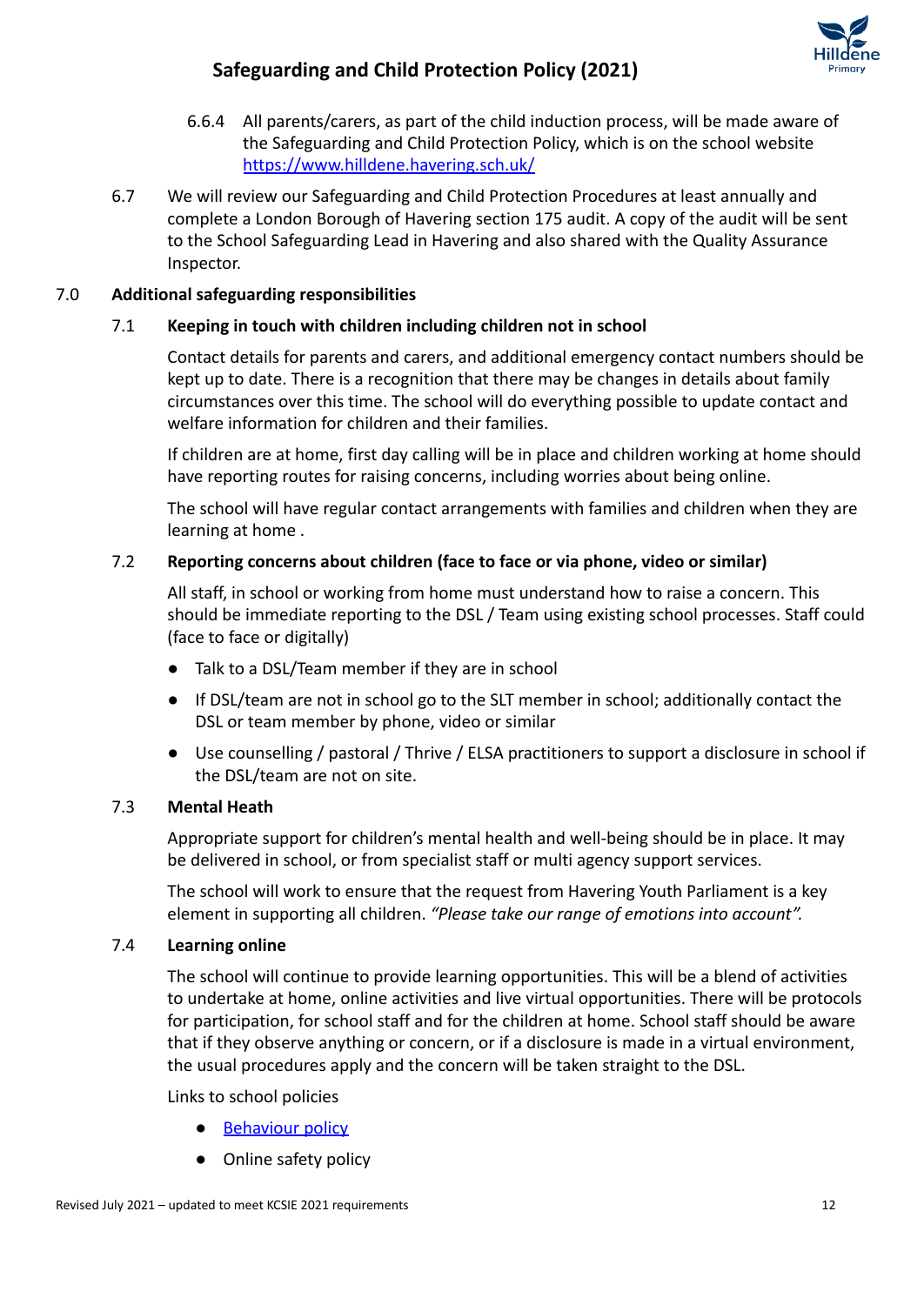

- [Online learning policy](https://docs.google.com/document/d/11mUqx67LchHuHKIt-66KmTu3GJYZL5YY/edit)
- [Procedures for virtual learning / virtual meetings](https://drive.google.com/drive/search?q=google%20meet)

### 8.0 **Types of abuse, neglect and other safeguarding concerns**

These definitions are from 'Working Together' (2018) and 'Keeping Children Safe in Education' (2021):

**Abuse**: a form of maltreatment of a child. Somebody may abuse or neglect a child by inflicting harm or by failing to act to prevent harm. Children may be abused in a family or in an institutional or community setting by those known to them or, more rarely, by others. Abuse can take place wholly online, or technology may be used to facilitate offline abuse. They may be abused by an adult or adults or by another child or children; children can also abuse their peers online, this can take the form of abusive, harassing, and misogynistic messages, the non-consensual sharing of indecent images, especially around chat groups, and the sharing of abusive images and pornography, to those who do not want to receive such content.

- 8.1 **Physical abuse**: a form of abuse which may involve hitting, shaking, throwing, poisoning, burning or scalding, drowning, suffocating or otherwise causing physical harm to a child. Physical harm may also be caused when a parent or carer fabricates the symptoms of, or deliberately induces, illness in a child.
- 8.2 **Emotional abuse:** the persistent emotional maltreatment of a child such as to cause severe and adverse effects on the child's emotional development. It may involve conveying to a child that they are worthless or unloved, inadequate, or valued only insofar as they meet the needs of another person. It may include not giving the child opportunities to express their views, deliberately silencing them or 'making fun' of what they say or how they communicate. It may feature age or developmentally inappropriate expectations being imposed on children. These may include interactions that are beyond a child's developmental capability as well as overprotection and limitation of exploration and learning, or preventing the child participating in normal social interaction. It may involve seeing or hearing the ill-treatment of another. It may involve serious bullying (including online bullying), causing children frequently to feel frightened or in danger, or the exploitation or corruption of children. Some level of emotional abuse is involved in all types of maltreatment of a child, although it may occur alone.
- 8.3 **Sexual abuse**: involves forcing or enticing a child or young person to take part in sexual activities, not necessarily involving a high level of violence, whether or not the child is aware of what is happening. The activities may involve physical contact, including assault by penetration (for example rape or oral sex) or non-penetrative acts such as masturbation, kissing, rubbing and touching outside of clothing. They may also include non-contact activities, such as involving children in looking at, or in the production of, sexual images, watching sexual activities, encouraging children to behave in sexually inappropriate ways, or grooming a child in preparation for abuse (including via the internet). Sexual abuse is not solely perpetrated by adult males. Women can also commit acts of sexual abuse, as can other children. The sexual abuse of children by other children is a specific safeguarding issue in education
- 8.4 **Neglect:** the persistent failure to meet a child's basic physical and/or psychological needs, likely to result in the serious impairment of the child's mental or physical health or development. Neglect may occur during pregnancy as a result of maternal substance abuse. Once a child is born, neglect may involve a parent or carer failing to: provide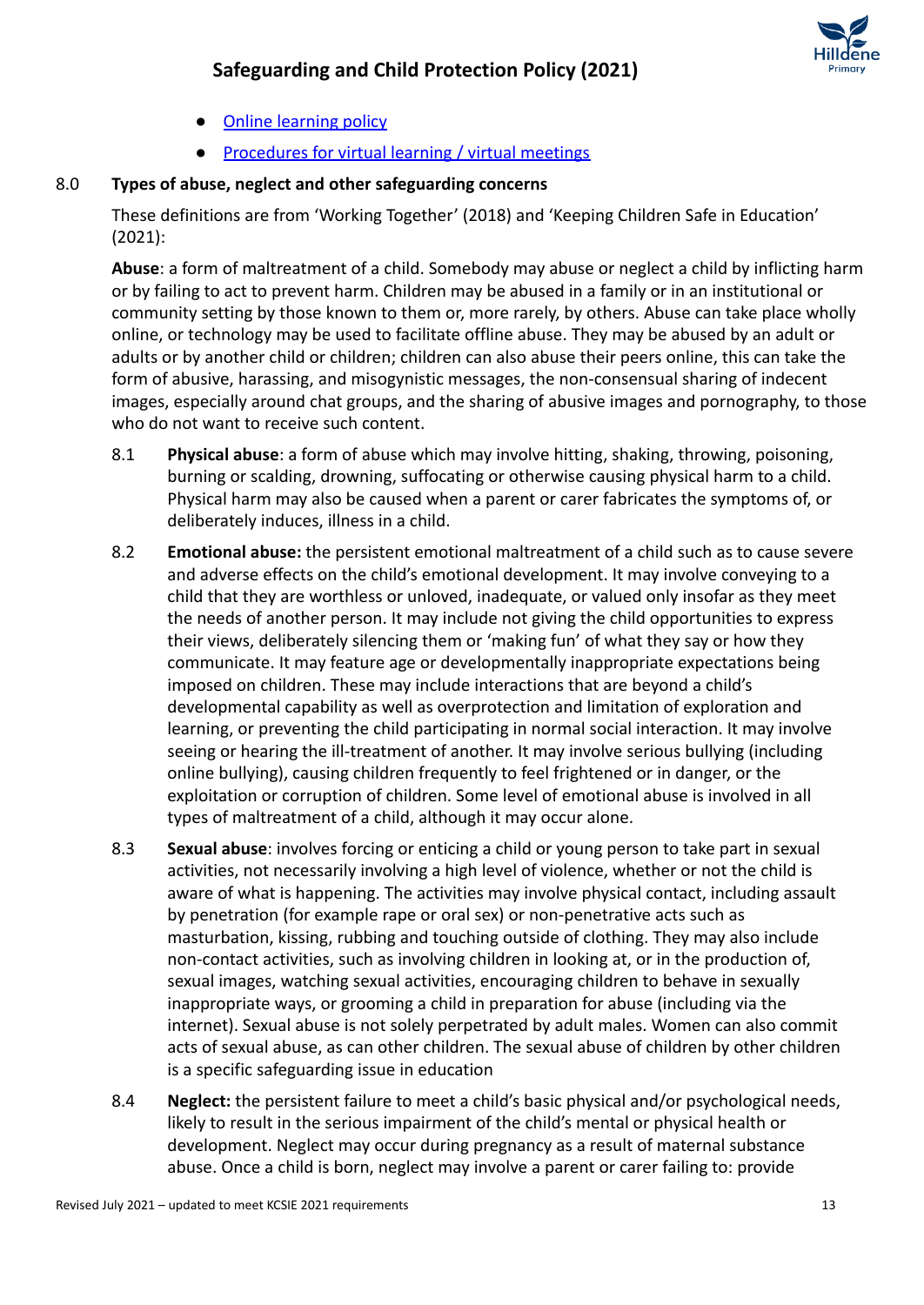adequate food, clothing and shelter (including exclusion from home or abandonment); protect a child from physical and emotional harm or danger; ensure adequate supervision (including the use of inadequate care-givers); or ensure access to appropriate medical care or treatment. It may also **include neglect of, or unresponsiveness to, a child's basic emotional needs**.

### 8.5 **Child Sexual Exploitation (CSE) and Child Criminal Exploitation (CCE)**

Both CSE and CCE are forms of abuse and both occur where an individual or group takes advantage of an imbalance in power to coerce, manipulate or deceive a child into sexual or criminal activity. Whilst age may be the most obvious, this power imbalance can also be due to a range of other factors including gender, sexual identity, cognitive ability, physical strength, status, and access to economic or other resources. In some cases, the abuse will be in exchange for something the victim needs or wants and/or will be to the financial benefit or other advantage (such as increased status) of the perpetrator or facilitator.

The abuse can be perpetrated by individuals or groups, males or females, and children or adults. The abuse can be a one-off occurrence or a series of incidents over time, and range from opportunistic to complex organised abuse. It can involve force and/or enticement-based methods of compliance and may, or may not, be accompanied by violence or threats of violence. Victims can be exploited even when activity appears consensual and it should be noted exploitation as well as being physical can be facilitated and/or take place online.

Children are at risk of abuse or exploitation in situations outside their families. Extra-familial harms take a variety of different forms and children can be vulnerable to multiple harms including (but not limited to), sexual exploitation, criminal exploitation, sexual abuse, serious youth violence and county lines. Technology is a significant component in many safeguarding and wellbeing issues. Children are at risk of abuse online as well as face to face. In many cases abuse will take place concurrently via online channels and in daily life.

### 8.5.1 **Child Criminal Exploitation (CCE)**

CCE can include children being forced to work in cannabis factories, being coerced into moving drugs or money across the country, forced to shoplift or pickpocket, or threatening/committing serious violence to others.

Children can become trapped by this type of exploitation as perpetrators can threaten victims (and their families) with violence, or entrap and coerce them into debt. They may be coerced into carrying weapons such as knives or begin to carry a knife for a sense of protection from harm from others. As children involved in criminal exploitation often commit crimes themselves, their vulnerability as victims is not always recognised by adults and professionals, (particularly older children), and they are not treated as victims despite the harm they have experienced. They may still have been criminally exploited even if the activity appears to be something they have agreed or consented to.

It is important to note that the experience of girls who are criminally exploited can be very different to that of boys. The indicators may not be the same, however professionals should be aware that girls are at risk of criminal exploitation too. It is also important to note that both boys and girls being criminally exploited may be at higher risk of sexual exploitation.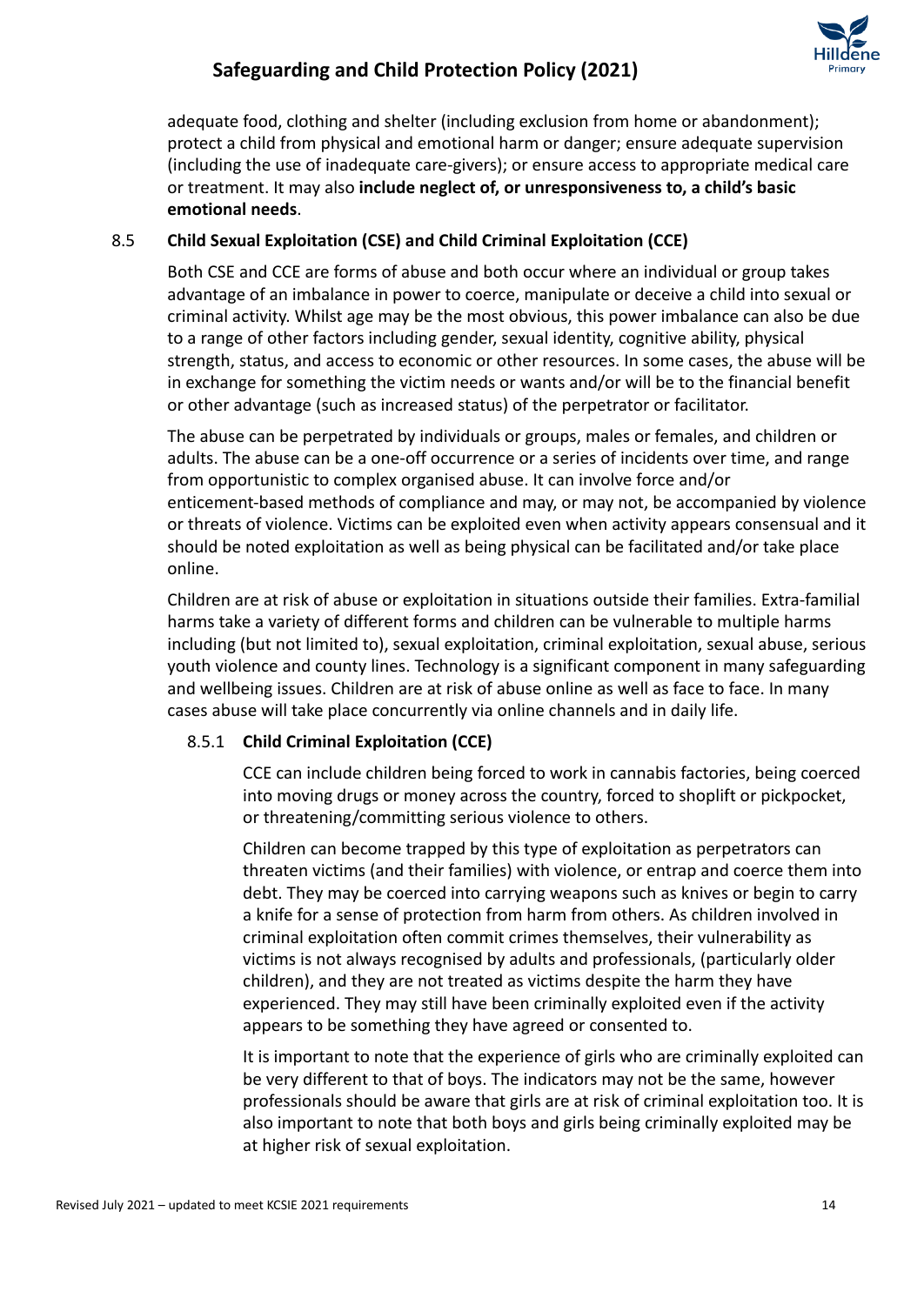

Some of the following can be indicators of CCE:

- children who appear with unexplained gifts or new possessions;
- children who associate with other young people involved in exploitation;
- children who suffer from changes in emotional well-being;
- children who misuse drugs and alcohol;
- children who go missing for periods of time or regularly come home late; and
- children who regularly miss school or education or do not take part in education.

### 8.5.2 **Child Sexual Exploitation (CSE**)

CSE can affect any child or young person (male or female) under the age of 18 years, including 16 and 17 year olds who can legally consent to have sex;

CSE is a form of child sexual abuse. Sexual abuse may involve physical contact, including assault by penetration (for example, rape or oral sex) or non-penetrative acts such as masturbation, kissing, rubbing, and touching outside clothing. It may include non-contact activities, such as involving children in the production of sexual images, forcing children to look at sexual images or watch sexual activities, encouraging children to behave in sexually inappropriate ways or grooming a child in preparation for abuse including via the internet.

CSE can occur over time or be a one-off occurrence, and may happen without the child's immediate knowledge e.g. through others sharing videos or images of them on social media.

CSE can affect any child, who has been coerced into engaging in sexual activities. This includes 16 and 17 year olds who can legally consent to have sex. Some children may not realise they are being exploited e.g. they believe they are in a genuine romantic relationship.

The above CCE indicators can also be indicators of CSE, as can:

- children who have older boyfriends or girlfriends; and
- children who suffer from sexually transmitted infections or become pregnant

#### 8.5.3 **County lines**

County lines is a term used to describe gangs and organised criminal networks involved in exporting illegal drugs (primarily crack cocaine and heroin) into one or more importing areas [within the UK], using dedicated mobile phone lines or other form of "deal line". Exploitation is an integral part of the county lines offending model with children and vulnerable adults exploited to move [and store] drugs and money. Offenders will often use coercion, intimidation, violence (including sexual violence) and weapons to ensure compliance of victims. Children can be targeted and recruited into county lines criminal activity in a number of locations including schools, colleges, pupil referral units, special educational needs schools, children's homes and care homes. Children are often recruited to move drugs and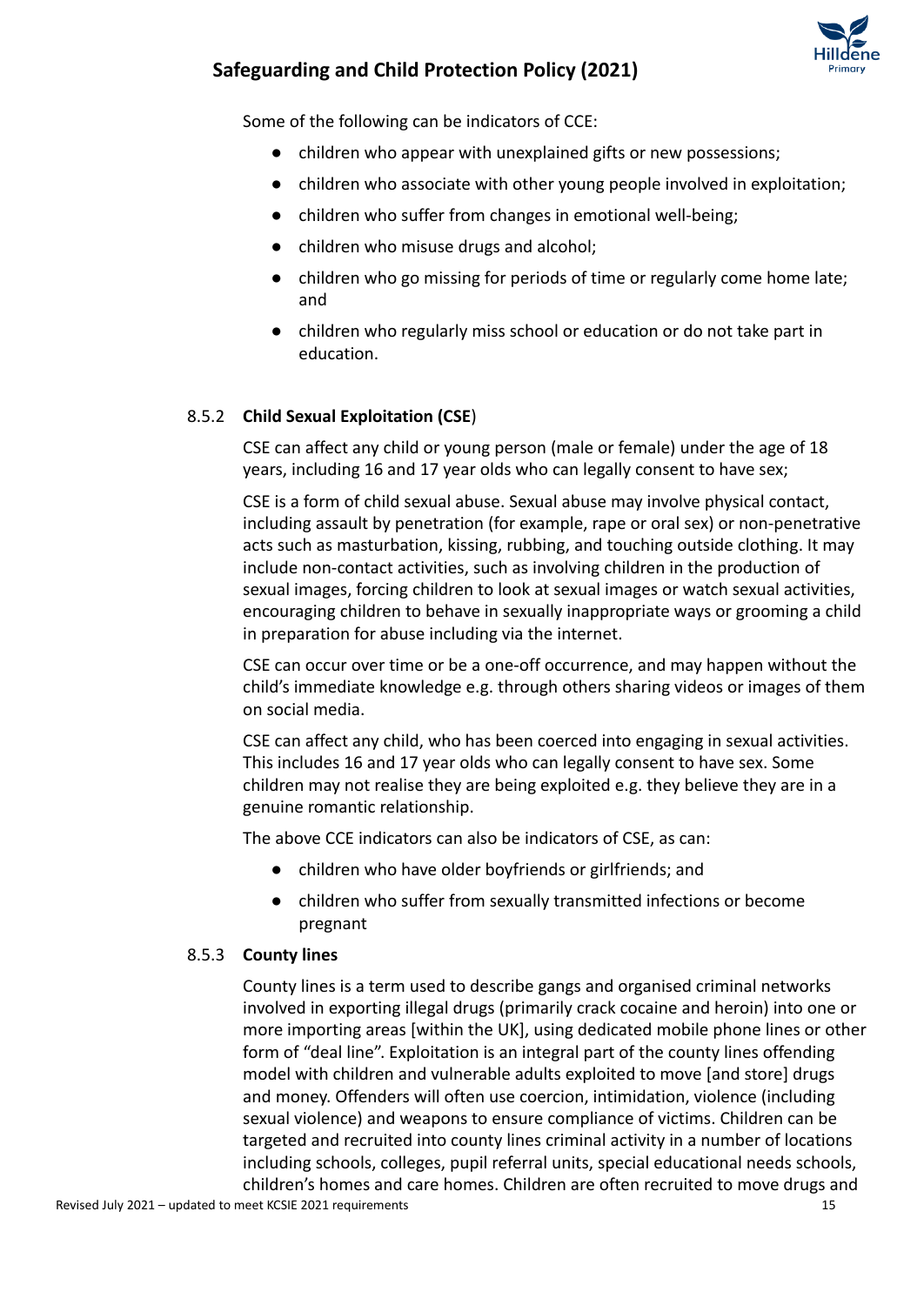

money between locations and are known to be exposed to techniques such as 'plugging', where drugs are concealed internally to avoid detection. Children can easily become trapped by this type of exploitation as county lines gangs create drug debts and can threaten serious violence and kidnap towards victims (and their families) if they attempt to leave the county lines network.

One of the ways of identifying potential involvement in county lines are missing episodes, (both from home and school).

Staff must inform the Designated Safeguarding Lead if they have concerns about a child.

8.6 **So-called 'honour-based' abuse - which includes FGM, Forced Marriage and Breast Ironing:** encompasses incidents or crimes which have been committed to protect or defend the honour of the family and/or the community, including female genital mutilation (FGM), forced marriage, and practices such as breast ironing. Abuse committed in the context of preserving "honour" often involves a wider network of family or community pressure and can include multiple perpetrators. It is important to be aware of this dynamic and additional risk factors when deciding what form of safeguarding action to take. All forms of honour bases abuse are abuse (regardless of the motivation) and should be handled and escalated as such. Staff need to be alert to the possibility of a child being at risk of honour based abuse, or already having suffered honour based abuse.

Staff must inform the Designated Safeguarding Lead if they have concerns about a child.

8.7 **Female Genital Mutilation (FGM**): FGM comprises all procedures involving partial or total removal of the external female genitalia or other injury to the female genital organs. It is illegal in the UK and a form of child abuse with long-lasting harmful consequences. FGM typically takes place between birth and around 15 years old; however, it is believed that the majority of cases happen between the ages of 4 and 10.

Section 5B of the Female Genital Mutilation Act 2003 (as inserted by section 74 of the Serious Crime Act 2015) places a statutory duty upon professionals (including teachers) to immediately report to the police where they discover (either through disclosure by the victim or visual evidence) that FGM appears to have been carried out on a girl under 18. It will be rare for teachers to see visual evidence, and they should not be examining pupils.

Teachers must personally report to the police cases where they discover that an act of FGM appears to have been carried out. Unless the teacher has good reason not to, they should take the concern to the Designated Safeguarding Lead and together they would go to the Police. A MASH referral would also be made.

If there are concerns that a girl is at risk take the concern immediately to the Designated Safeguarding Lead.

8.8 **Breast ironing:** is where young pubescent girls' breasts are ironed, massaged and/or pounded down through the use of hard or heated objects in order for the breasts to disappear or delay the development of the breasts entirely. The custom uses large stones, a hammer or spatulas that have been heated over scorching coals to compress the breast tissue, or an elastic belt to press the breasts so as to prevent them from growing in girls as young as 9 years old. Much like Female Genital Mutilation (FGM), breast-ironing has been identified by the UN as one of five under-reported crimes relating to female-to-female/gender-based violence.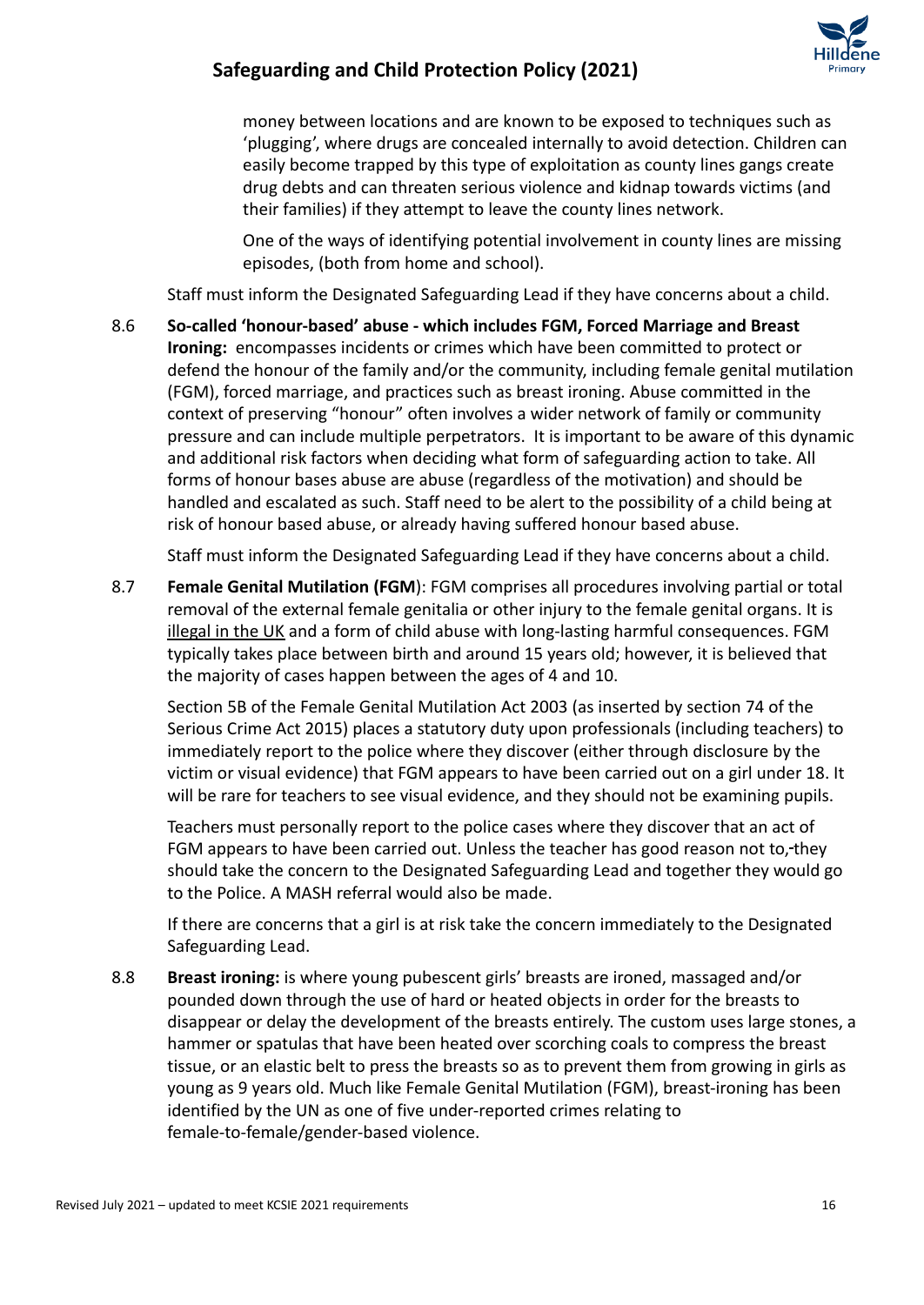

The practice is performed usually by mothers and female relatives and it is believed that by carrying out this act:

- young girls will be protected from harassment, rape, abduction
- it will prevent early pregnancy that would tarnish the family name
- it will allow the girl to pursue education rather than be forced into early marriage
- it will delay pregnancy by "removing" signs of puberty
- girls may not appear sexually attractive to men

Most at risk: Young pubescent girls usually aged between 9 – 15 years old. It is a well-kept secret between the young girl and her female relatives who are likely to carry out the practice.

8.9 **Forced marriage:** Forcing a person into a marriage is a crime in England and Wales. A forced marriage is one entered into without the full and free consent of one or both parties and where violence, threats or any other form of coercion is used to cause a person to enter into a marriage. Threats can be physical or emotional and psychological. A lack of full and free consent can be where a person does not consent or where they cannot consent (if they have learning disabilities, for example). Nevertheless, some communities use religion and culture as a way to coerce a person into marriage. Schools can play an important role in safeguarding children from forced marriage.

Staff must inform the Designated Safeguarding Lead if they have concerns about a child.

8.10 **Prevent, Radicalisation and Extremism:** As part of the Counter Terrorism and Security Act 2015, schools have a duty to 'prevent people being drawn into terrorism'. This is the 'Prevent Duty'. Where staff are concerned that children and young people are developing extremist views or show signs of becoming radicalized, they should discuss this with the Designated Safeguarding Lead.

Preventing radicalisation: Children are vulnerable to extremist ideology and radicalisation. There is no single way of identifying whether a child is likely to be susceptible to an extremist ideology. Background factors combined with specific influences such as family and friends may contribute to a child's vulnerability. Similarly, radicalisation can occur through many different methods (such as social media) and settings (such as the internet).

As with other safeguarding risks all staff should be alert to changes in children's behaviour which could indicate that they may be in need of help or protection. Staff should use their judgement in identifying children who might be at risk of radicalisation taking their concerns to the Designated Safeguarding Lead.

The Designated Safeguarding Lead has received training about the Prevent Duty and tackling extremism and is able to support staff with any concerns they may have.

We use the curriculum to ensure that children and young people understand how people with extreme views share these with others, especially using the internet.

We are committed to ensuring that our pupils are offered a broad and balanced curriculum that aims to prepare them for life in modern Britain. Teaching the school's core values alongside the fundamental British Values, supports quality teaching and learning, whilst making a positive contribution to the development of a fair, just and civil society.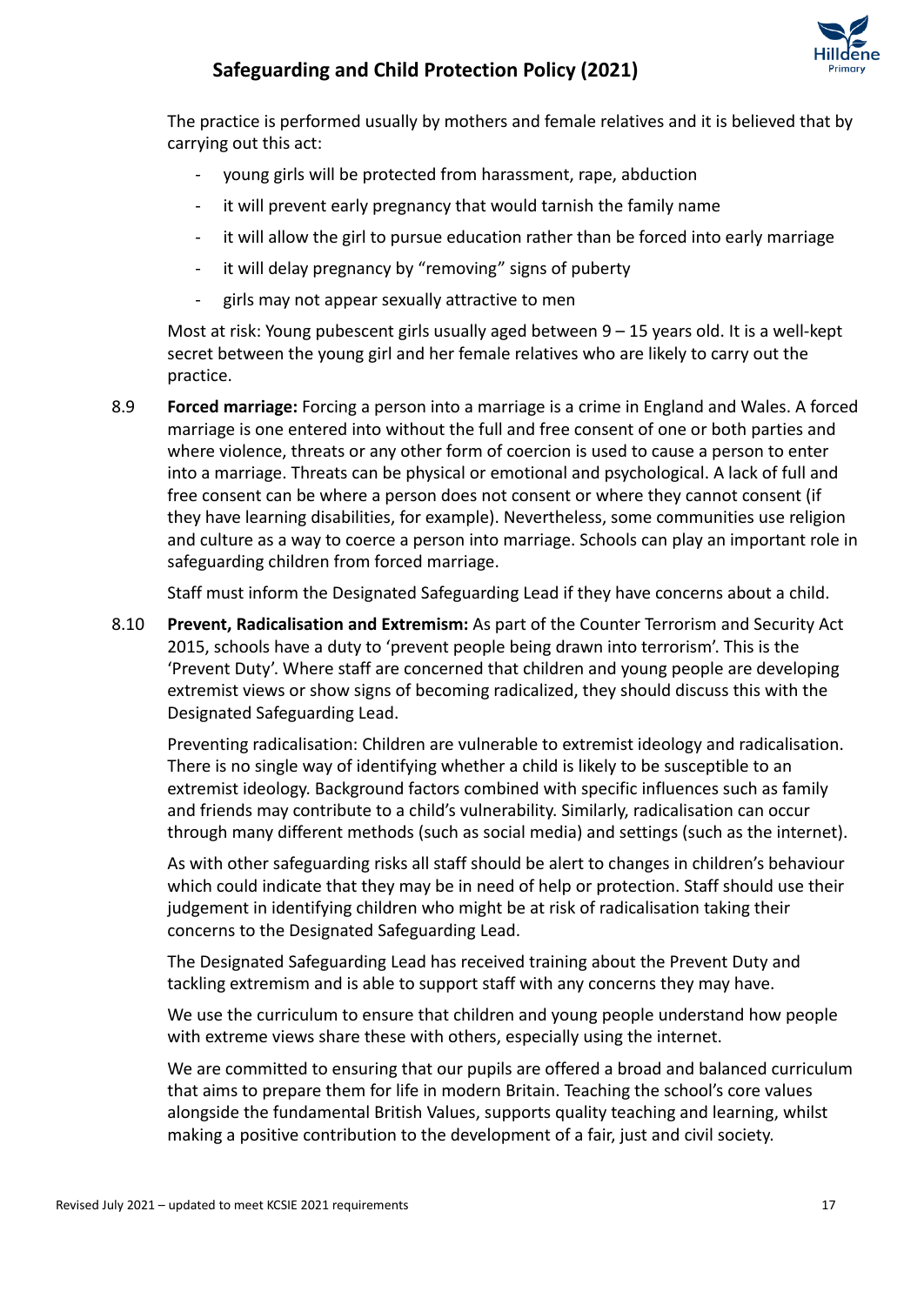

8.11 **Sharing nudes and semi nudes (formerly Sexting):** The guidance relates to the taking, sending or sharing indecent, sexually explicit images or videos or children (under the age of 18). This may be via social networking sites and instant messaging apps and services.

Behaviours linked to consensual and non-consensual sharing of nudes and semi-nudes images and/or videos can be signs that children are at risk

This School is clear that nude images or videos of children are illegal. It may have extremely damaging and long-lasting consequences. The school understands that not all incidents are as a result of grooming by a perpetrator, and that some incidents are initiated by the child, as a demonstration of body confidence, body positivity, or maybe as part of an age appropriate relationship. We have a responsibility to work with children, their parents and carers in ensuring that all pupils are fully aware of the risks, dangers and possible repercussions of sharing nude images and videos.

- 8.12 **Upskirting:** typically involves taking a picture under a person's clothing without them knowing, with the intention of viewing their genitals or buttocks to obtain sexual gratification, or cause the victim humiliation, distress or alarm. It is a criminal offence. Anyone of any gender, can be a victim.
- 8.13 **Missing:** A child going missing from education is a potential indicator of abuse or neglect. Staff should follow the school's procedures for unauthorised absence and for dealing with children that go missing from education, particularly on repeat occasions.

All staff should be aware that children going missing, particularly repeatedly, can act as a vital warning sign of a range of safeguarding possibilities. This may include abuse and neglect, which may include sexual abuse or exploitation and child criminal exploitation. It may indicate mental health problems, risk of substance abuse, risk of travelling to conflict zones, risk of FGM or risk of forced marriage. Staff should be aware of the school unauthorised absence and children missing from education procedures.

The school holds at least two contact numbers for every child. These will be used as part of the First Day Calling process.

- 8.14 **Children and the court system:** All staff should be aware that any child involved in legal proceedings should be made known to the Designated Safeguarding Lead. Children are sometime required to give evidence in criminal courts, either for crimes committed against them or for crimes they have witnessed. Where there is a family break up making child arrangements via the family courts following separation can be stressful and entrench conflict in families.
- 8.15 **Children with family members in prison:** Approximately 200,000 children have a parent sent to prison each year. These children are at risk of poor outcomes including poverty, stigma, isolation and poor mental health. Staff must inform the Designated Safeguarding Lead if they know a child has a family member in prison.
- 8.16 **Serious Violence**: All staff should be aware of the indicators, which may signal that children are at risk from, or are involved in serious violent crime. These may include increased absence from school, a change in friendships or relationships with older individuals or groups, a significant decline in performance, signs of self harm or a significant change in well being or signs of assault or unexplained injuries. Unexplained gifts or new possessions could also indicate that children have been approached by, or are involved with, individuals associated with criminal networks or gangs.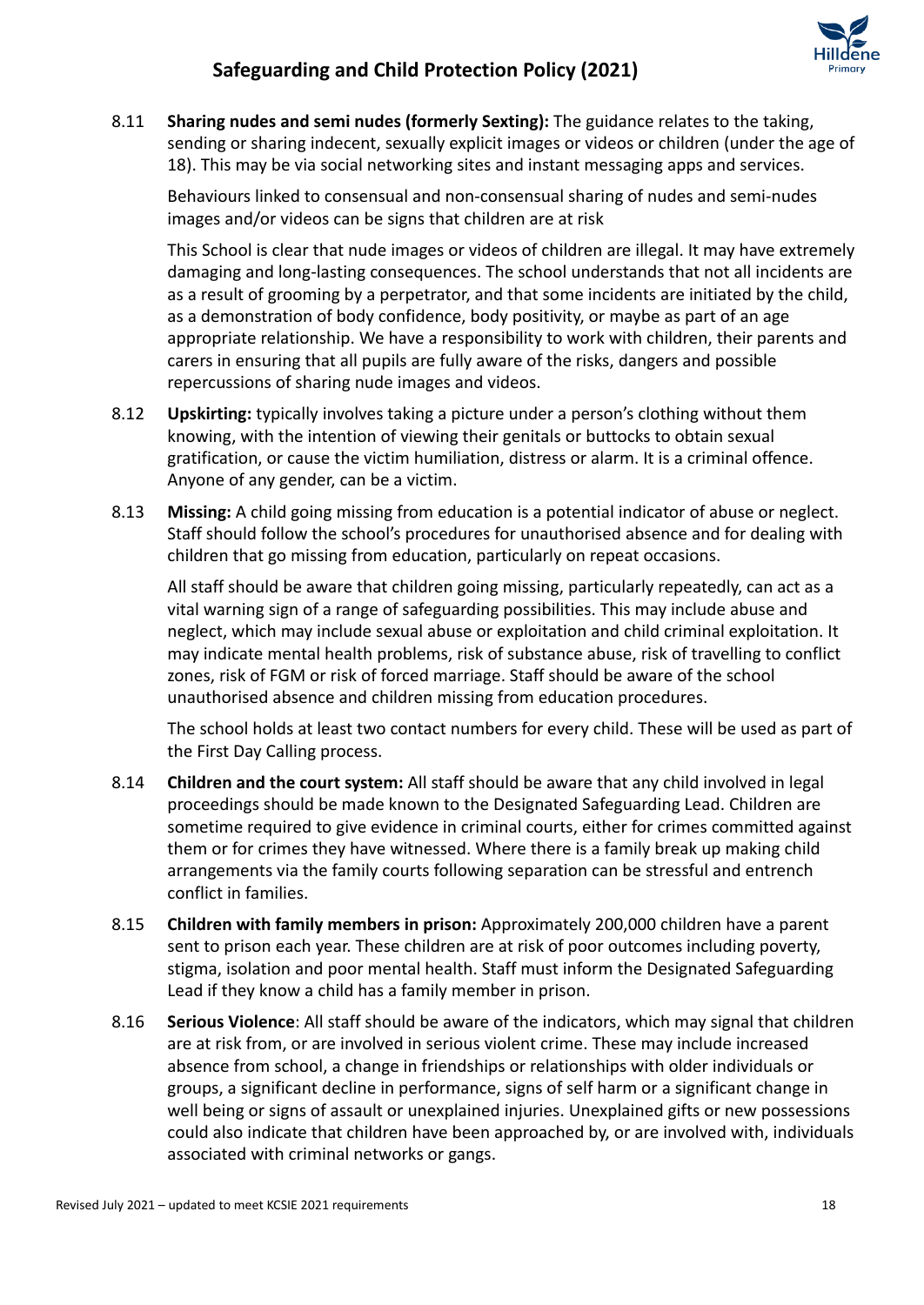

8.17 **Domestic abuse:** Any incident or pattern of incidents of controlling, coercive, threatening behaviour, violence or abuse between those aged 16 or over who are, or have been, intimate partners or family members regardless of gender or sexuality. The abuse can encompass, but is not limited to: psychological; physical; sexual; financial; and emotional. All children can witness and be adversely affected by domestic abuse in the context of their home life where domestic abuse occurs between family members. The Domestic Abuse Act 2021 recognises the impact of domestic abuse on children.

Exposure to domestic abuse can have a serious, long lasting emotional and psychological impact on children. In some cases, a child may blame themselves for the abuse or may have had to leave the family home as a result. Domestic abuse affecting young people can also occur within their personal relationships, as well as in the context of their home life.

Staff must inform the Designated Safeguarding Lead if they have concerns about a child.

### 8.17.1 **Operation Encompass**

At Hilldene Primary School we are working in partnership with the Metropolitan Police and Children's Services to identify and provide appropriate support to pupils who have experienced domestic violence in their household; this scheme is called Operation Encompass.

The purpose of Operation Encompass is to safeguard and support children and young people who have been involved in or witness to a domestic abuse incident. Domestic abuse impacts on children in a number of ways. Children are at increased risk of physical injury during an incident, either by accident or because they attempt to intervene. Even when not directly injured, children are greatly distressed by witnessing the physical and emotional suffering of a parent.

Encompass has been created to highlight this situation. It is the implementation of key partnership working between the police and schools. The aim of sharing information with local schools is to allow 'Key Adults' the opportunity of engaging with the child and to provide access to support that allows them to remain in a safe but secure familiar environment.

Police and school work together to provide emotional and practical help to children. The system ensures that when police are called to an incident of domestic abuse, where there are children in the household who have experienced the domestic incident, the police will inform (via a secure online system) the DSL before the child or children arrive at school the following day.

On receipt of any information, the DSL will decide on the appropriate support the child requires, this should be covert dependent on the needs and wishes of the child. All information sharing and resulting actions will be undertaken in accordance with the Metropolitan Police and MASH Encompass Protocol Data Sharing Agreement. We will record this information and store this information in accordance with the record keeping procedures outlined in this policy.

The purpose and procedures in Operation Encompass have been shared with all parents and governors, is detailed as part of the school's Safeguarding Policy and published on our school website.

At Hilldene Primary School details our key Operation Encompass link is Georgina Delmonte.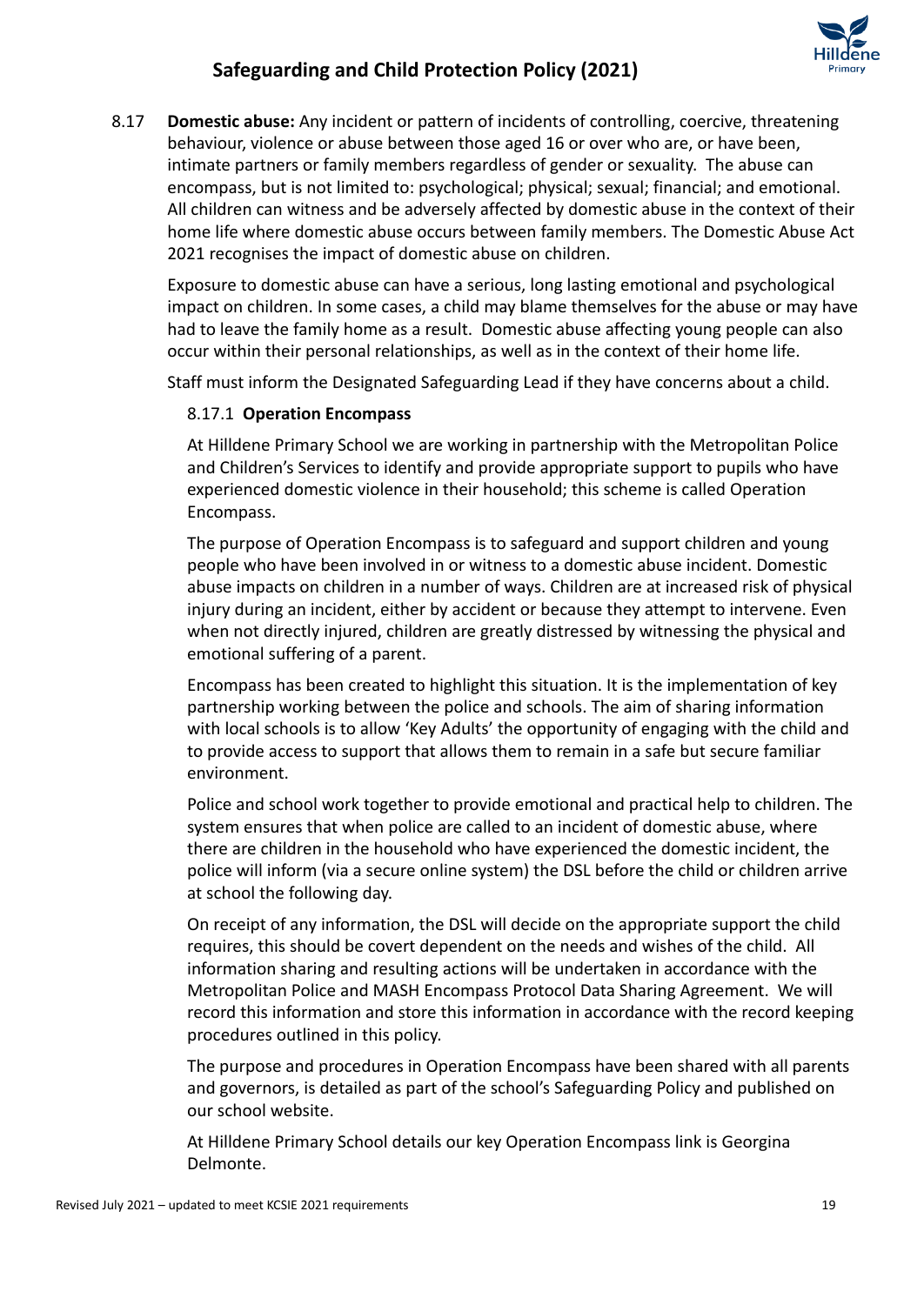

8.18 **Homelessness**: Being homeless or being at risk of becoming homeless presents a real risk to a child's welfare. The designated safeguarding lead has contact details and referral routes in to the Havering Housing so they can raise/progress concerns at the earliest opportunity. Indicators that a family may be at risk of homelessness include household debt, rent arrears, domestic abuse and anti-social behaviour, as well as the family being asked to leave a property. There should always be a MASH referral if a child has been harmed or is at risk of harm.

In most cases school staff will be considering homelessness in the context of children who live with their families, and intervention will be on that basis. However, it is also be recognised that in some cases 16 and 17 year olds could be living independently from their parents or guardians, for example through their exclusion from the family home, and will require a different level of intervention and support. Children's services will be the lead agency for these young people and the designated safeguarding lead will ensure appropriate referrals are made based on the child's circumstances.

Staff must inform the Designated Safeguarding Lead if they have concerns about a child.

8.19 **Online Safety**: The detail of online harm and abuse is in the school's online safety policy. The online world develops and changes at great speed. New opportunities, challenges and risks are appearing all the time. The DSL supported by the DSL team and specific staff who have expertise in Online Safety will stay up to date with the latest devices, platforms, apps, trends and related threats.

The school and the governing body keep children safe online when they are in school and when they are learning online at home. This includes ensuring children know how to recognise risk and ask for help. The breadth of issues classified within online safety is considerable, but can be categorised into four areas of risk:

- **Content** being exposed to illegal, inappropriate or harmful content, for example: pornography, fake news, racism, misogyny, self-harm, suicide, anti-Semitism, radicalisation and extremism.
- **Contact** being subjected to harmful online interaction with other users; for example: peer to peer pressure, commercial advertising and adults posing as children or young adults with the intention to groom or exploit them for sexual, criminal, financial or other purposes'.
- **Conduct** personal online behaviour that increases the likelihood of, or causes, harm; for example, making, sending and receiving explicit images (e.g. consensual and non-consensual sharing of nudes and semi-nudes and/or pornography, sharing other explicit images and online bullying; and
- **Commerce** risks such as online gambling, inappropriate advertising, phishing and or financial scams. If you feel your pupils, students or staff are at risk, please report it to the Anti-Phishing Working Group [\(https://apwg.org/\)](https://apwg.org/).

DfE 'Teaching Online Safety in school' outlines how the curriculum will support children to learn about risk and responsibility.

Online safety concerns will be taken to the DSL in the same way as any other form of harm, or risk of harm.

The school will help pupils stay safe online by helping them to recognise, through the curriculum and through support offered to them, that: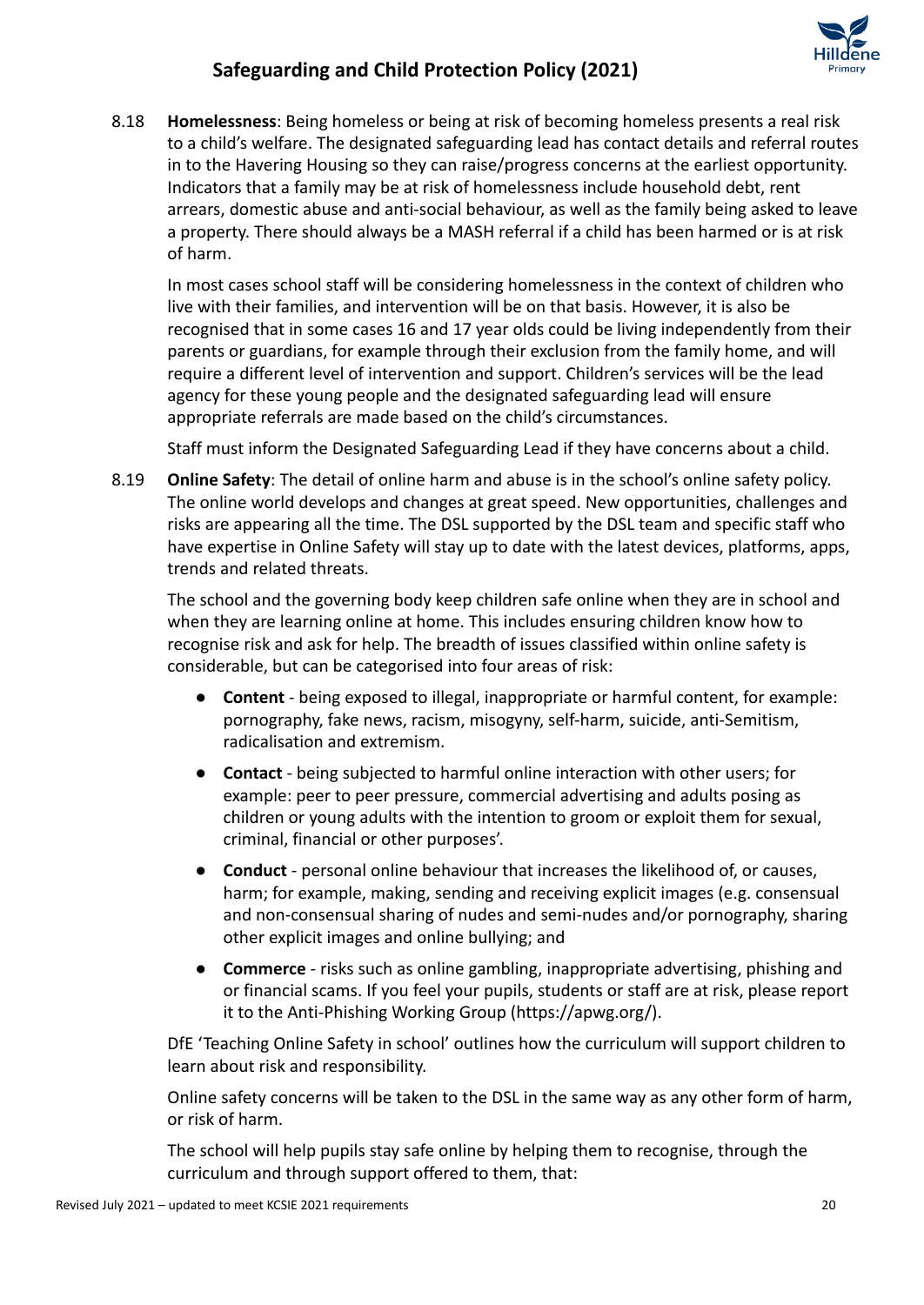

- Some online content tries to make people believe something false is true and/or mislead (misinformation and disinformation)
- Companies use techniques to persuade people to buy something
- Some games and social media companies use techniques to try to keep users online longer (persuasive/sticky design)
- There are grooming risks online, such as grooming into criminal activities.

The school will help pupils recognise acceptable and unacceptable behaviours by:

- looking at why people behave differently online, for example how anonymity (you do not know me) and invisibility (you cannot see me) affect what people do,
- looking at how online emotions can be intensified resulting in mob mentality,
- teaching techniques (relevant on and offline) to defuse or calm arguments, for example a disagreement with friends, and disengage from unwanted contact or content online; and
- considering unacceptable online behaviours often passed off as so-called social norms or just banter. For example, negative language that can be used, and in some cases is often expected, as part of online gaming and the acceptance of misogynistic, homophobic and racist language that should never be tolerated online or offline.

The school will help pupils identify and manage risk by:

- discussing the ways in which someone may put themselves at risk online,
- discussing risks posed by another person's online behaviour,
- discussing when risk taking can be positive and negative
- discussing "online reputation" and the positive and negative aspects of an online digital footprint. This could include longer-term considerations, i.e how past online behaviours could impact on their future, when applying for a place at university or a job for example
- discussing the risks vs the benefits of sharing information online and how to make a judgement about when and how to share and who to share with; and
- asking questions such as what might happen if I post something online? Who will see it? Who might they send it to?

#### 9.0 **Peer on peer abuse:**

Children can abuse other children. This may include physically, sexually or emotionally hurting others. All staff should recognise that children are capable of abusing their peers. This abuse may take place in school, out of school or online. The school has a 'zero tolerance' approach to all forms of peer on peer abuse

There is a clear recognition that even when there are no reported cases of peer on peer abuse, such abuse is likely to be taking place, and not reported. The school has a clear attitude of 'it could happen here', and when working in partnership with local schools this is revised to 'it does happen here'. The school recognises that failing to understand the scale of harassment and abuse, or downplaying some behaviours would lead to an unsafe environment, and a culture that could normalise abuse, meaning that children would accept it as normal, and not report.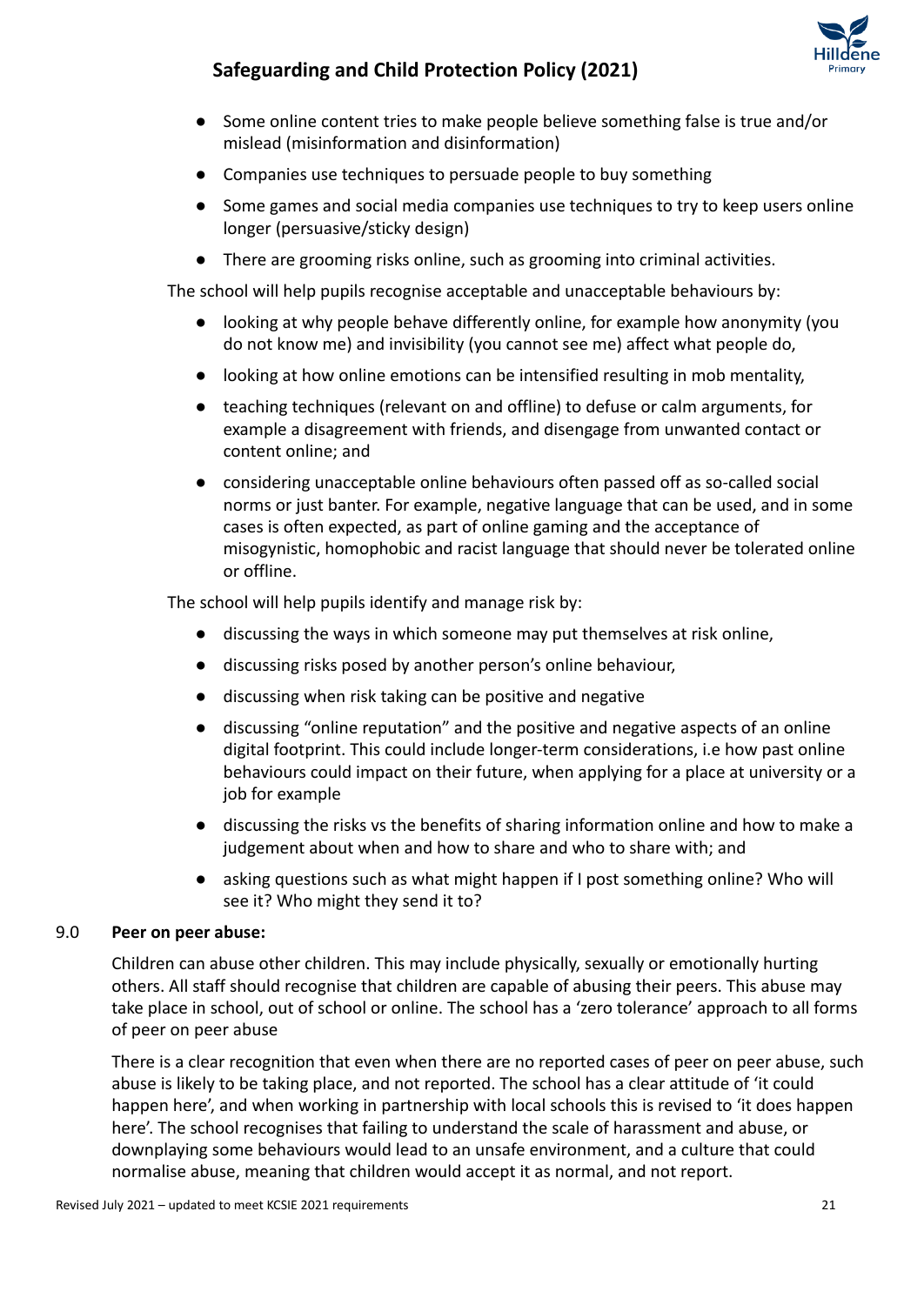

Addressing inappropriate behaviour (even if it appears to be relatively innocuous) can be an important intervention that helps prevent problematic, abusive and/or violent behaviour in the future.

The school has system in place, well promoted, accessible and understood for children to confidently report abuse, knowing their concerns will be treated seriously.

All staff should be aware of safeguarding issues from peer abuse including:

- bullying (including cyber bullying, prejudice based bullying and discriminatory bullying)
- abuse in intimate relationships
- physical abuse such as hitting, kicking, shaking, biting, hair pulling, or otherwise causing physical harm (this may include an online element which facilitates, threatens and/or encourages physical abuse)
- sexual violence such as rape, assault by penetration and sexual assault;(this may include an online element which facilitates, threatens and/or encourages sexual violence)
- sexual harassment such as sexual comments, remarks, jokes and online sexual harassment, which may be standalone or part of a broader pattern of abuse
- causing someone to engage in sexual activity without consent, such as forcing someone to strip, touch themselves sexually, or to engage in sexual activity with a third party
- consensual and non-consensual sharing of nudes and semi-nudes images and/or videos (also known as sexting or youth produced sexual imagery)
- upskirting, which typically involves taking a picture under a person's clothing without their permission, with the intention of viewing their genitals or buttocks to obtain sexual gratification, or cause the victim humiliation, distress or alarm
- initiation/hazing type violence and rituals (this could include activities involving harassment, abuse or humiliation used as a way of initiating a person into a group and may also include an online element).

The school recognises the different forms of peer on peer abuse, and is clear that abuse is abuse and should never be tolerated or passed off as "banter" or "part of growing up".

This abuse can:

- Be motivated by perceived differences e.g. on grounds of race, religion, gender, sexual orientation, disability or other differences
- Result in significant, long lasting and traumatic isolation, intimidation or violence to the victim; vulnerable adults are at particular risk of harm

Children or young people who harm others may have additional or complex needs e.g.:

- Significant disruption in their own lives
- Exposure to domestic abuse or witnessing or suffering abuse
- Educational under-achievement
- Involved in crime

Stopping harm and ensuring immediate safety is the first priority of any education setting. School staff, alongside their Designated Safeguarding Lead and/or Deputy, will make their own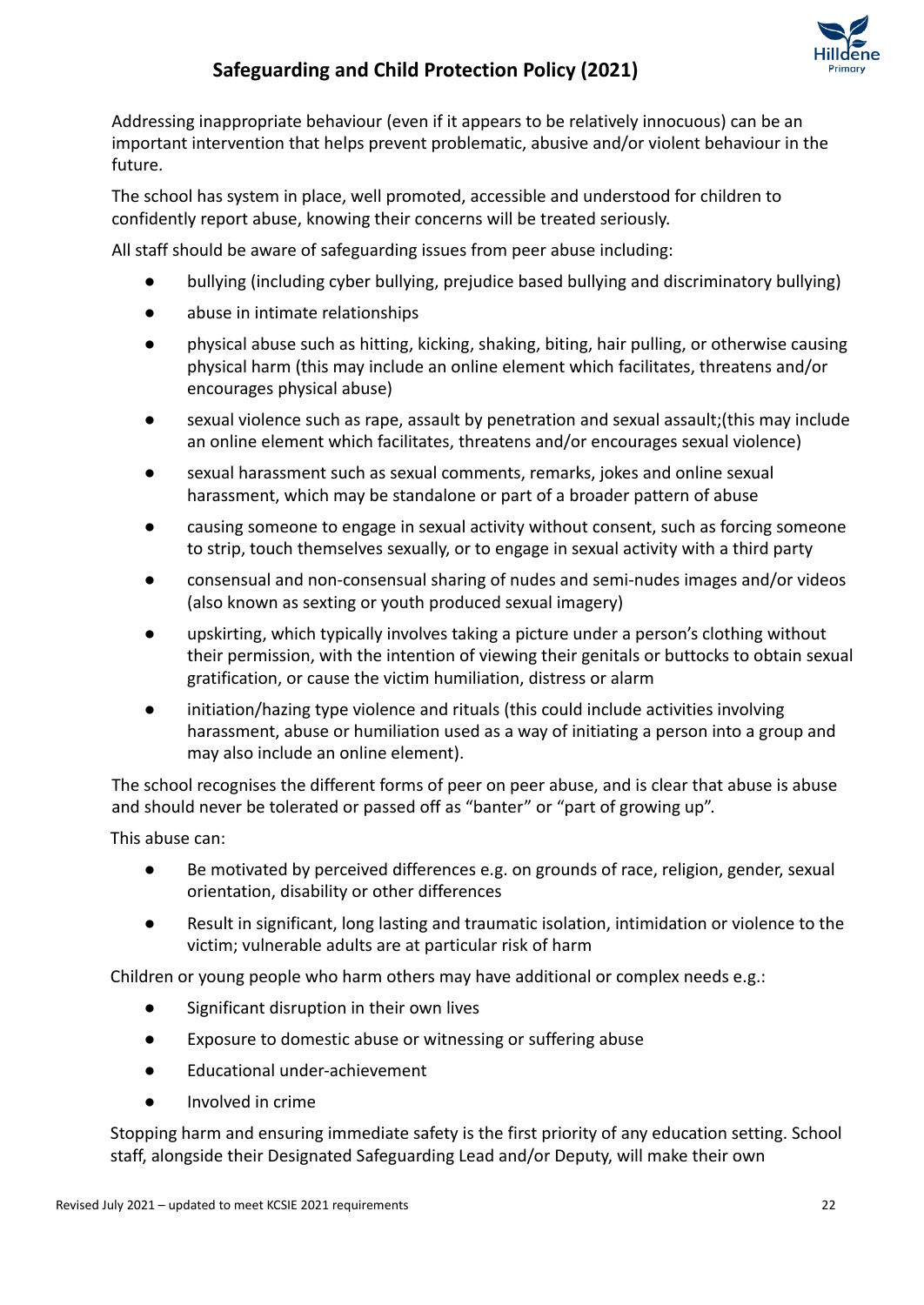

judgements about each specific case and should use this policy guidance to help.

#### 9.1 **Abuse and harmful behaviour**

It is necessary to consider

- what abuse is and what it looks like
- how it can be managed
- what appropriate support and intervention can be put in place to meet the needs of the individual
- what preventative strategies may be put in place to reduce further risk of harm.

Abuse is abuse and should never be tolerated or passed off as 'banter' or 'part of growing up'. It is important to consider the forms abuse may take and the subsequent actions required.

- Children are vulnerable to abuse by their peers. Such abuse should be taken as seriously as abuse by adults and should be subject to the same child protection procedures.
- Children can abuse other children. This can include (but is not limited to): abuse within intimate partner relationships; bullying (including cyberbullying); sexual violence and sexual harassment; physical abuse such as hitting, kicking, shaking, biting, hair pulling, or otherwise causing physical harm; sexting and initiation/hazing type violence and rituals. (KCSIE 2021)
- Staff should not dismiss abusive behaviour as normal between young people and should not develop high thresholds before taking action.
- Staff should be aware of the potential uses of information technology for bullying and abusive behaviour between young people.
- Staff should be aware of the added vulnerability of children and young people who have been the victims of violent crime (for example mugging), including the risk that they may respond to this by abusing younger or weaker children.

The alleged perpetrator is likely to have considerable unmet needs as well as posing a significant risk of harm to other children. Evidence suggests that such children may have suffered considerable disruption in their lives, may have witnessed or been subjected to physical or [sexual abuse,](http://trixresources.proceduresonline.com/nat_key/keywords/sexual_abuse.html) may have problems in their educational development and may have committed other offences. They may therefore be suffering, or be at risk of suffering, [significant harm](http://trixresources.proceduresonline.com/nat_key/keywords/significant_harm.html) and be in need of protection. Any long-term plan to reduce the risk posed by the alleged perpetrator must address their needs.

### 9.2 **Types of abuse**

There are many forms of abuse that may occur between peers and this list is not exhaustive. Each form of abuse or prejudiced behaviour is described in detail followed by advice and support on actions to be taken.

### 9.2.1 **Physical abuse**

This may include hitting, kicking, nipping/pinching, shaking, biting, hair pulling, or otherwise causing physical harm to another person. There may be many reasons why a child harms another and it is important to understand why a young person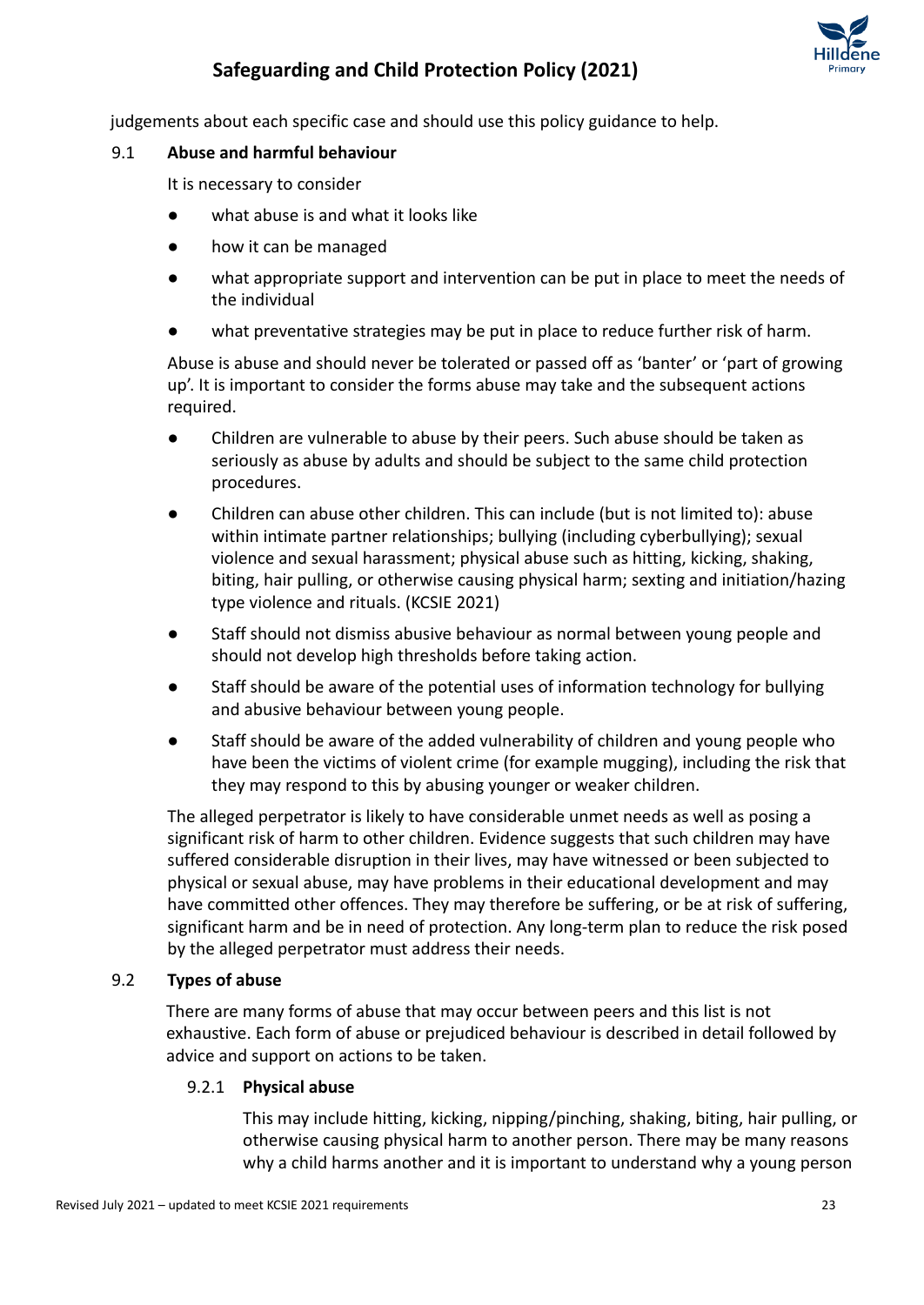

has engaged in such behaviour, including accidently before considering the action or punishment to be undertaken.

### 9.2.2 **Sexual violence and sexual harassment**

This must always be referred immediately to the Designated Safeguarding Lead

The DSL will follow the DfE Guidance: Sexual violence [and sexual harassment](https://www.gov.uk/government/uploads/system/uploads/attachment_data/file/719902/Sexual_violence_and_sexual_harassment_between_children_in_schools_and_colleges.pdf) [between children in schools and colleges](https://www.gov.uk/government/uploads/system/uploads/attachment_data/file/719902/Sexual_violence_and_sexual_harassment_between_children_in_schools_and_colleges.pdf) 2021, with consideration of

- Managing internally
- Early Help
- MASH referral
- Reporting to the police. A MASH referral would always be made when there is a report to police.

Sexual violence and sexual harassment can occur between two children of any age and sex. It can also occur through a group of children sexually assaulting or sexually harassing a single child or group of children.

Sexually harmful behaviour from young people is not always contrived or with the intent to harm others. There may be many reasons why a young person engages in sexually harmful behaviour and it may be just as distressing to the young person who instigates it as to the young person it is intended towards. Sexually harmful behaviour may include

- inappropriate sexual language
- inappropriate role play
- sexual touching
- sexual assault/abuse.

Staff should be aware of the importance of:

- making clear that sexual violence and sexual harassment is not acceptable, will never be tolerated and is not an inevitable part of growing up
- not tolerating or dismissing sexual violence or sexual harassment as "banter", "part of growing up", "just having a laugh" or "boys being boys"; and
- challenging behaviours (potentially criminal in nature), such as grabbing bottoms, breasts and genitalia, pulling down trousers, flicking bras and lifting up skirts. Upskirting . Dismissing or tolerating such behaviours risks normalising them and can lead to a culture of unacceptable behaviours and an unsafe environment for children.

### 9.2.3 **Bullying**

Bullying is unwanted, aggressive behaviour among school aged children that involves a real or perceived power imbalance. The behaviour is repeated, or has the potential to be repeated, over time. Both young people who are bullied and who bully others may have serious, lasting problems. In order to be considered bullying, the behaviour must be aggressive and include: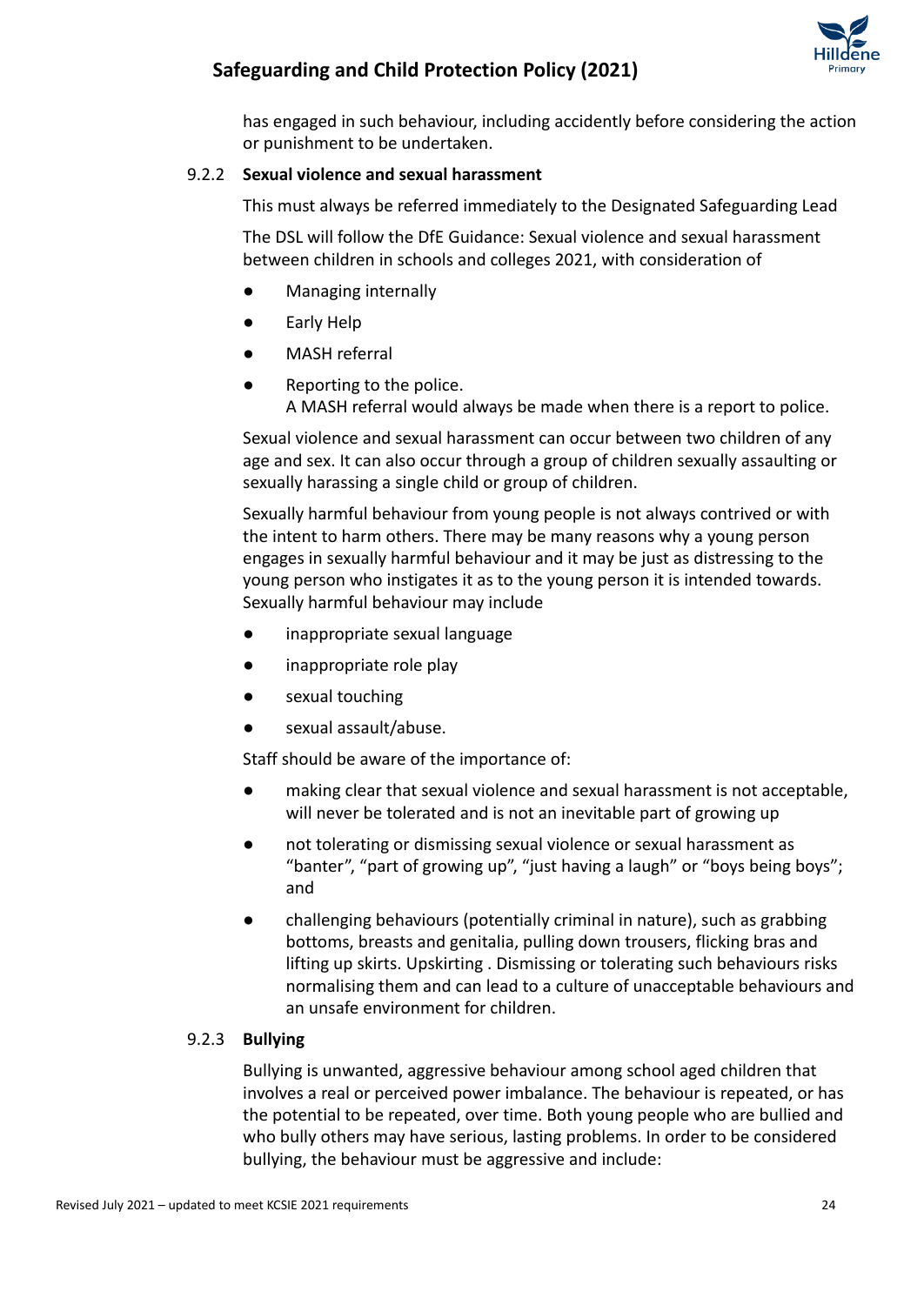

- An Imbalance of Power: Young people who bully use their power—such as physical strength, access to embarrassing information, or popularity—to control or harm others. Power imbalances can change over time and in different situations, even if they involve the same people.
- Repetition: Bullying behaviours happen more than once or have the potential to happen more than once.

Bullying includes actions such as making threats, spreading rumours, attacking someone physically or verbally or for a particular reason e.g. size, hair colour, gender, sexual orientation, and excluding someone from a group on purpose.

### 9.2.4 **Online Bullying**

Online Bullying is the use of technology (social networking, messaging, text messages, e-mail, chat rooms etc.) to harass threaten or intimidate someone for the same reasons as stated above. Online bullying can take many forms

- Abusive or threatening texts, emails or messages
- Posting abusive comments on social media sites
- Sharing humiliating videos or photos of someone else
- Stealing someone's online identity
- Spreading rumours online
- Trolling sending someone menacing or upsetting messages through social networks, chatrooms or games
- Developing hate sites about another person
- Prank calls or messages
- Group bullying or exclusion online
- Anonymous messaging
- Encouraging a young person to self-harm
- Pressuring children to send sexual messages or engaging in sexual conversations
- 9.2.5 **Sharing nude or indecent imagery** (aka Sexting) (see 8.11, 8.12 and 10.8)

### 9.2.6 **Initiation/Hazing**

Hazing is a form of initiation ceremony which is used to induct newcomers into an organisation such as a private school, sports team etc. There are a number of different forms, from relatively mild rituals to severe and sometimes violent ceremonies. The ceremony welcomes newcomers by subjecting them to a series of trials which promote a bond between them. After the hazing is over, the newcomers also have something in common with older members of the organisation, because they all experienced it as part of a rite of passage. Many rituals involve humiliation, embarrassment, abuse, and harassment.

#### 9.2.7 **Prejudiced Behaviour**

The term prejudice-related bullying refers to a range of hurtful behaviour, physical or emotional or both, which causes someone to feel powerless,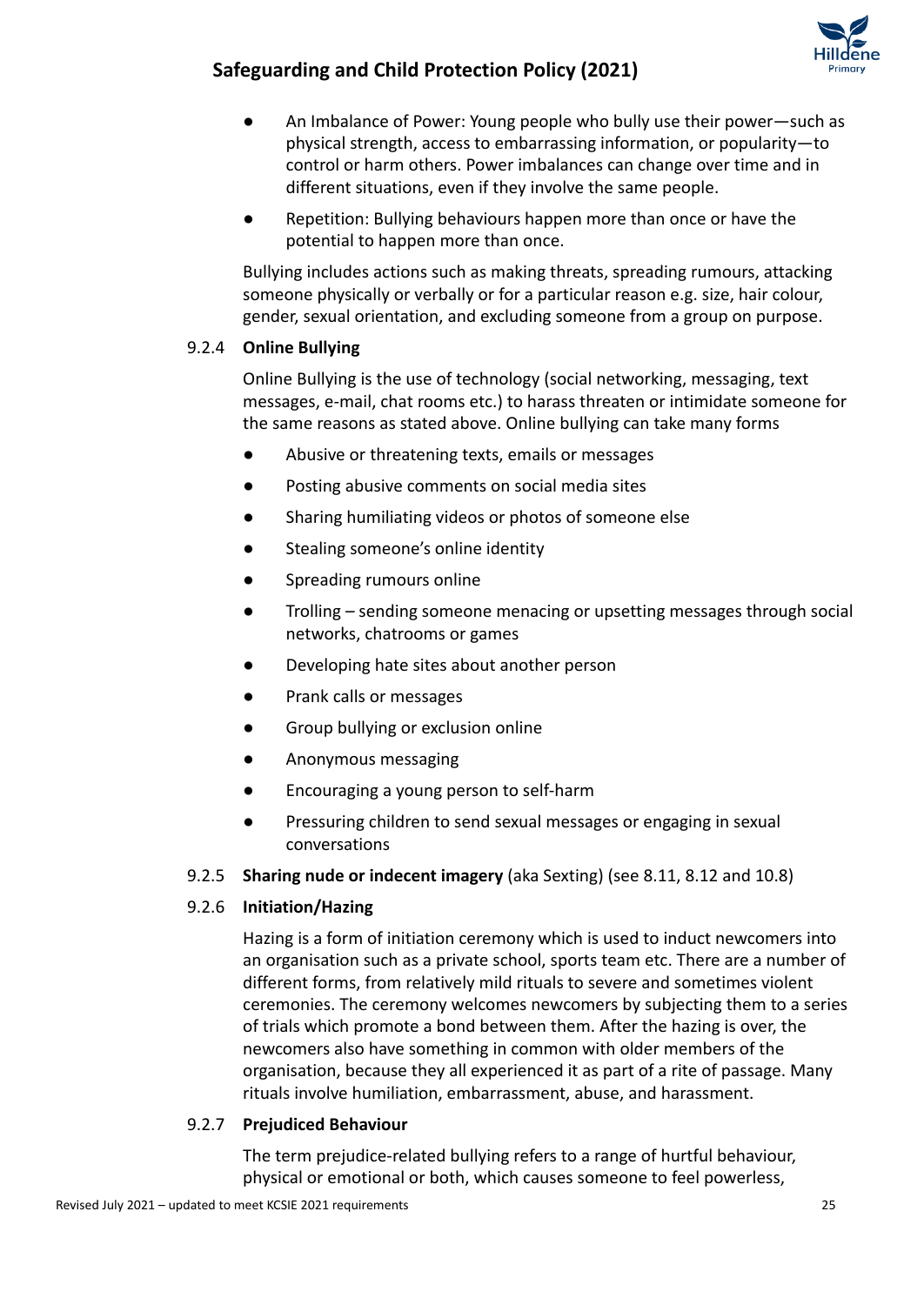

worthless, excluded or marginalised, and which is connected with prejudices around belonging, identity and equality in wider society – for example disabilities and special educational needs, ethnic, cultural and religious backgrounds, gender, home life, (for example in relation to issues of care, parental occupation, poverty and social class) and sexual identity.

### 9.2.8 **Teenage relationship abuse**

Teenage relationship abuse is a pattern of actual or threatened acts of physical, sexual, and/or emotional abuse, perpetrated by an adolescent (between the ages of 13 and 18) against a current or former partner. Abuse may include insults, coercion, social sabotage, sexual harassment, threats and/or acts of physical or sexual abuse. The abusive teen uses this pattern of violent and coercive behaviour, in a heterosexual or same gender relationship, in order to gain power and maintain control over the partner. This abuse may be child sexual exploitation.

### 9.3 **Expected staff action**

Staff should consider the seriousness of the case and make a quick decision whether to inform the Designated Safeguarding Lead immediately before taking any further in-school actions.

#### 9.4 **Recognising peer abuse**

An assessment of an incident between peers should be completed and consider:

- Chronological and developmental ages of everyone involved
- Difference in their power or authority in relation to age, race, gender, physical, emotional or intellectual vulnerability
- All alleged physical and verbal aspects of the behaviour and incident
- Whether the behaviour involved inappropriate sexual knowledge or motivation
- What was the degree of physical aggression, intimidation, threatening behaviour or bribery
- The effect on the victim
- Any attempts to ensure the behaviour and incident is kept a secret
- The child or young person's motivation or reason for the behaviour, if they admit that it occurred
- Whether this was a one-off incident, or longer in duration

Not recognising, acknowledging or understanding the scale of harassment and abuse and/or downplaying some behaviours related to abuse as it can lead to a culture of unacceptable behaviour, an unsafe environment and in worst case scenarios a culture that normalises abuse leading to children accepting it as normal and not coming forward to report it.

It is important to deal with a situation of peer abuse immediately and sensitively. It is necessary to gather the information as soon as possible to get the true facts. It is equally important to deal with it sensitively and think about the language used and the impact of that language on both the children and the parents when they become involved. Avoid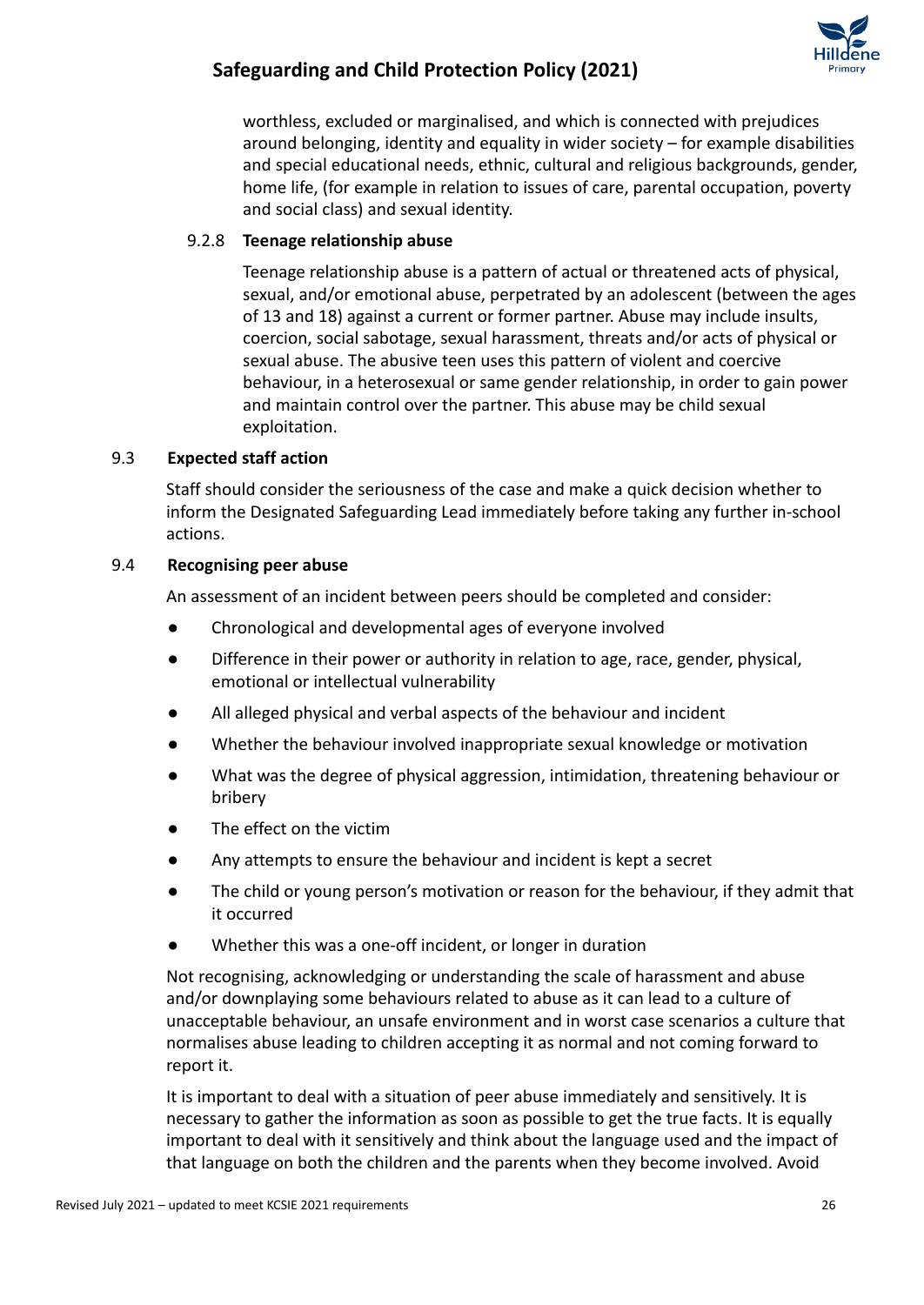

language that may create a 'blame' culture and leave a child labelled.

Staff will talk to the children in a calm and consistent manner. Staff will not be prejudiced, judgmental, dismissive or irresponsible in dealing with such sensitive matters.

### 9.4.1 **Taking Action**

- Always take complaints seriously
- Gain a statement of facts from the pupil(s)
- Assess needs of victim and alleged perpetrator

### The DSL will

- consider referral to Police or Social Care
- Contribute to multi-agency assessments
- Convene a risk management meeting
- Record all incidents and all action taken

### 9.4.2 **Recording sexualised behaviour**

- Be clear, explicit and non-avoidant, and avoid vague statements or euphemisms
- Record as soon as possible, as you can quickly forget or confuse detail
- Follow the prompts on your safeguarding and child protection recording form
- Use proper names for body parts but record exactly any language or vocabulary used by the child. Use the child's exact words in quotation marks.
- Note where and when the incident happened and whether anyone else was around.

#### 9.4.3 **Gather the Facts**

Speak to all the young people involved separately, gain a statement of facts from them and use consistent language and open questions for each account. Ask the young people to tell you what happened. Use open questions, 'where, when, who'. (What happened? Who observed the incident? What was seen? What was heard? Did anyone intervene?). Do not interrogate or ask leading questions.

#### 9.4.4 **Consider the Intent**

Has this been a deliberate or contrived situation for a young person to be able to harm another?

#### 9.4.5 **Decide on your next course of action**

If you believe any young person to be at risk of significant harm you must report to the Designated Safeguarding Lead immediately; they will follow the school's Safeguarding and Child Protection Policy.

If MASH and the police intend to pursue this further, they may ask to interview the young people in school or they may ask for parents to come to school to be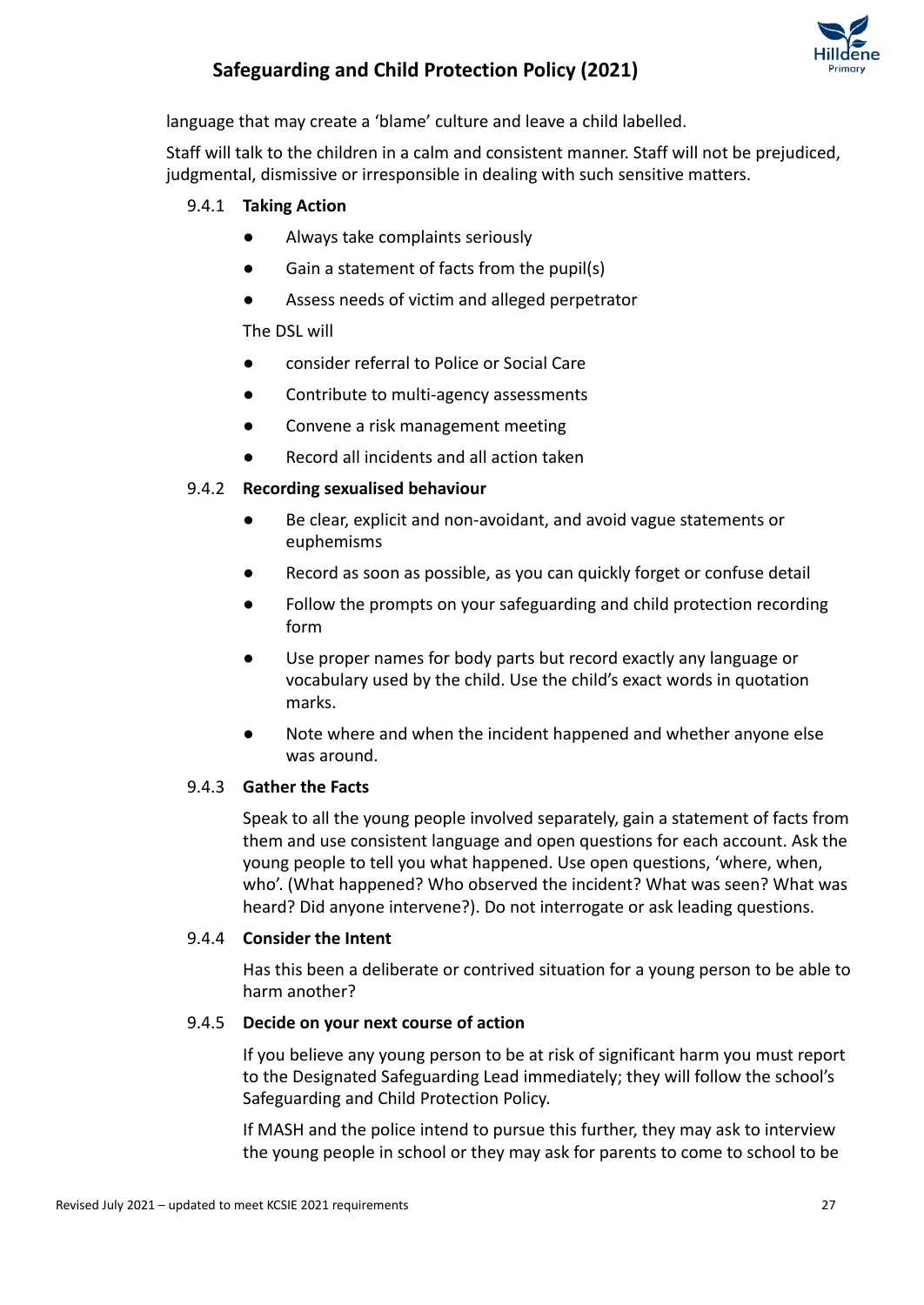

spoken to. It is important to be prepared for every situation and the potential time it may take.

### 9.4.6 **Informing parents/carers**

The best way to inform parents/carers is face to face. Although this may be time consuming, the nature of the incident and the type of harm/abuse a young person may be suffering can cause fear and anxiety to parents/carers whether their child is the child who was harmed or who harmed another.

Is the pupil 13+ and does not want to share with parents? Use the 'Gillick' test and the 'Fraser' guidelines.

[https://www.nspcc.org.uk/preventing-abuse/child-protection-system/legal-defini](https://www.nspcc.org.uk/preventing-abuse/child-protection-system/legal-definition-child-rights-law/gillick-competency-fraser-guidelines/) [tion-child-rights-law/gillick-competency-fraser-guidelines/](https://www.nspcc.org.uk/preventing-abuse/child-protection-system/legal-definition-child-rights-law/gillick-competency-fraser-guidelines/)

In all circumstances where the risk of harm to the child is evident then the school should encourage the young person to share the information with their parent/carer (they may be scared to tell parents/carers that they are being harmed in any way).

### 9.5 **Points to consider**

### 9.5.1 **What is the age of the children involved?**

How old are the young people involved in the incident and is there any age difference between those involved? In relation to sexual exploration, children under the age of 5, in particular 1-4 year olds who are learning toileting skills may show a particular interest in exploration at around this stage. This, however should not be overlooked.

### 9.5.2 **Where did the incident or incidents take place?**

Was the incident in an open, visible place to others? If so was it observed? If not, is more supervision required within this particular area?

### 9.5.3 **What was the explanation by all children involved of what occurred?**

Can each of the young people give the same explanation of the incident and also what is the effect on the young people involved? Is the incident seen to be bullying for example, in which case regular and repetitive? Is the version of one young person different from another and why?

### 9.5.4 **What is each of the children's own understanding of what occurred?**

Do the young people know/understand what they are doing? E.g. do they have knowledge of body parts, of privacy and that it is inappropriate to touch? Is the young person's explanation in relation to something they may have heard or been learning about that has prompted the behaviour? Is the behaviour deliberate and contrived? Does the young person have understanding of the impact of their behaviour on the other person?

#### 9.5.5 **Repetition**

Has the behaviour been repeated to an individual on more than one occasion? In the same way it must be considered has the behaviour persisted to an individual after the issue has already been discussed or dealt with and appropriately resolved?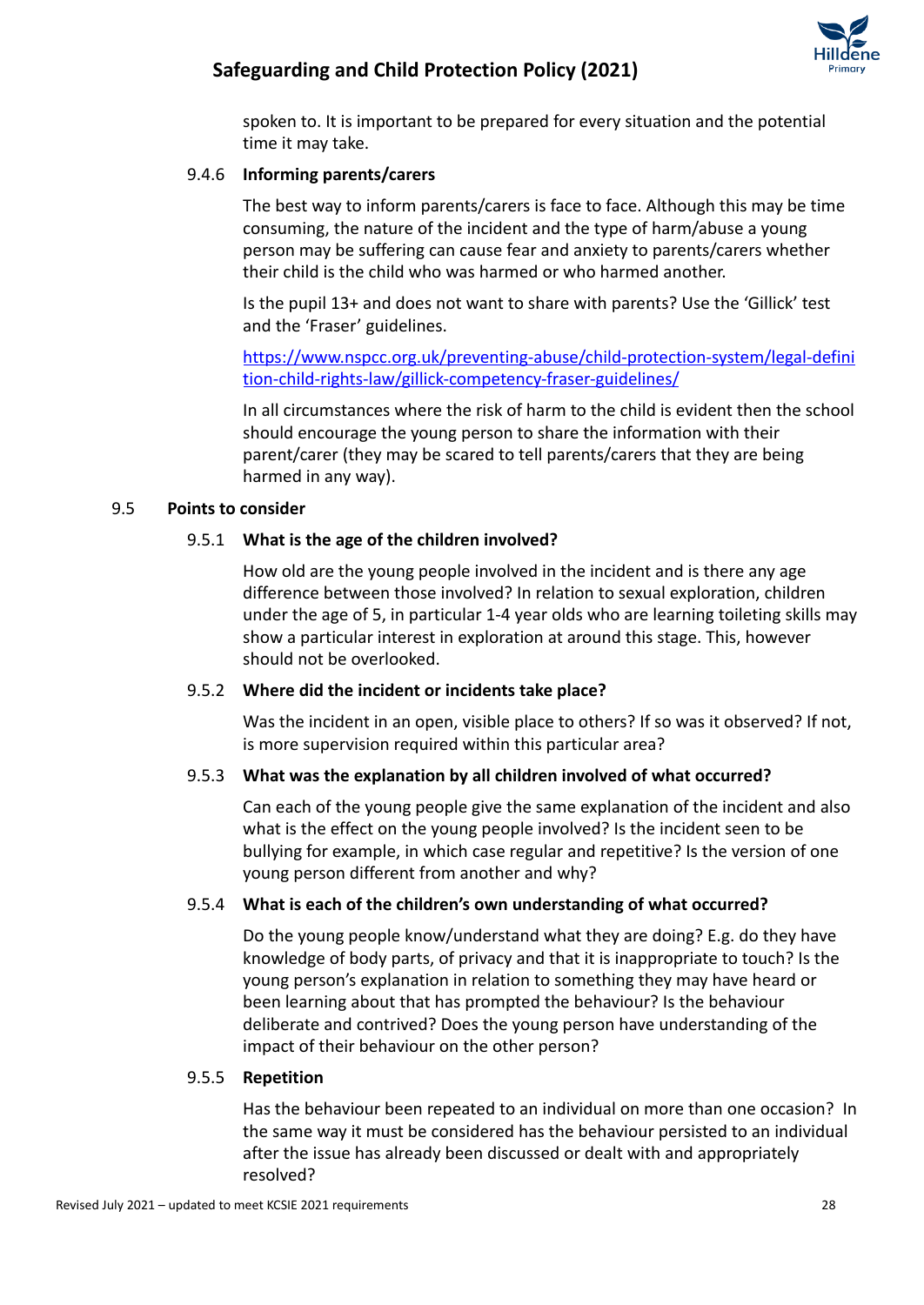

#### 9.6 **Next Steps**

Once the outcome of the incident(s) has been established it is necessary to ensure future incidents of abuse do not occur again and consider the support and intervention required for those involved.

The school will follow DfE Sexual Violence and Sexual Harassment guidance (2021).

### 9.6.1 **For the young person who has been harmed**

Victims will be reassured that they are being taken seriously and that they will be supported and kept safe. A victim should never be given the impression that they are creating a problem by reporting abuse, sexual violence or sexual harassment. Nor should a victim ever be made to feel ashamed for making a report.

What support they require depends on the individual young person. It may be that they wish to seek counselling or one to one support via a mentor. It may also be that they feel able to deal with the incident(s) on their own or with support of family and friends; in which case it is necessary that this young person continues to be monitored and offered support should they require it in the future. If the incidents are of a bullying nature, the young person may need support in improving peer groups/relationships with other young people, or some restorative justice work with all those involved may be required.

Other interventions that could be considered may target a whole class or year group for example a speaker on online bullying, relationship abuse etc. It may be that through the continued curriculum of Relationship and Sex Education (from 2020), PSHE and SMSC that certain issues can be discussed and debated more frequently.

If the young person feels particularly vulnerable it may be that a risk assessment can be put in place for them whilst in school so that they have someone named that they can talk to, support strategies for managing future issues and identified services to offer additional support. Any support offered to the child, or safety arrangements made for the child, should also be shared with them in writing (by email, or school communication system).

It is important the victim feels in as much control of the process as is reasonably possible. Wherever possible the victim, if they wish, should be able to continue in their normal routine. Overall, the priority should be to make the victim's daily experience as normal as possible, so that the school is a safe space for them.

#### 9.6.2 **For the young person who has displayed harmful behaviour**

It is important to find out why the young person has behaved in such a way. It may be that the young person is experiencing their own difficulties and may even have been harmed themselves in a similar way. In such cases support such as one to one mentoring or counselling may also be necessary.

Particular support from identified services may be necessary through an early help referral and the young person may require additional support from family members. Any support offered to the child, or safety arrangements made for the child, should also be shared with them in writing (by email, or school communication system).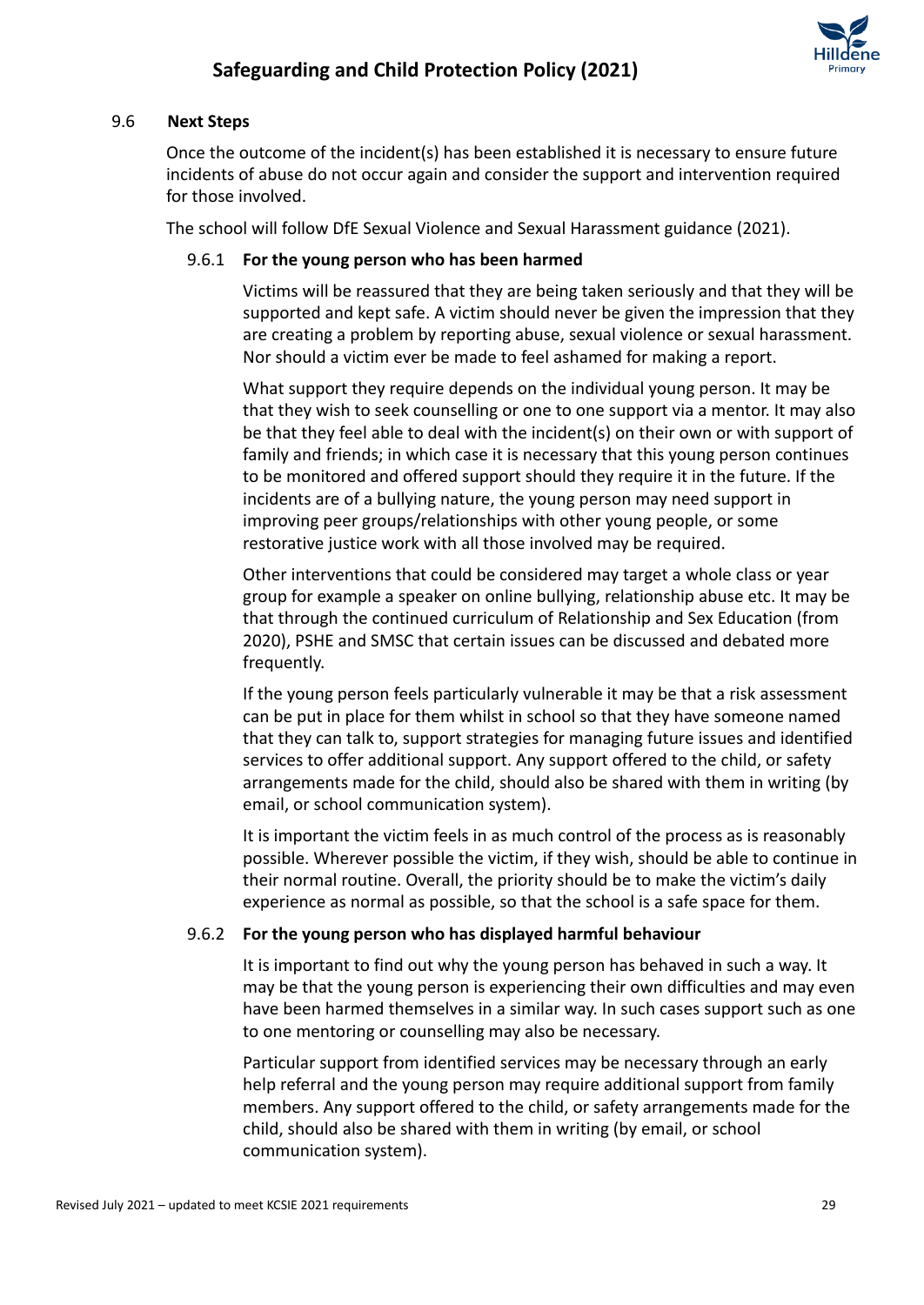

Once the support required to meet the individual needs of the young person has been met, it is important that the young person receives a consequence for their behaviour (following the school behaviour policy). Taking disciplinary action and providing appropriate support, can, and should, occur at the same time if necessary.

In the cases of sexually harmful behaviour it may be a requirement for the young person to engage in one to one work with a particular service or agency (if a crime has been committed this may be through the police or youth offending service).

If there is any form of criminal investigation ongoing it is important that the DSL works closely with the police (and other agencies as required) to ensure the actions of the school do not jeopardise the police investigation.

It may be that the behaviour that the young person has displayed may continue to pose a risk to others, in which case an individual risk assessment may be required. This should be completed via a multi- agency response to ensure that the needs of the young person and the risks towards others are measured by all of those agencies involved including the young person and their parents. This may mean additional supervision of the young person or protective strategies if the young person feels at risk of engaging in further inappropriate or harmful behaviour.

The school may also choose a punishment as a consequence such as exclusion or internal exclusion/inclusion/seclusion for a period of time to allow the young person to reflect on their behaviour.

### 9.6.3 **After care**

It is important that following the incident the young people involved continue to feel supported and receive help even if they have stated that they are managing the incident. Sometimes the feelings of remorse, regret or unhappiness may occur at a much later stage than the incident. It is important to ensure that the young people do not engage in any further harmful behaviour either towards someone else or to themselves as a way of coping (e.g. self-harm). For this reason, regular reviews with the young people following the incident(s) are imperative.

#### 9.6.4 **Review**

The school will monitor and review potential patterns of concerning, problematic or inappropriate behaviour. Where a pattern is identified, the school will decide on a course of action. Consideration will be given as to whether there are wider cultural issues within the school that enabled the inappropriate behaviour to occur. Where appropriate, extra teaching time and/or staff training will be delivered to minimise the risk of it happening again.

### 9.7 **Unsubstantiated, unfounded, false or malicious reports**

All concerns, discussions and decisions made, and the reasons for those decisions, are recorded in writing. Records should be reviewed so that potential patterns of concerning, problematic or inappropriate behaviour can be identified, and addressed.

If a report is determined to be unsubstantiated, unfounded, false or malicious, the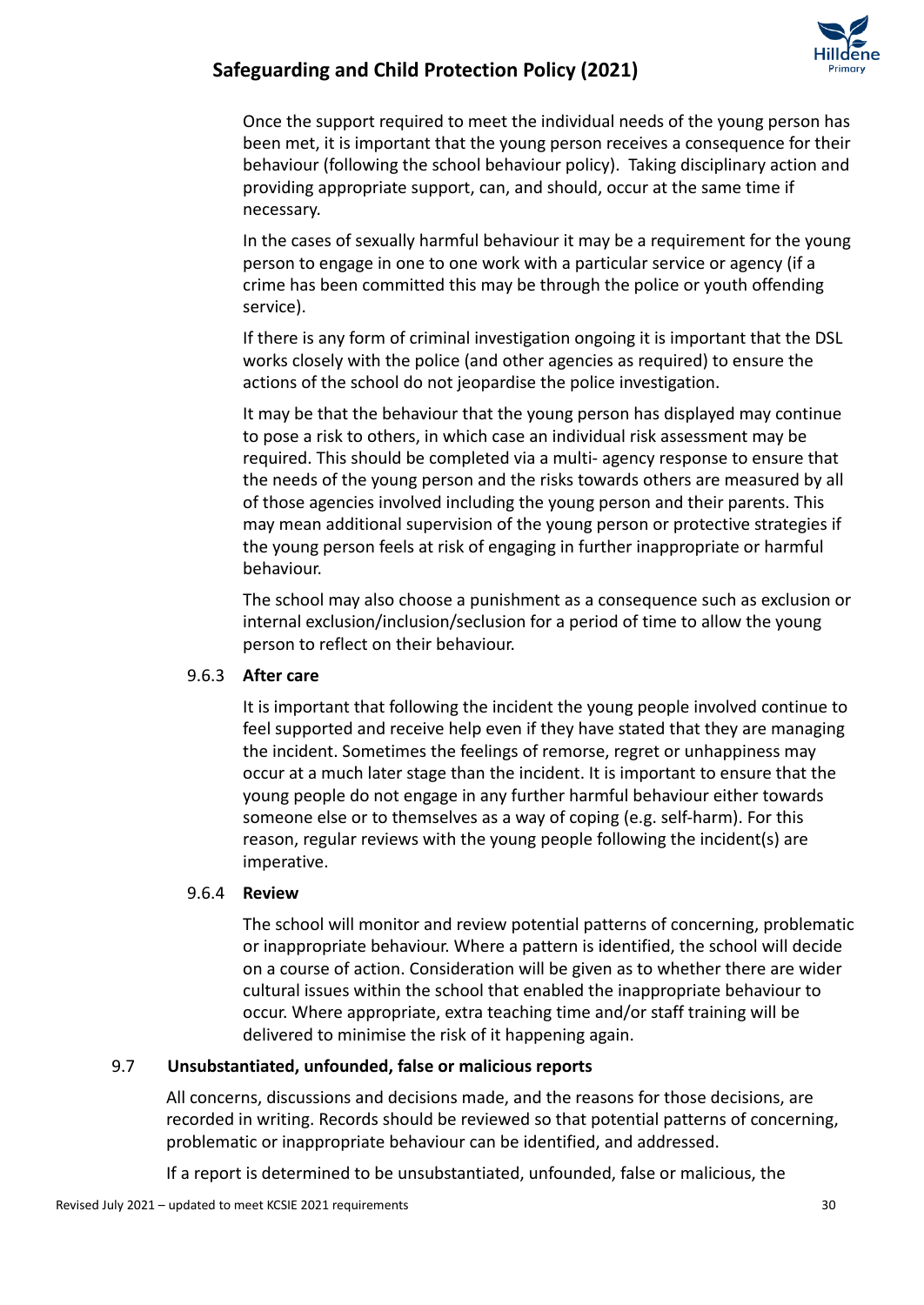

designated safeguarding lead should consider whether the child and/or the person who has made the allegation is in need of help or may have been abused by someone else and this is a cry for help. In such circumstances, a referral to children's social care maybe appropriate.

If a report is shown to be deliberately invented or malicious, the school, should consider whether any disciplinary action is appropriate against the individual who made it (following the school behaviour policy).

### 9.8 **Preventative Strategies**

Peer on peer abuse can and will occur on any site even with the most robust policies and support processes. It is important to develop appropriate strategies to proactively prevent peer on peer abuse.

This school has an open environment where young people feel safe to share information about anything that is upsetting or worrying them. There is a strong and positive PSHE/SMSC curriculum that tackles such issues as prejudiced behaviour and gives children an open forum to talk things through rather than seek one on one opportunities to be harmful to one another. The school makes sure that 'support and report' signposting is available to young people.

Staff will not dismiss issues as 'banter' or 'growing up' or compare them to their own experiences of childhood. Staff will consider each issue and each individual in their own right before taking action.

Young people are part of changing their circumstances and, through school council and pupil voice for example, we encourage young people to support changes and develop 'rules of acceptable behaviour'. We involve pupils in the positive ethos in school; one where all young people understand the boundaries of behaviour before it becomes abusive.

### 10.0 **Possible signs and symptoms of abuse**

The following signs may or may not be indicators that abuse has taken place, but the possibility should be considered. This is not an exclusive list and many of the signs and symptoms could fall into more than one category. Guidance on recognising signs and symptoms of abuse can be found in Working Together to Safeguard Children 2018. Also students with learning difficulties often exhibit some of these signs (e.g. reluctance to get undressed for PE, constant tiredness) which are not necessarily signs of abuse but symptoms of their condition; however, it must also be remembered that disabled children are 3 times more likely to experience abuse or neglect than non-disabled peers.

Children with special educational needs and disabilities (SEND) can face additional safeguarding challenges. These can include:

- assumptions that indicators of possible abuse such as behaviour, mood and injury relate to the child's disability without further exploration;
- being more prone to peer group isolation than other children;
- the potential for children with SEN and disabilities being disproportionally impacted by behaviours such as bullying, without outwardly showing any signs; and
- communication barriers and difficulties in overcoming these barriers.
- 10.1 **Physical abuse**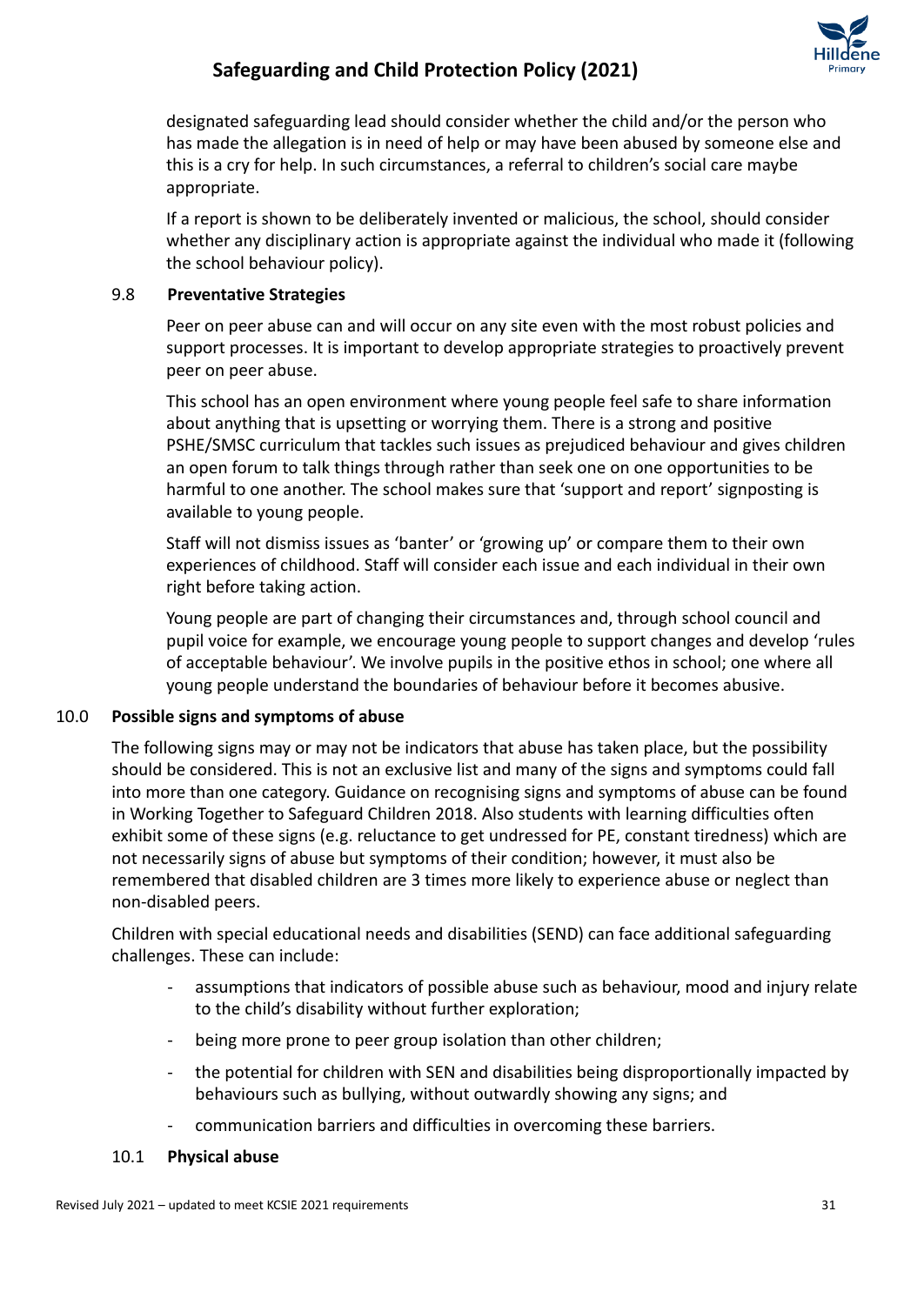

- Unexplained injuries, bites, bruises or burns, particularly if they are recurrent
- Improbable excuses given to explain injuries
- Refusal to discuss the causes of injuries
- Untreated injuries
- Disclosure of punishment which appears excessive
- Withdrawal from physical contact/aggressive behaviour
- Arms & legs kept covered in hot weather (excluding for reasons of cultural dress)
- Fear of returning home
- Fear of medical help
- Self-destructive tendency
- Running away

### 10.2 **Emotional abuse**

- Physical, mental, emotional or developmental lag
- Domestic violence
- Disclosure of punishment which appears excessive
- Over-reaction to making mistakes or fear of punishment
- Continual self-deprecation
- Sudden speech disorders
- Fear of new situations
- Inappropriate responses to painful situations
- Neurotic behaviours
- Self-harm
- Fear of parents being contacted
- Extremes of passivity or aggression
- Drug or solvent abuse
- Running away
- Compulsive stealing, scavenging

#### 10.3 **Sexual abuse**

- Sudden changes in behaviour
- Displays of affection which are inappropriate
- Alleged promiscuity or sexualised behaviour
- Fear of undressing
- Regression to younger behaviour
- Inappropriate internet use and possible 'grooming' concerns
- Genital itching or other genital/anal pain/injury
- Distrust of familiar adult
- Unexplained gifts of money, mobile phones etc.
- Depression and withdrawal
- Apparent secrecy about social activities or the identity of "special friends"
- Wetting or soiling, day and night
- Sleep disturbances or nightmares
- Chronic illness, especially throat infections and sexually transmitted disease

#### 10.4 **Neglect**

- Constant hunger
- Poor personal hygiene
- Constant tiredness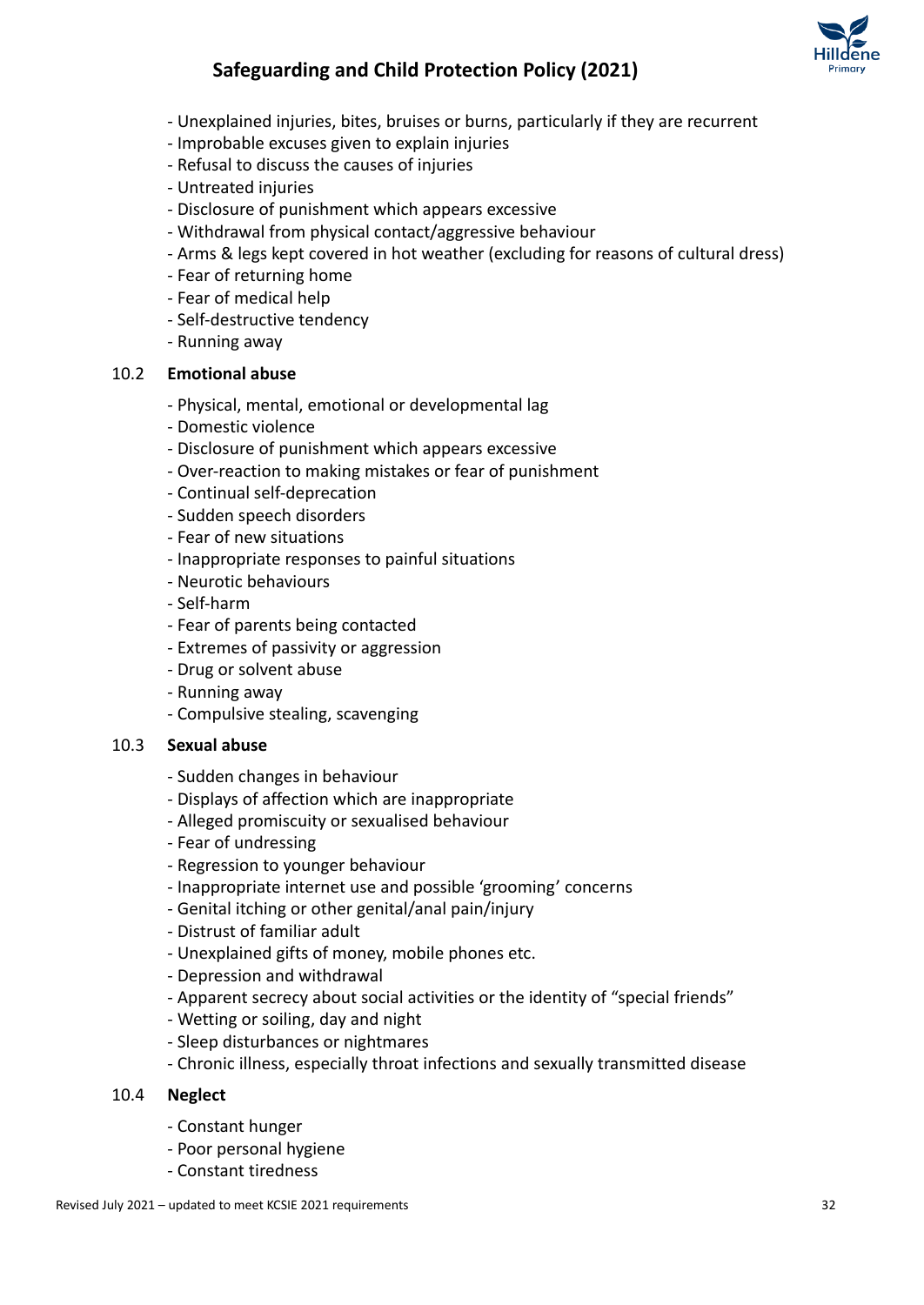

- Poor state of clothing
- Frequent lateness or non-attendance at school
- Untreated medical problems or unmet special needs
- Low self-esteem
- Neurotic behaviour
- Poor social relationships
- Deterioration in school performance
- Running away
- Compulsive stealing or scavenging

### 10.5 **Child Sexual Exploitation (CSE)**

- Going missing for periods of time or regularly coming home late
- Regularly missing school or education or not taking part in education
- Appearing with unexplained gifts or new possessions
- Associating with other young people involved in exploitation
- Having older boyfriends or girlfriends
- Suffering from sexually transmitted infection
- Mood swings or changes in emotional wellbeing
- Drug and alcohol misuse
- Displaying inappropriate sexualised behaviour

Staff should also be aware that many children and young people who are victims of sexual exploitation do not recognise themselves as such.

### 10.6 **Female Genital Mutilation (FGM**)

The World Health Organisation identify girls between 4 and 10 as being the most at risk. FGM may be likely if there is a visiting female elder, there is talk of a special procedure or celebration to become a woman, or parents wish to take their daughter out-of-school to visit an 'at-risk' country (especially before the summer holidays), or parents who wish to withdraw their children from learning about FGM.

Indications that FGM may have already taken place may include:

- difficulty walking, sitting or standing and may even look uncomfortable
- spending longer than normal in the bathroom or toilet due to difficulties urinating
- spending long periods of time away from a classroom during the day with bladder or menstrual problems
- frequent urinary, menstrual or stomach problems
- prolonged or repeated absences from school or college, especially with noticeable behaviour changes (e.g. withdrawal or depression) on the girl's return
- reluctance to undergo normal medical examinations
- confiding in a professional without being explicit about the problem due to embarrassment or fear
- talking about pain or discomfort between her legs

### 10.7 **Prevent, Radicalisation and Extremism:**

10.7.1 **Extremism** is the vocal or active opposition to our fundamental values, including democracy, the rule of law, individual liberty and the mutual respect and tolerance of different faiths and beliefs. This also includes calling for the death of members of the armed forces.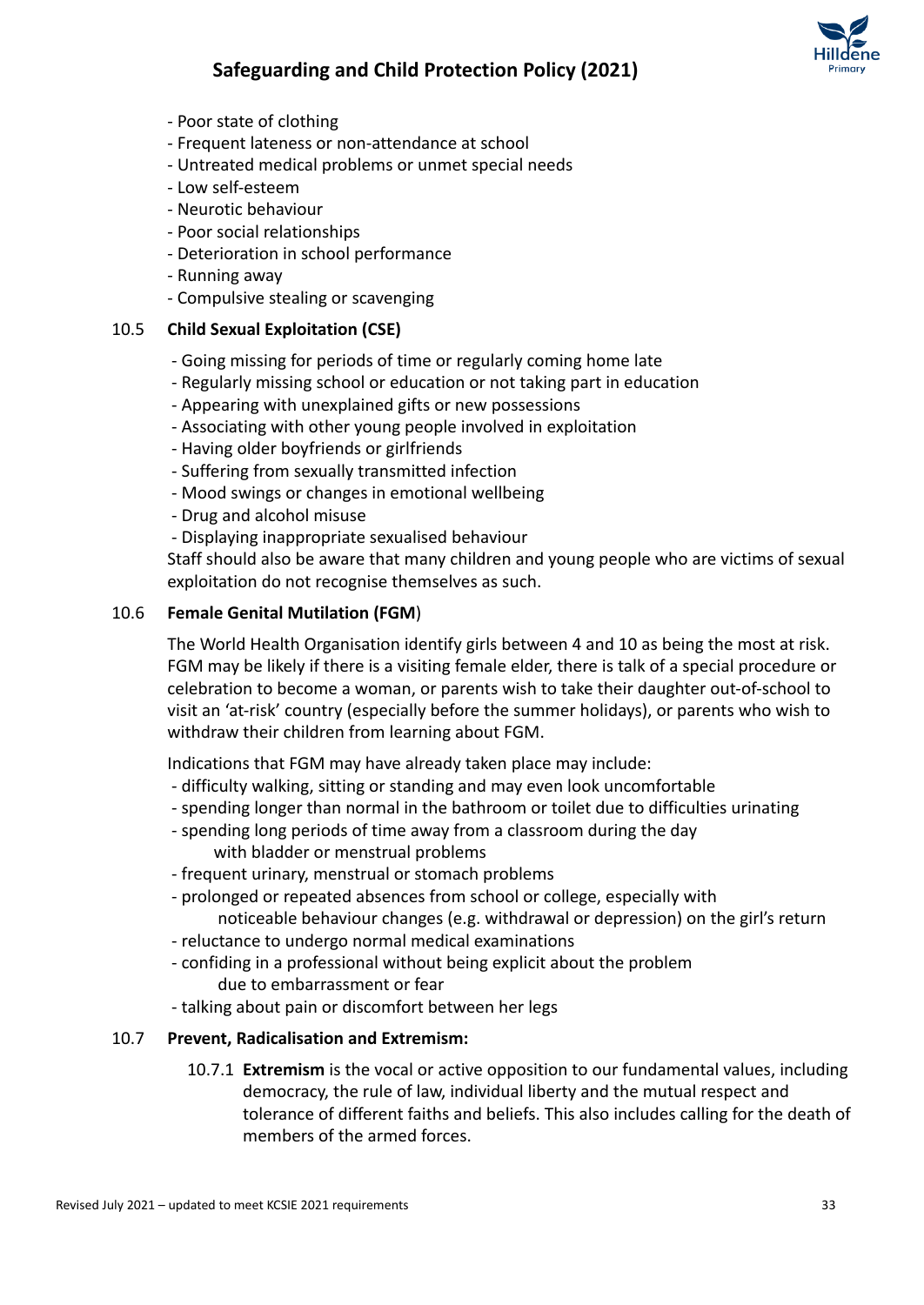

- 10.7.2 **Radicalisation** refers to the process by which a person comes to support terrorism and extremist ideologies associated with terrorist groups.
- 10.7.3 **Terrorism** is an action that endangers or causes serious violence to a person/people; causes serious damage to property; or seriously interferes or disrupts an electronic system. The use or threat must be designed to influence the government or to intimidate the public and is made for the purpose of advancing a political, religious or ideological cause.

Early indicators of radicalisation or extremism may include:

- showing sympathy for extremist causes
- glorifying violence, especially to other faiths or cultures
- making remarks or comments about being at extremist events or rallies outside school
- evidence of possessing illegal or extremist literature
- advocating messages similar to illegal organisations or other extremist groups
- out of character changes in dress, behaviour and peer relationships

(but there are also very powerful narratives, programmes and networks that young people can come across online, so involvement with particular groups may not be apparent.)

- secretive behaviour
- online searches or sharing extremist messages or social profiles
- intolerance of difference, including faith, culture, gender, race or sexuality
- graffiti, art work or writing that displays extremist themes
- attempts to impose extremist views or practices on others
- verbalising anti-Western or anti-British views
- advocating violence towards others

#### 10.8 **Handling a nude or semi-nude image or video incident:**

UKCIS "Sharing nudes and semi-nudes" will always be used to triage concerns.

It is important that school actions do not blame, shame or criminalise the child.

There should always be an initial review meeting, led by the DSL. This should consider the initial evidence and aim to establish:

- Whether there is an immediate risk to a young person or young people *When assessing the risks the following should be considered:*
	- Why was the imagery shared? Was the young person coerced or put under pressure to produce the imagery? Who has shared the imagery? Where has the imagery been shared? Are there any adults involved in the sharing of imagery? Does the child involved have additional vulnerabilities? Does the young person understand consent? Has the young person taken part in this kind of activity before?
- If a referral should be made to the police and/or children's social care. Do not refer automatically, unless there are additional concerns about the pressure applied on the child to take/share the image, or unless there are sexual aspects involved which are not in line with the child's age/stage.

A MASH referral would always be made when there is a report to police.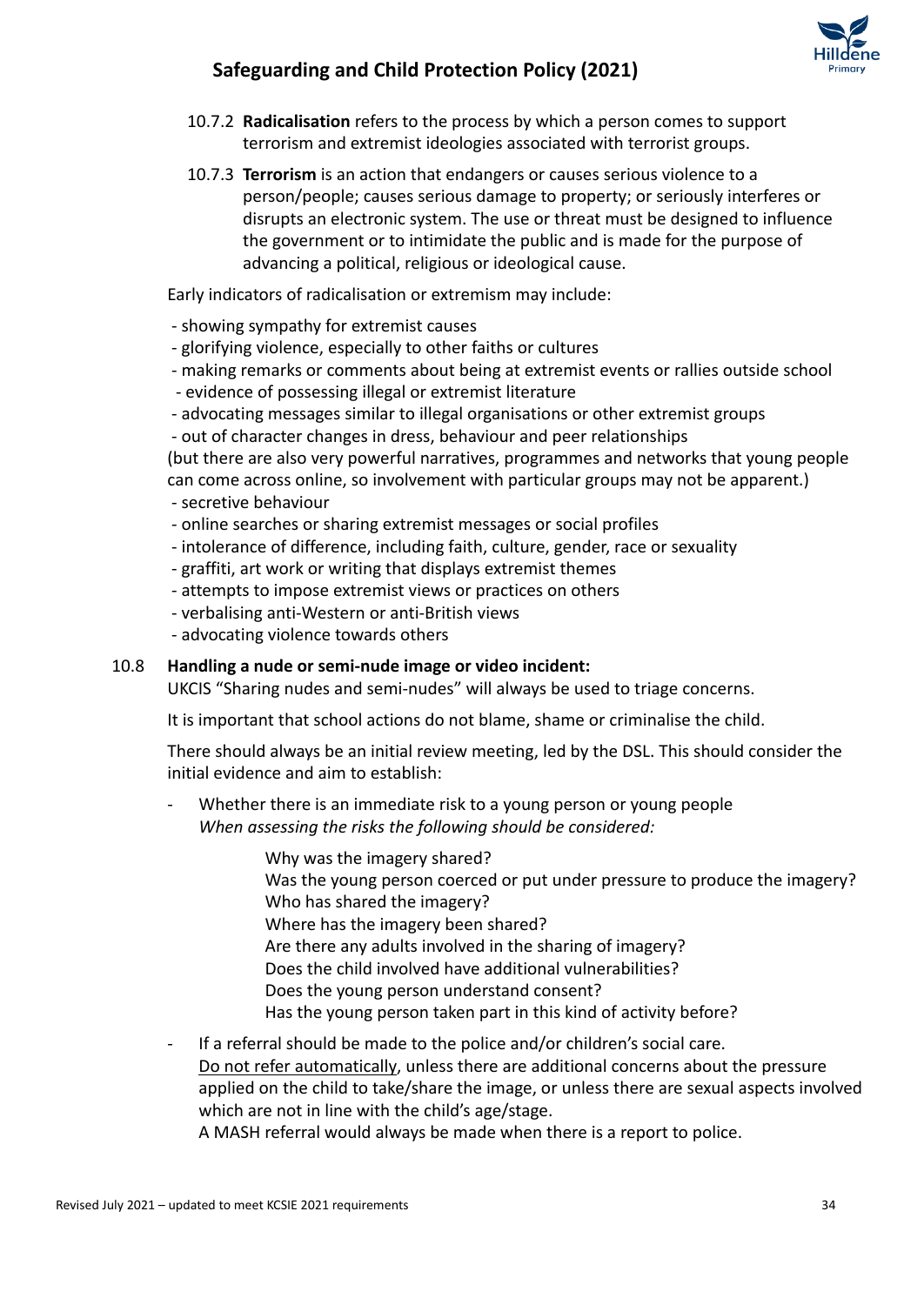

- Imagery should not be viewed, DSL only only view if it is essential to keep the child safe.
- What further information is required to decide on the best response
- Whether the imagery has been shared widely and via what services and/or platforms. This may be unknown.
- Whether immediate action should be taken to delete or remove images from devices or online services.
- Any relevant facts about the young person involved which would influence risk assessment
- If there is a need to contact another school, college, setting or individual
- Whether to contact parents or carers of the pupils involved in most cases parents/carers should be involved

An immediate referral to police and/or children's social care should be made if at this initial stage. (A MASH referral would always be made when there is a report to police).:

- 1. The incident involves an adult
- 2. There is reason to believe that a young person has been coerced, blackmailed or groomed, or if there are concerns about their capacity to consent (for example owing to special educational needs)
- 3. What you know about the imagery suggests the content depicts sexual acts which are unusual for the young person's developmental stage, or are violent
- 4. The imagery involves sexual acts and any pupil in the imagery is under 13
- 5. You have reason to believe a pupil is at immediate risk of harm owing to the sharing of the imagery (for example, the young person is presenting as suicidal or self-harming).

If none of the above apply then the school may decide not to involve police or children's social care (the school can choose to escalate the incident at any time if further information/concerns come to light).

The decision to respond to the incident without involving the police or children's social care would be made in cases when the DSL is confident that they have enough information to assess the risks to pupils involved and the risks can be managed within the school's pastoral support and disciplinary framework and if appropriate local network of support.

Image taking and sharing includes **Upskirting:** where someone takes a picture under a person's clothing (not necessarily a skirt) without permission and or knowledge, with the intention of viewing their genitals or buttocks (with or without underwear) to obtain sexual gratification, or cause the victim humiliation, distress or alarm. It is a criminal offence. Anyone of any gender, can be a victim.

10.9 **Private fostering:** A private fostering arrangement is one that is made privately (without the involvement of a local authority) for the care of a child under the age of 16 years (under 18, if disabled) by someone other than a parent or close relative, in their own home, with the intention that it should last for 28 days or more. A close family relative is defined as a 'grandparent, brother, sister, uncle or aunt' and includes half-siblings and step-parents; it does not include great-aunts or uncles, great grandparents or cousins.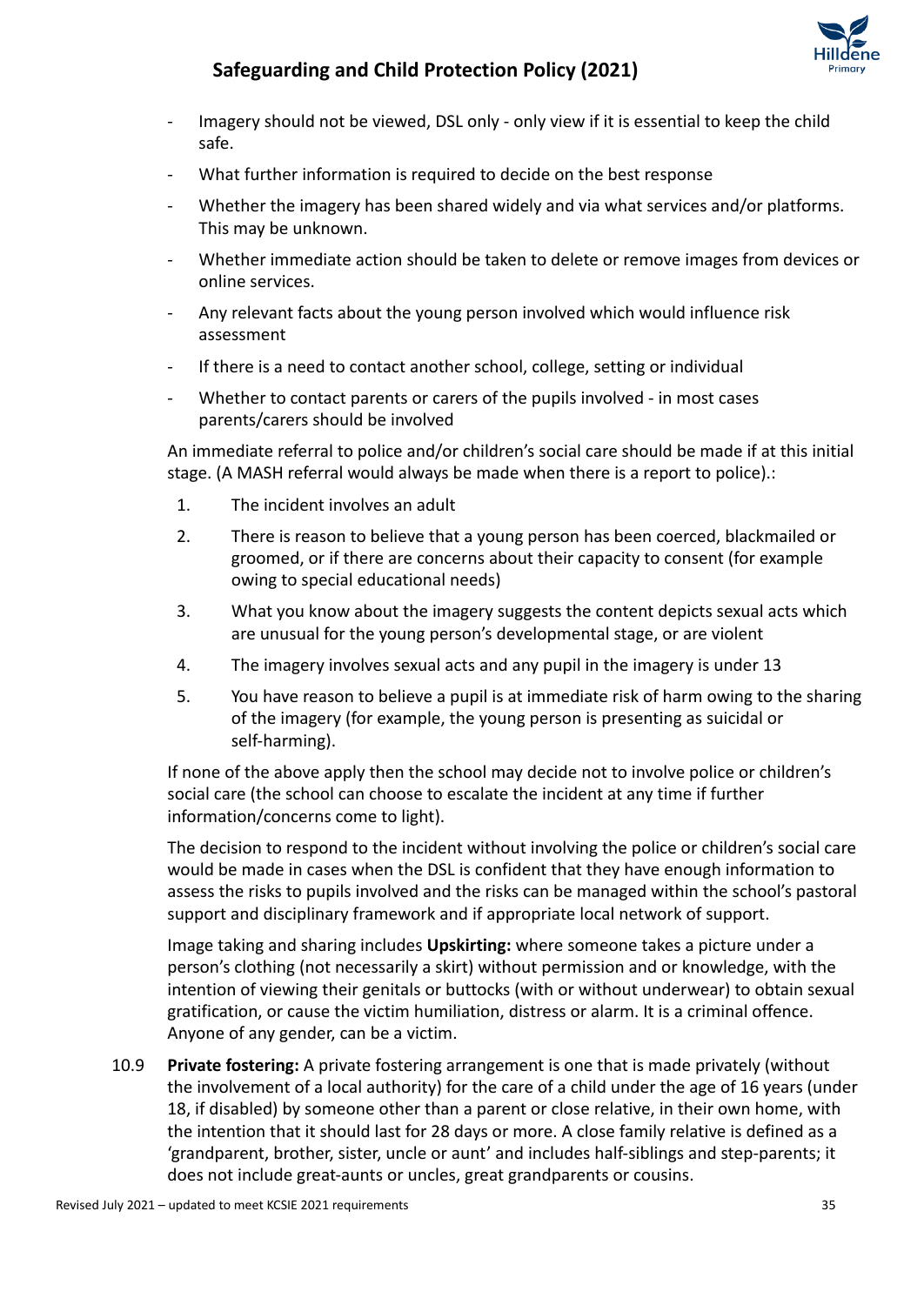

- 10.9.1 Parents and private foster carers both have a legal duty to inform the relevant local authority at least six weeks before the arrangement is due to start; not to do so is a criminal offence.
- 10.9.2 Whilst most privately fostered children are appropriately supported and looked after, they are a potentially vulnerable group who should be monitored by the local authority, particularly when the child has come from another country. In some cases privately fostered children are affected by abuse and neglect, or are involved in trafficking, child sexual exploitation or modern-day slavery.
- 10.9.3 Schools have a mandatory duty to report to the local authority where they are aware or suspect that a child is subject to a private fostering arrangement. Although schools have a duty to inform the local authority, there is no duty for anyone, including the private foster carer or social workers, to inform the school. However, it should be clear to the school who has parental responsibility. On admission to the school, we will take steps to verify the relationship of the adults to the child who is being registered School staff should notify the Designated Safeguarding Lead when they become aware of private fostering arrangements. The Designated Safeguarding Lead will speak to the family of the child involved to check that they are aware of their duty to inform the LA. The school itself has a duty to inform the local authority of the private fostering arrangements.
- 10.10 **Home stay / Exchange hosts**: If children are staying with a family as part of an exchange, the parents and over 18s need to have an enhanced DBS check (as a volunteer). The school will also decide whether they will do an enhanced DBS check for 16 and 17 year olds who also live in the house

### 11.0 **What to do if you suspect that abuse may have occurred**

11.1 You must report the concerns immediately, on the same working day, to the Designated Safeguarding Lead or their deputies. You may report verbally, but this must be followed up by a written account, on the same working day.

### 11.2 **The role of the Designated Safeguarding Lead and team members is to:**

11.2.1 Obtain information from staff, supply staff, volunteers, children or parents and carers who have child protection concerns and to record this information.

DSL and team members will be supported by nurture and pastoral staff, such as ELSA, Thrive, counsellor etc.

- 11.2.2 Assess the information quickly and carefully and ask for further information as appropriate.
- 11.2.3 They should also consult with Havering services in the first instance (e.g. MASH including Early Help, LADO)
- 11.2.4 The Designated Safeguarding Lead should make a referral to the MASH (social care / police) or the police without delay if it is agreed during the consultation or if there is an immediate risk to the child. A MASH referral would always be made when there is a report to police.
- 11.2.5 The referral should be made to the MASH team in which the child lives, e.g. if a child lives in another borough, the referral needs to be made to the MASH team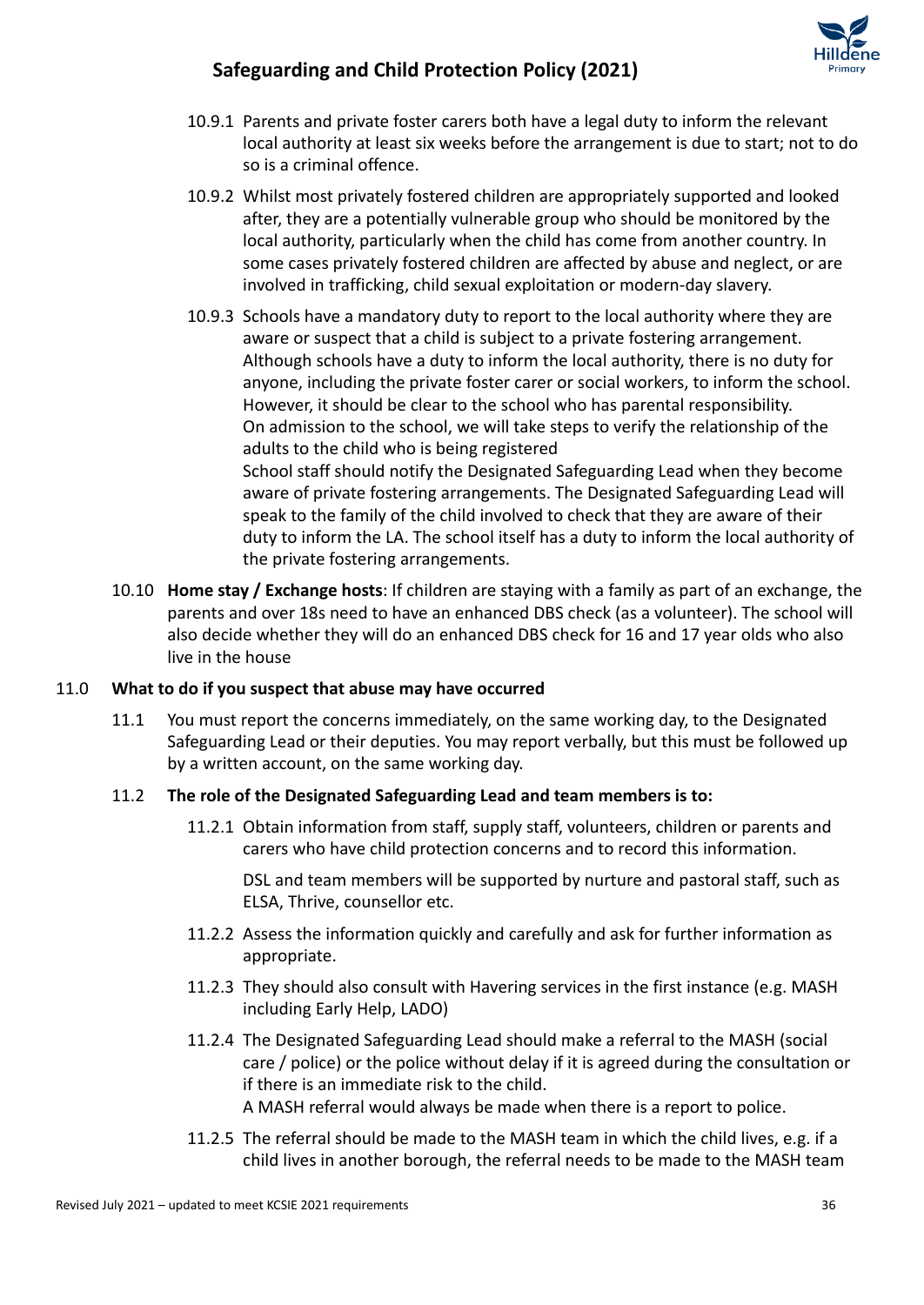

in that borough / authority.

- 11.2.6 A telephone referral should be made and confirmed in writing using MARF online on the same working day if requested. The MASH team should acknowledge the referral within one working day and should be contacted if no acknowledgement has been received within 3 working days.
- 11.2.7 Following referral, the MASH team should consider the next course of action, record their decision in writing and notify the Designated Safeguarding Lead that they have made a decision.
- 11.2.8 Liaise with the senior mental health lead, and where available, the mental health support team, where safeguarding concerns are linked to mental health.
- 11.2.9 Concerns will not be discussed with anyone other than those nominated above.
- 11.2.10 It is the right of any individual to make direct referrals to the child protection agencies. If for any reason you believe that the Designated Safeguarding Lead has not responded appropriately to your concerns, it is then your responsibility to contact the MASH and the LADO immediately.

#### 11.3 **Responsibilities**

The Designated Safeguarding Lead and team are responsible for:

- 11.3.1 Adhering to the Havering LSP (Local Safeguarding Partnership), London Borough of Havering and Hilldene Primary School procedures with regard to referring a child if there are concerns about possible abuse.
- 11.3.2 Keeping full written chronological records of in-school concerns about a child even if there is no need to make an immediate referral.
- 11.3.3 Ensuring that all such records are kept confidentially and securely and are separate from pupil records.
- 11.3.4 Ensuring that an indication of further record-keeping is marked on the pupil records.
- 11.3.5 Checking the attendance of children subject to a Child Protection Plan on a daily basis.
- 11.3.6 Ensuring that any child currently who is subject to a Child Protection Plan who is absent without explanation is referred to MASH (Social Care).
- 11.3.7 Taking lead responsibility for promoting educational outcomes by knowing the welfare, safeguarding and child protection issues that children in need are experiencing, or have experienced, and identifying the impact these issues might be having on children's attendance, engagement and achievement at school.
- 11.3.8 Ensuring that where any child currently who is subject to a Child Protection Plan leaves, their information is transferred to the new school immediately and that the child's social worker is informed. A digital copy of the child's information will be securely retained / archived by Hilldene Primary School.

#### 12.0 **Supporting children**

12.1 We recognise that a child who is abused or witnesses violence and/or abuse may find it difficult to develop and maintain a sense of self worth. We recognise that a child in these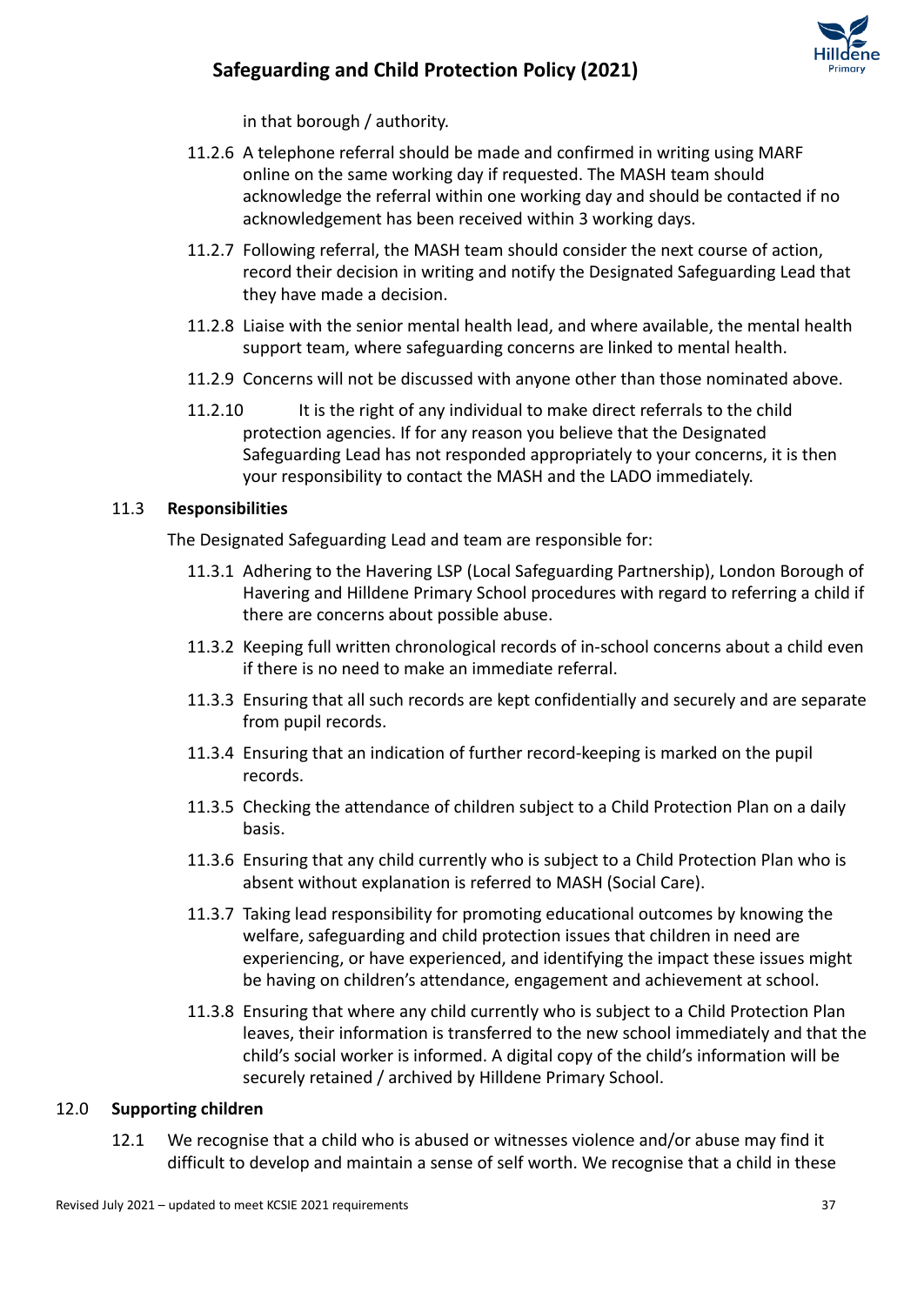

circumstances may feel helpless and humiliated. We recognise that a child may feel self blame.

- 12.2 We recognise that the school may provide the only stable, secure and predictable element in the lives of children who have been abused or who are at risk of harm.
- 12.3 We accept that research shows that the behaviour of a child in these circumstances may range from that which is perceived to be normal to aggressive or withdrawn.
- 12.4 Hilldene Primary School will support all children through:
	- The curriculum
	- The school ethos
	- Encouraging self-esteem and self-assertiveness whilst not condoning aggression or bullying.
	- Promoting a caring, safe and positive environment within the school, giving children a sense of being valued.
	- Ensuring children know there are adults in the school whom they can approach if they are worried.
	- Liaising and working together with all other support services and those agencies involved in the safeguarding of children.
	- Notifying MASH (Social Care) as soon as there is a significant concern.
	- Providing continuing support to a child about whom there have been concerns who leaves the school by ensuring that appropriate information is forwarded under confidential cover to the child's new school.

#### 13.0 **Supporting staff**

We recognise that staff working in Hilldene Primary School who have become involved with a child who has suffered harm, or appears to be likely to suffer harm may find the situation stressful and upsetting.

We will support such staff by providing an opportunity to discuss the situation with the Designated Safeguarding Lead and to seek further support as appropriate.

#### 14.0 **Safer Recruitment and allegations**

At Hilldene Primary School we will ensure we practise Safe Recruitment by undertaking 3 yearly enhanced DBS checks of staff and volunteers who work with children. Recruitment adverts will highlight the priority that the school places on this and the school's commitment to safeguarding. References and medical checks will be made on all new staff, and all staff will have references on file.

The school will follow the guidance set out in

- Keeping Children Safe in Education 2021
- Local Safeguarding Partnership procedures
- London Child Protection Procedures 6<sup>th</sup> edition.

#### 14.1 **Allegations against staff**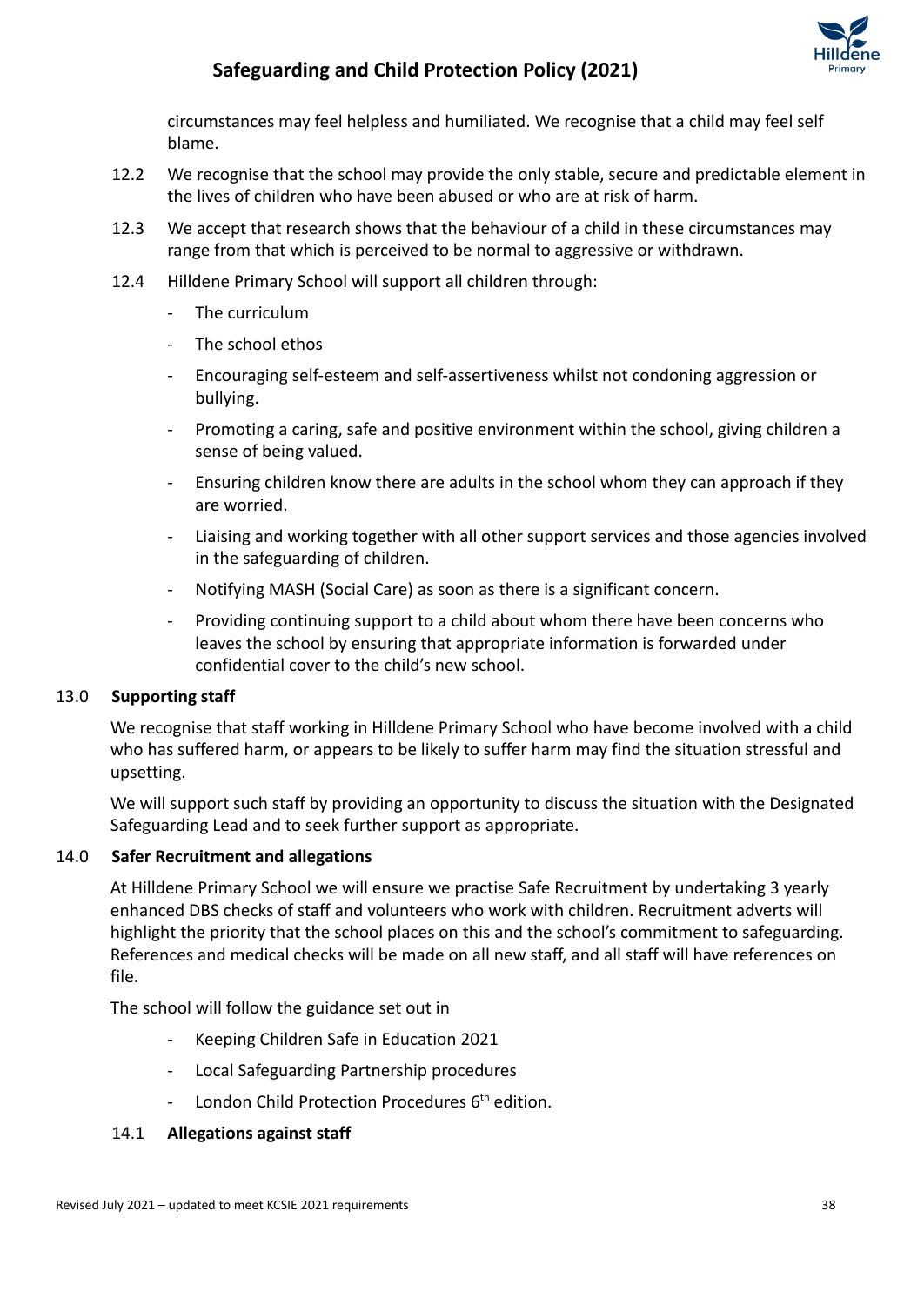- 14.1.1 At Hilldene Primary School we recognise the possibility that adults working in the school may harm children. Any concerns about the conduct of adults in the school should be taken to the Headteacher without delay or where that is not possible, to the Local Authority Designated Officer (LADO); any concerns about the Headteacher should go to the Chair of Governors and the LADO.
- 14.1.2 We understand that a child or  $3<sup>rd</sup>$  party may make an allegation against a member of staff.
- 14.1.3 We understand that an allegation is wider than just those where it is considered that there is reasonable cause to believe that a child has suffered or is at risk of suffering significant harm. Some allegations may indicate that a staff member is unsuitable to work with children.
- 14.1.4 We will be guided by Working Together 2018 which defines an allegation as when an adult has:
	- behaved in a way that has harmed a child, or may have harmed a child;
	- possibly committed a criminal offence against or related to a child; or
	- behaved towards a child or children in a way that indicates that they are unsuitable to work with children.
- 14.1.5 If such an allegation is made, the member of staff receiving the allegation, or having the concern, will immediately inform the Headteacher; this must be done on the same working day.
- 14.1.6 The Headteacher on all such occasions will discuss immediately, on the same working day, the content of the allegation with LADO, before taking any further action.
- 14.1.7 If the allegation made to a member of staff concerns the Headteacher, the member of staff will immediately inform the Chair of Governors who will consult with the LADO; this must be done on the same working day. If the Chair of Governors is not available, the member of staff must make direct contact with the LADO.
- 14.1.8 The school will not internally investigate until instructed by the LADO.
- 14.1.9 The school will follow the LA procedures for managing allegations against staff, a copy of which will be readily available in the school. These are also contained in the London Child Protection Procedures 5<sup>th</sup> edition.

### 14.2 **Whistleblowing**

All staff must be aware of their duty to raise concerns, where they exist, about the attitude or actions of colleagues.

Further information is available in our Whistleblowing and Managing Allegations Policy.

### 15.0 **Safeguarding and the school culture**

#### 15.1 **Reasonable force**

Our policy on reasonable force by staff is set out in a separate policy and acknowledges that staff must only ever use reasonable force as a last resort, and that at all times it must be the minimal force necessary to prevent injury to another person.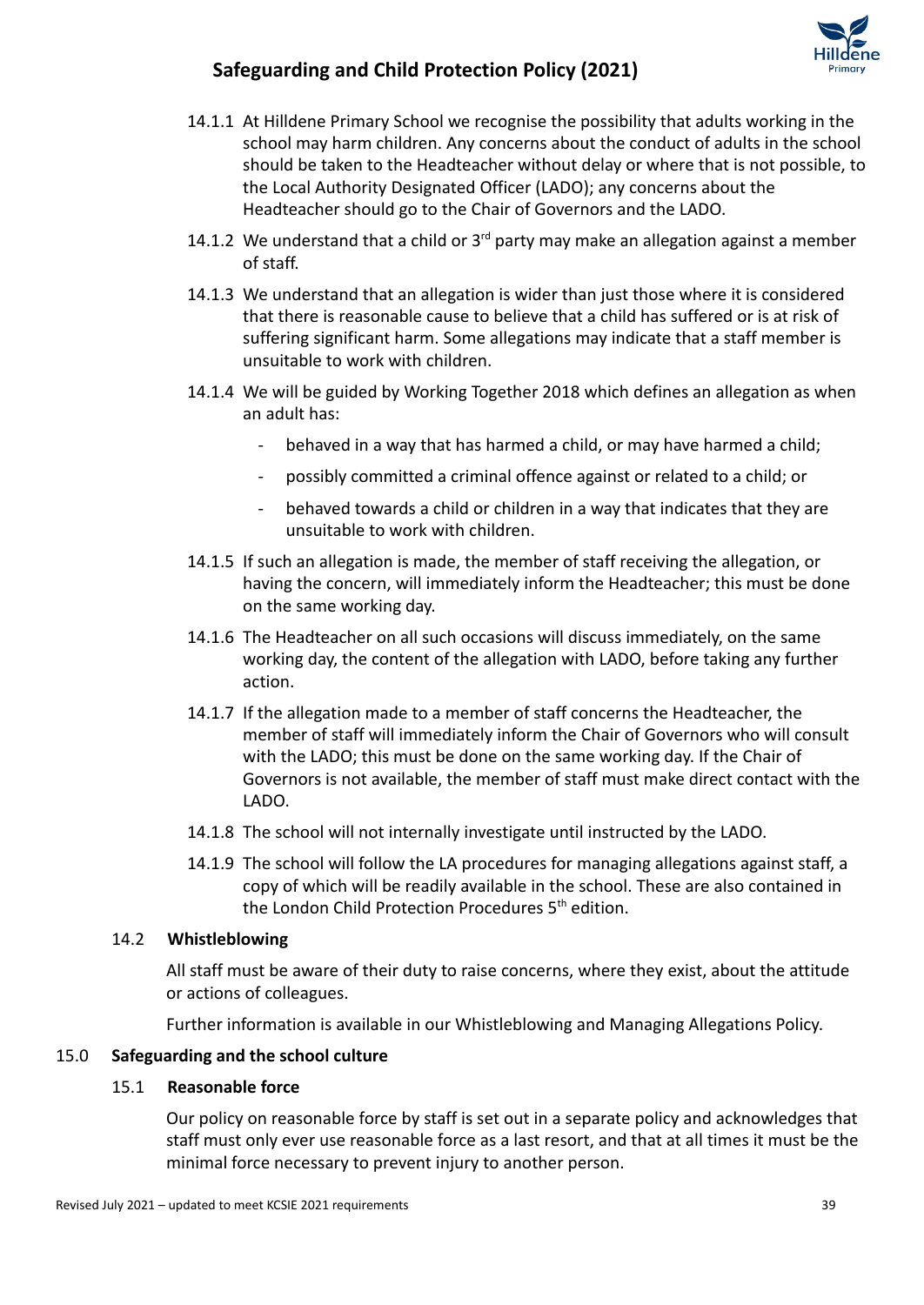

The school will, where appropriate, create individual plans to minimise the likelihood of challenging behaviour, and when it occurs there will be less use of physical restraint and other restrictive methods

We understand that physical intervention of a nature which causes injury or distress to a child may be considered under child protection or disciplinary procedures. Staff need to be aware that if a child sustains an injury as a result of physical intervention Safeguarding and Child Protection processes must be followed.

### 15.2 **Bullying**

Our policy on bullying, and online bullying, is set out in a separate policy and acknowledges that to allow or condone bullying may lead to consideration under child protection procedures.

### 15.3 **Incidents motivated by perceived differences**

Bullying and abuse can be motivated by perceived differences e.g. on the grounds of race, religion, gender, sexual orientation, disability or other difference. We acknowledge that repeated incidents or a single serious incident may lead to consideration under child protection procedures.

#### 15.4 **Health & Safety**

Covid-19 Risk Assessment is in place, available to all staff and updated when needed.

Our Health & Safety policy, set out in a separate document, reflects the consideration we give to the protection of our children both within the school environment and when away from school when undertaking school trips and visits.

#### 15.5 **Prevention**

We recognise that the school plays a significant part in the prevention of harm to our children by providing children with good lines of communication with trusted adults, supportive friends and an ethos of protection.

The school community will therefore:

- Establish and maintain an ethos where children feel secure and are encouraged to talk and are always listened to.
- Ensure that all children know there is an adult in the school whom they can approach if they are worried or in difficulty.

#### 15.6 **Other relevant school policies and guidance**

- Whistleblowing and Managing Allegations Policy
- Reasonable Force Policy
- Behaviour Policy, including online behaviour
- Anti-Bullying Policy, including online bullying
- Racial Incidents Policy, including online incidents
- Health & Safety Policy
- Online Safety Policy
- First Day Calling Policy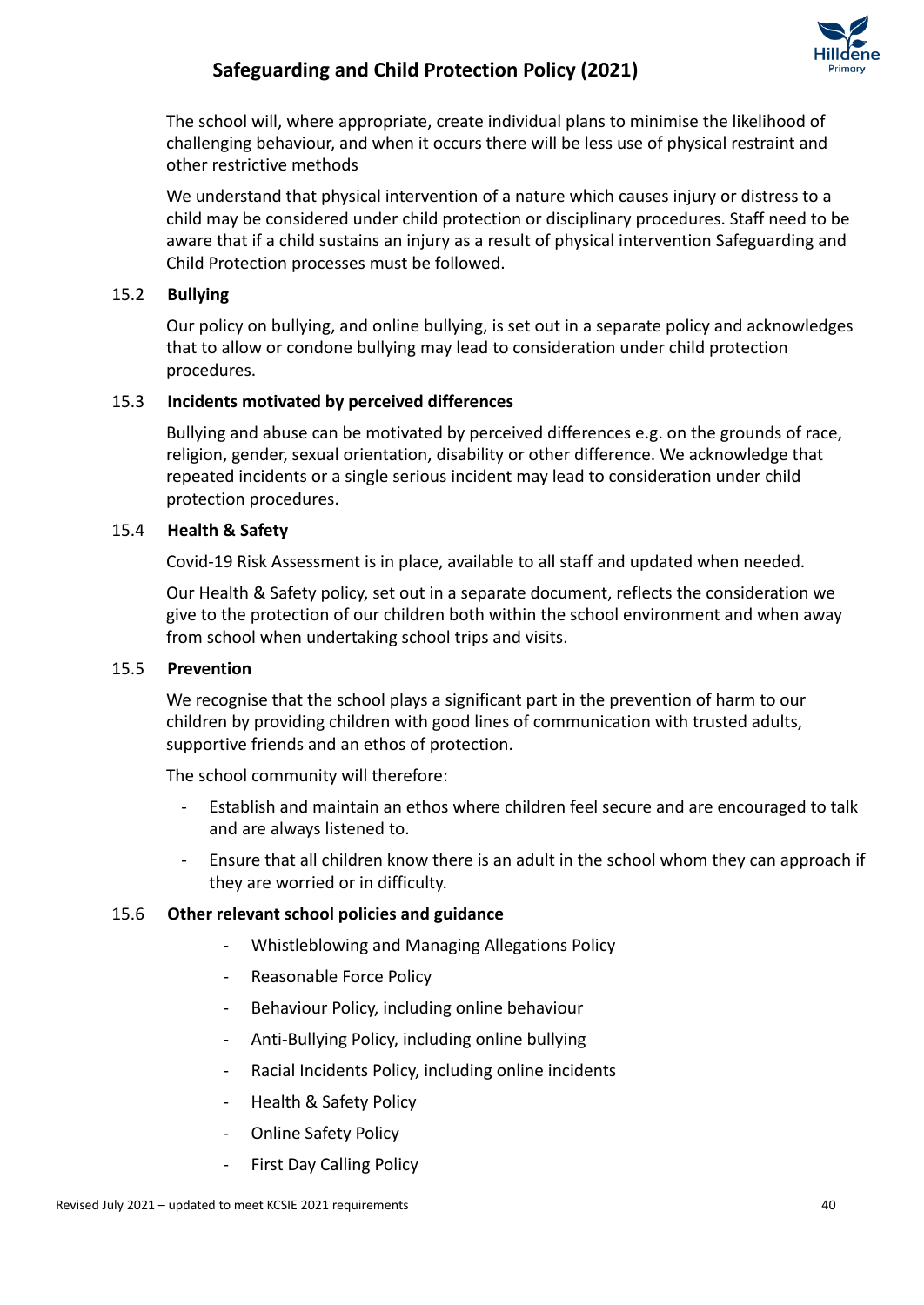

- Transgender Guidance
- Equalities Policy

### 15.7 **Support and training**

We are committed to the provision of safeguarding training for all school staff, supply staff, paid and voluntary, including agency staff, and we recognise that staff must be regularly updated. Safeguarding and Child Protection is always part of our start of year professional development and induction every September.

In addition to the annual basic safeguarding training, the Designated Safeguarding Lead and Team undertake training in inter-agency working at least bi-annually to keep their knowledge and skill up to date throughout the year.

All other staff undertake appropriate training to equip them to carry out their responsibilities for child protection effectively, which is kept up to date by annual refresher training – this training cycles round a range of key topics. This will be additionally supported every year with training and updates provided by the Designated Safeguarding Lead through staff meetings, training days, written updates and briefings.

All Staff will be required to sign annually that they have read Part One of 'Keeping Children Safe in Education' (2021).

### 16.0 **Managing Child Protection Cases**

### 16.1 **Children potentially at greater risk of harm (Child in Need and Child Protection)**

Children may need a social worker due to safeguarding or welfare needs. Children may need this help due to abuse, neglect and complex family circumstances. A child's experiences of adversity and trauma can leave them vulnerable to further harm, as well as educationally disadvantaged in facing barriers to attendance, learning, behaviour and mental health.

Where children need a social worker, this will inform decisions about safeguarding (e.g. responding to unauthorised absence or missing education where there are known safeguarding risks) and promoting welfare (e.g. considering the provision of pastoral and/or academic support, alongside action by statutory services).

### 16.2 **Management of children subject to Child Protection investigation or subject to a Child Protection Plan**

The Designated Safeguarding Lead and team will contribute to the child protection investigation and attend or contribute to the Strategy meetings.

The Designated Safeguarding Lead or deputy will attend the Initial Child Protection Conference to share any relevant information and provide a written report for the conference.

If the child is placed on the Child Protection Plan, the Designated Safeguarding Lead or deputy is responsible for ensuring that the school participates appropriately in the Child Protection Plan and attends all Core Group Meetings and Child Protection Conferences.

Information will be shared with staff on a "need to know" basis but key personnel working with child should have sufficient information to support them in their work with that child.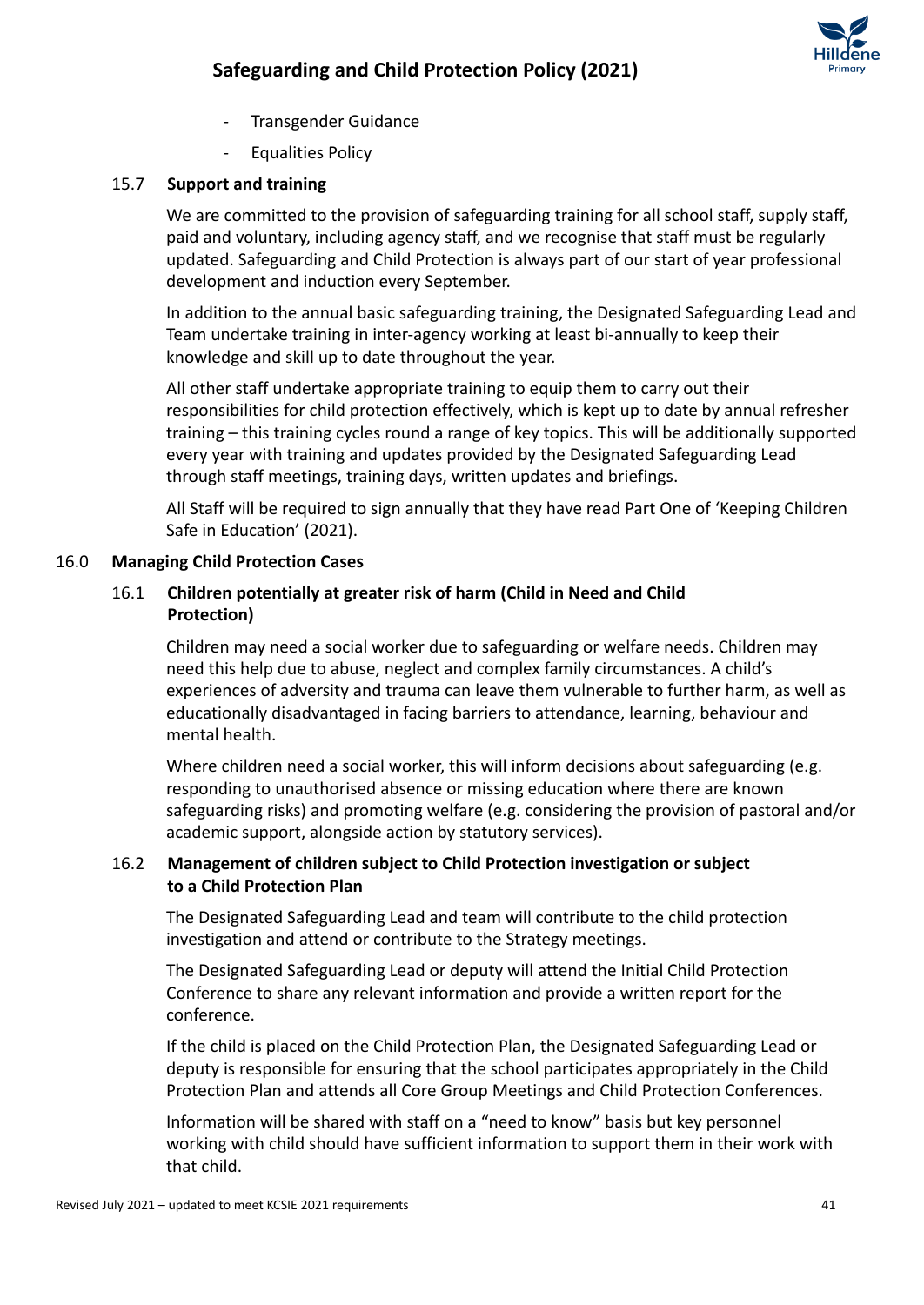

If a child with a Child Protection Plan has an unexplained absence from school, the Designated Safeguarding Lead will inform the Social Worker.

### 16.3 **Record keeping**

- 16.3.1 DfE guidance says that the Designated Safeguarding Lead will keep detailed, accurate, secure written records of referrals and concerns. These should be kept separately from academic records, in a confidential file stored in a secure cabinet, accessible only by appropriate senior staff members. Current cases are exempt from examination by parents or children unless subject to a court order. Subject Access Requests may be made for records of historic, closed issues.
- 16.3.2 Havering LSCB promotes high quality record keeping in respect of all concerns about children's welfare. The records should be completed in a timely manner and include all relevant information such as dates, times, others involved, witnesses etc. All records should be signed and dated. The child's confidential record should include a front sheet chronology of concerns to support the understanding of the impact of past concerns, patterns and escalation of concerns.
- 16.3.3 If a child transfers to another school or other educational establishment, the Designated Safeguarding Lead must forward securely the child protection file to a named person at the receiving school/establishment under a separate cover from the academic records. The file should be marked 'confidential, to be opened by addressee only.'
- 16.3.4 The Designated Safeguarding Lead should retain a digital copy of the child protection file, which should be stored in a secure area accessible only by appropriate senior staff members. Child Protection records about a student who has ceased to become of compulsory school age should be archived and catalogued. Records must be kept until a child reaches 25 years of age; child protection records must be kept for 35 years after the child leaves the school.
- 16.3.5 When making a referral, the referrer should keep a written record of:
	- Discussions with child
	- Discussions with parent/s
	- Discussions with staff
	- Information provided to the MASH
	- Advice given and decisions taken (clearly times, dated and signed)
- 16.3.6 The referrer should confirm verbal and telephone referrals in writing within 48 hours, using the inter-agency referral form.
- 16.3.7 Hilldene Primary School will ensure that we keep up-to-date personal data records of all the children by regularly reminding parents to inform us of any change in family circumstances and requesting an annual update.

#### 16.4 **Confidentiality and information sharing**

16.4.1 We recognise that all matters relating to child protection are confidential.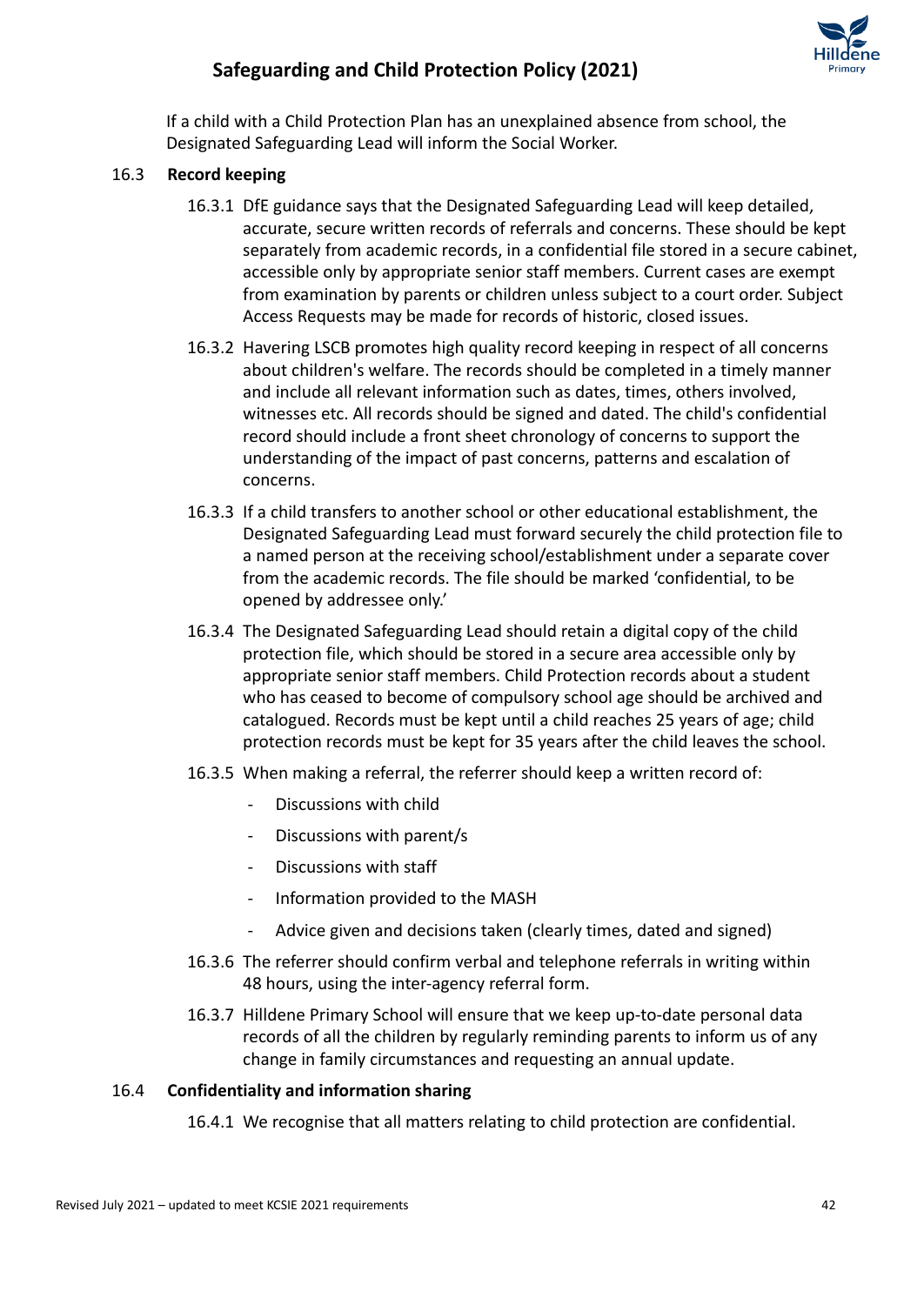

- 16.4.2 The Headteacher or Designated Safeguarding Lead will disclose personal information about a student to other members of staff on a need to know basis only.
- 16.4.3 However, all staff must be aware that they have a professional responsibility to share information with other agencies in order to safeguard children.
- 16.4.4 When considering sharing information the staff will:
	- 16.4.4.1 Remember that GDPR is not a barrier to sharing information, it provides the framework
	- 16.4.4.2 Be open & honest with the person from the outset about how information may be shared
	- 16.4.4.3 Seek advice, do not fail to share information because you are unsure what to do
	- 16.4.4.4 Share with consent where appropriate & respect the wishes of those who refuse consent unless you believe that there is a risk of harm to child if the information is not shared
	- 16.4.4.5 Consider safety and well-being of the child and base information sharing decisions on this
	- 16.4.4.6 Ensure all information shared is Necessary, Proportionate, Relevant, Accurate, Timely & Secure. Ensure any third party or hearsay information is identified and that you have consent to share it
	- 16.4.4.7 Keep a record of your decision and reasons for it. Record what you have shared, with whom and the purpose.

### 17.0 **Supervisory arrangements for the management of children in Alternative Provision and in out of school hours' activities.**

- 17.1 We will aim to protect children from abuse and team members from false allegations by adopting the following guidelines:
- 17.2 All alternative provision, clubs and child minders must have appropriate Ofsted registration or London Borough of Havering AP quality Assurance.
- 17.3 All alternative provision and clubs independent of the school must have their own child protection policy & procedure in line with the school's
- 17.4 All alternative provision and clubs will keep a register of all children attending the activities and give a copy to the school. Alternative provision registers will be taken promptly and uploaded such that they are visible to the school on the same day/in the same session. All absences without explanation will be notified to the school immediately.
- 17.5 All alternative provision and clubs will keep a register of all team members (both paid staff members, supply staff and volunteers) and ensure they meet the requirements of the DBS.
- 17.6 Registers will include arrival and departure times.
- 17.7 All alternative provision and clubs will keep a record of all sessions including monitoring and evaluation records.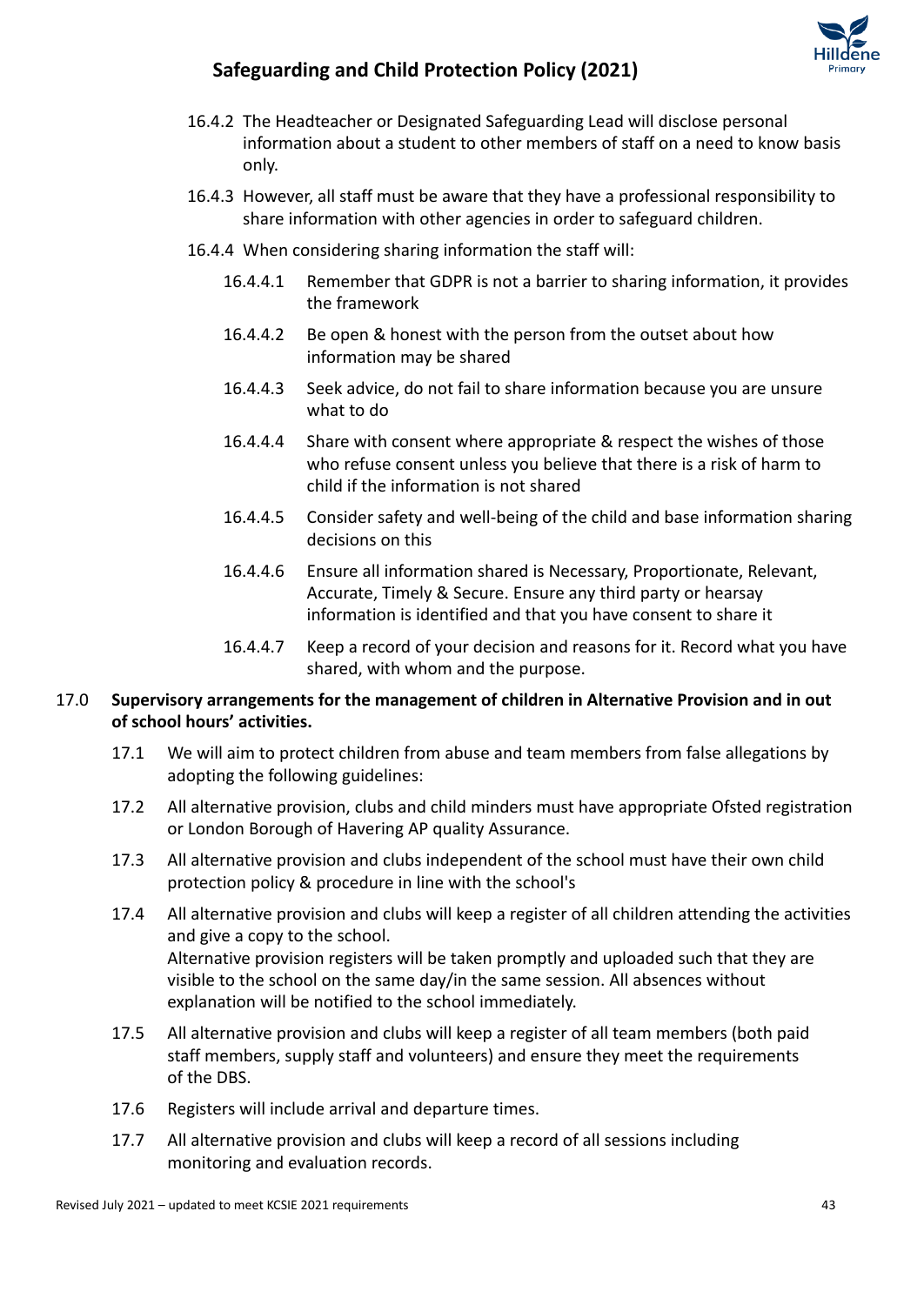

- 17.8 The team members will record any unusual events on an accident/incident form. All safeguarding concerns will be communicated immediately to the school DSL.
- 17.9 Written consent from a parent or guardian will be obtained for every child attending the alternative provision / activities.
- 17.10 Team members should not be alone with a child, although we recognise that there may be times when this may be necessary or helpful; in such circumstances another adult should be told.
- 17.11 Team members may escort children of the same sex to the toilet but are not expected to be involved with toileting, unless the child has a special need that has been brought to our attention by the parent/guardian and a care plan is in place for the child naming them as part of the care plan.
- 17.12 All team members should treat all children with dignity and respect in both attitude, language and actions.

### 18.0 **Key contacts**

#### 18.1 **MASH Team**

01708 433222 (day) 01708 433999 (night) [tmash@havering.gov.uk](mailto:tmash@havering.gov.uk) [https://my.havering.gov.uk/Pages/OnlineForms/Multi-Agency-Referral-form.aspx#Informatio](https://my.havering.gov.uk/Pages/OnlineForms/Multi-Agency-Referral-form.aspx#Information) [n](https://my.havering.gov.uk/Pages/OnlineForms/Multi-Agency-Referral-form.aspx#Information)

### 18.2 **LADO**

Lisa Kennedy [lado@havering.gov.uk](mailto:lado@havering.gov.uk) 01708 431653

#### 18.3 **HES Safeguarding team**

Carol Rockey [carol.rockey@havering.gov.uk](mailto:carol.rockey@havering.gov.uk) 01708 431651 Michelle Wain [michelle.wain@havering.gov.uk](mailto:michelle.wain@havering.gov.uk) 01708 431650

#### 18.4 **Online Safety**

Amanda Jackson – [Amanda.jackson@havering.gov.uk](mailto:Amanda.jackson@havering.gov.uk) Dave Smith - [dave.smith@havering.gov.uk](mailto:dave.smith@havering.gov.uk)

#### 18.5 **Havering CAD team**

Social Care : CAD Duty - [CADDuty@havering.gov.uk](mailto:CADDuty@havering.gov.uk) Education: SEN - [Sen@havering.gov.uk](mailto:Sen@havering.gov.uk)

#### 18.6 **Havering Virtual School**

[vsht@havering.gov.uk](mailto:vsht@havering.gov.uk)

#### 18.7 **NSPCC whistleblowing helpline**

0800 028 0285 and [help@nspcc.org.uk](mailto:help@nspcc.org.uk) [www.nspcc.org.uk/Helpline](http://www.nspcc.org.uk/Helpline)

### 18.8 **SO15 Counter Terrorism Command**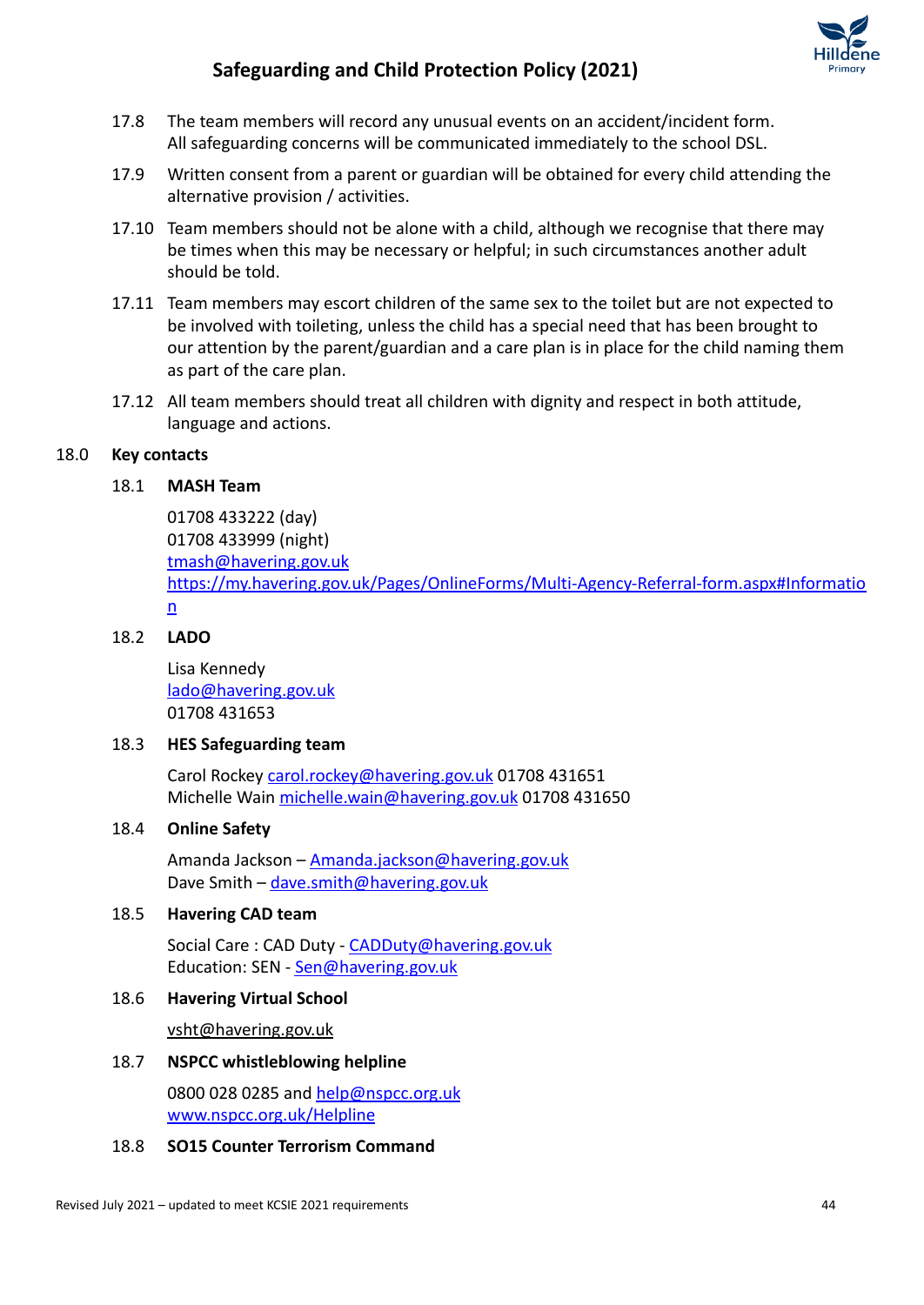

DC Gavin Moore 07919628083 or 0203 276 1100 [Gavin.F.moore@met.pnn.police.uk](mailto:Gavin.F.moore@met.pnn.police.uk) PC Jag Shina 07767765808 [Jag.s.shina@met.pnn.police.uk](mailto:Jag.s.shina@met.pnn.police.uk)

### 18.9 **LBH Prevent and Hate Crime Coordinator**

Emily Knight 01708 433 082 [emily.knight@havering.gov.uk](mailto:emily.knight@havering.gov.uk) & [prevent@havering.gov.uk](mailto:prevent@havering.gov.uk)

#### 18.10 **LBH Child Exploitation & Missing lead**

Lorraine Bartlett [lorraine.Bartlett@havering.gov.uk](mailto:lorraine.Bartlett@havering.gov.uk)

CME Children Missing Education [cme@havering.gov.uk](mailto:cme@havering.gov.uk) 01708 431777

#### 18.11 **UK Safer Internet Centre**

POSH Professionals Online Safety Helpline for schools 0344 381 4772 <https://www.saferinternet.org.uk/professionals-online-safety-helpline>

#### 18.12 **NSPCC**

Online Safety Helpline for Professionals and Parents 0808 8005002 <https://www.nspcc.org.uk/services-and-resources/nspcc-helpline/>

#### 18.13 **LBH & East London Gangs & Serious Youth Violence**

Louise Giles, Detective Sergeant East Area Gangs Unit 0203 276 0523 [GangsUnit@met.pnn.police.uk](mailto:GangsUnit@met.pnn.police.uk)

#### 18.14 **Operation Encompass**

Bekir Bekir, Detective Constable East Area BCU - Safeguarding MASH Team, Mercury House 0203 276 2800 [Bekir.Bekir@met.pnn.police.uk](mailto:Bekir.Bekir@met.pnn.police.uk) <https://www.operationencompass.org/>

#### 18.15 **LBH Alternative Provision**

Darren Purdie [darren.purdie@havering.gov.uk](mailto:darren.purdie@havering.gov.uk)

18.16 Safeguarding governor

Mr Chris Speller [cspeller@hilldene.havering.sch.uk](mailto:cspeller@hilldene.havering.sch.uk)

18.17 Designated Safeguarding Lead and team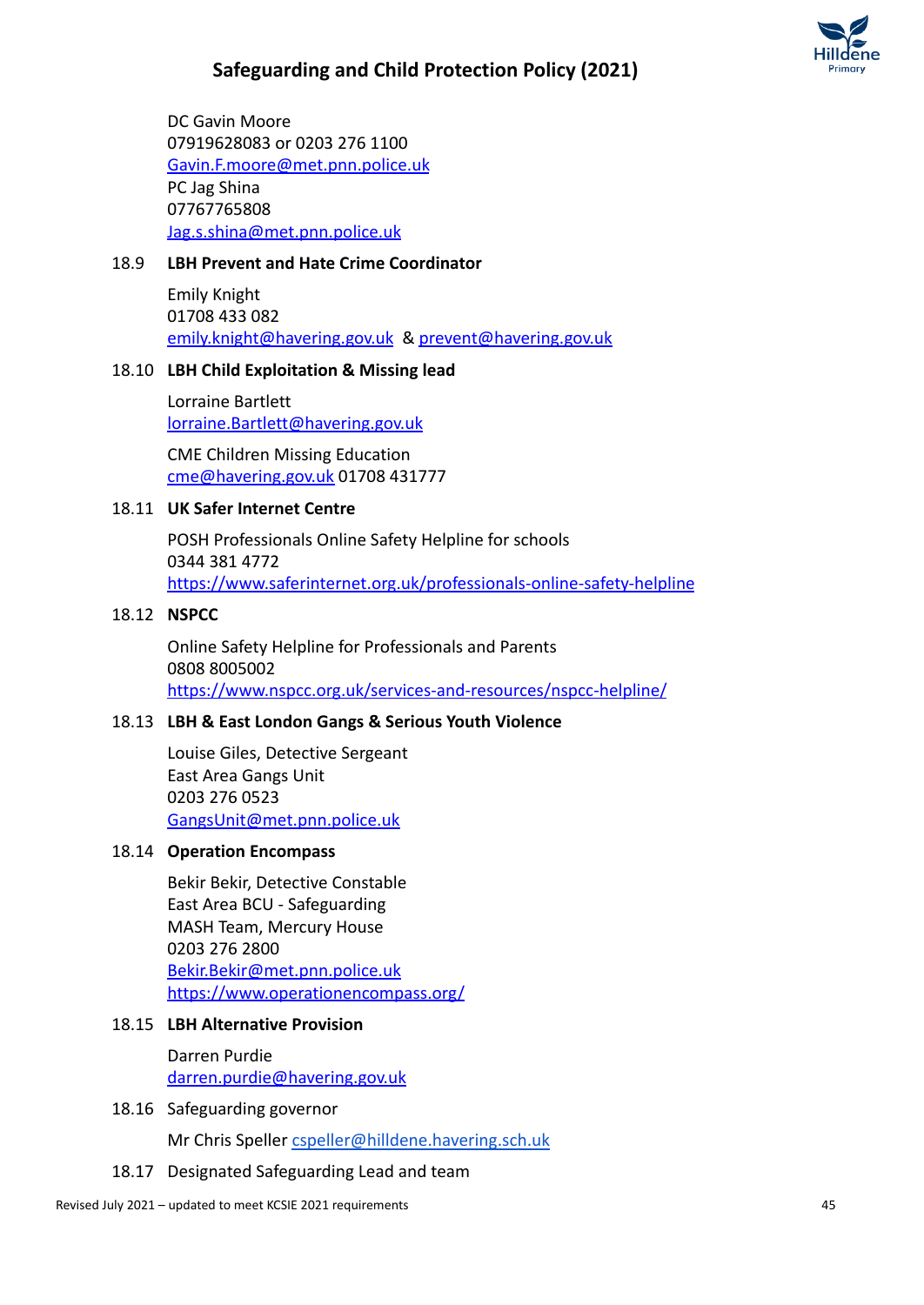

Georgina Delmonte [gdelmonte@hilldene.havering.sch.uk](mailto:gdelmonte@hilldene.havering.sch.uk)

Designated Safeguarding Deputy : Cat McCleallan [cmccleallan@hilldene.havering.sch.uk](mailto:cmccleallan@hilldene.havering.sch.uk)

Georgia Davis : [gdavis@hilldene.havering.sch.uk](mailto:gdavis@hilldene.havering.sch.uk)

Glenda Saunders: [gsaunders@hilldene.havering.sch.uk](mailto:gsaunders@hilldene.havering.sch.uk)

Carol Madden: [cmadden@hilldene.havering.sch.uk](mailto:cmadden@hilldene.havering.sch.uk)

Paula Southgate: [psouthgate@hilldene.havering.sch.uk](mailto:psouthgate@hilldene.havering.sch.uk)

Carol Madden: [cmadden@hilldene.havering.sch.uk](mailto:cmadden@hilldene.havering.sch.uk)

### 19.0 **Where to go for further information: (reordered)**

- 19.1 DfE: Statutory guidance: Keeping children safe in education 2021 <https://www.gov.uk/government/publications/keeping-children-safe-in-education--2>
- 19.2 DfE: Statutory guidance: Working together to safeguard children 2018 (with Dec 2020 updates) <https://www.gov.uk/government/publications/working-together-to-safeguard-children--2>
- 19.3 DfE: [Sexual violence and sexual harassment between](https://www.gov.uk/government/uploads/system/uploads/attachment_data/file/719902/Sexual_violence_and_sexual_harassment_between_children_in_schools_and_colleges.pdf) children in schools and colleges 2021 [https://www.gov.uk/government/publications/sexual-violence-and-sexual-harassment-betw](https://www.gov.uk/government/publications/sexual-violence-and-sexual-harassment-between-children-in-schools-and-colleges) [een-children-in-schools-and-colleges](https://www.gov.uk/government/publications/sexual-violence-and-sexual-harassment-between-children-in-schools-and-colleges)
- 19.4 Havering Local Safeguarding Partnership [https://www.havering.gov.uk/info/20083/safeguarding\\_children](https://www.havering.gov.uk/info/20083/safeguarding_children)
- 19.5 Havering: MARF [https://www.havering.gov.uk/downloads/download/306/multi-agency\\_referral\\_form\\_marf](https://www.havering.gov.uk/downloads/download/306/multi-agency_referral_form_marf)
- 19.6 Havering: Missing protocol [www.havering.gov.uk/missingchildren](http://www.havering.gov.uk/Pages/Services/Social-care-client-contact-problems.aspx)
- 19.7 Havering: Online CSE toolkit <https://www.havering.gov.uk/Pages/Services/Sexual-exploitation.aspx>
- 19.8 Ofsted: Inspecting safeguarding in early years, education and skills 2019 [https://www.gov.uk/government/publications/inspecting-safeguarding-in-early-years-educat](https://www.gov.uk/government/publications/inspecting-safeguarding-in-early-years-education-and-skills) [ion-and-skills](https://www.gov.uk/government/publications/inspecting-safeguarding-in-early-years-education-and-skills)
- 19.9 DfE Safeguarding and remote education during coronavirus (COVID-19) May 2020 [https://www.gov.uk/guidance/safeguarding-and-remote-education-during-coronavirus-covid](https://www.gov.uk/guidance/safeguarding-and-remote-education-during-coronavirus-covid-19) [-19](https://www.gov.uk/guidance/safeguarding-and-remote-education-during-coronavirus-covid-19)
- 19.10 DfE: Advice what to do if you are worried that a child is being abused 2015 [https://www.gov.uk/government/publications/what-to-do-if-youre-worried-a-child-is-being](https://www.gov.uk/government/publications/what-to-do-if-youre-worried-a-child-is-being-abused--2)[abused--2](https://www.gov.uk/government/publications/what-to-do-if-youre-worried-a-child-is-being-abused--2)
- 19.11 DfE: Behaviour and discipline in schools, July 2020 <https://www.gov.uk/government/publications/behaviour-and-discipline-in-schools>
- 19.12 DfE: Children Missing Education, September 2016 <https://www.gov.uk/government/publications/children-missing-education>
- 19.13 DfE: Cyberbullying: Advice for headteachers and school staff, November 2014 [https://assets.publishing.service.gov.uk/government/uploads/system/uploads/attachment\\_](https://assets.publishing.service.gov.uk/government/uploads/system/uploads/attachment_data/file/374850/Cyberbullying_Advice_for_Headteachers_and_School_Staff_121114.pdf) data/file/374850/Cyberbullying Advice for Headteachers and School Staff 121114.pdf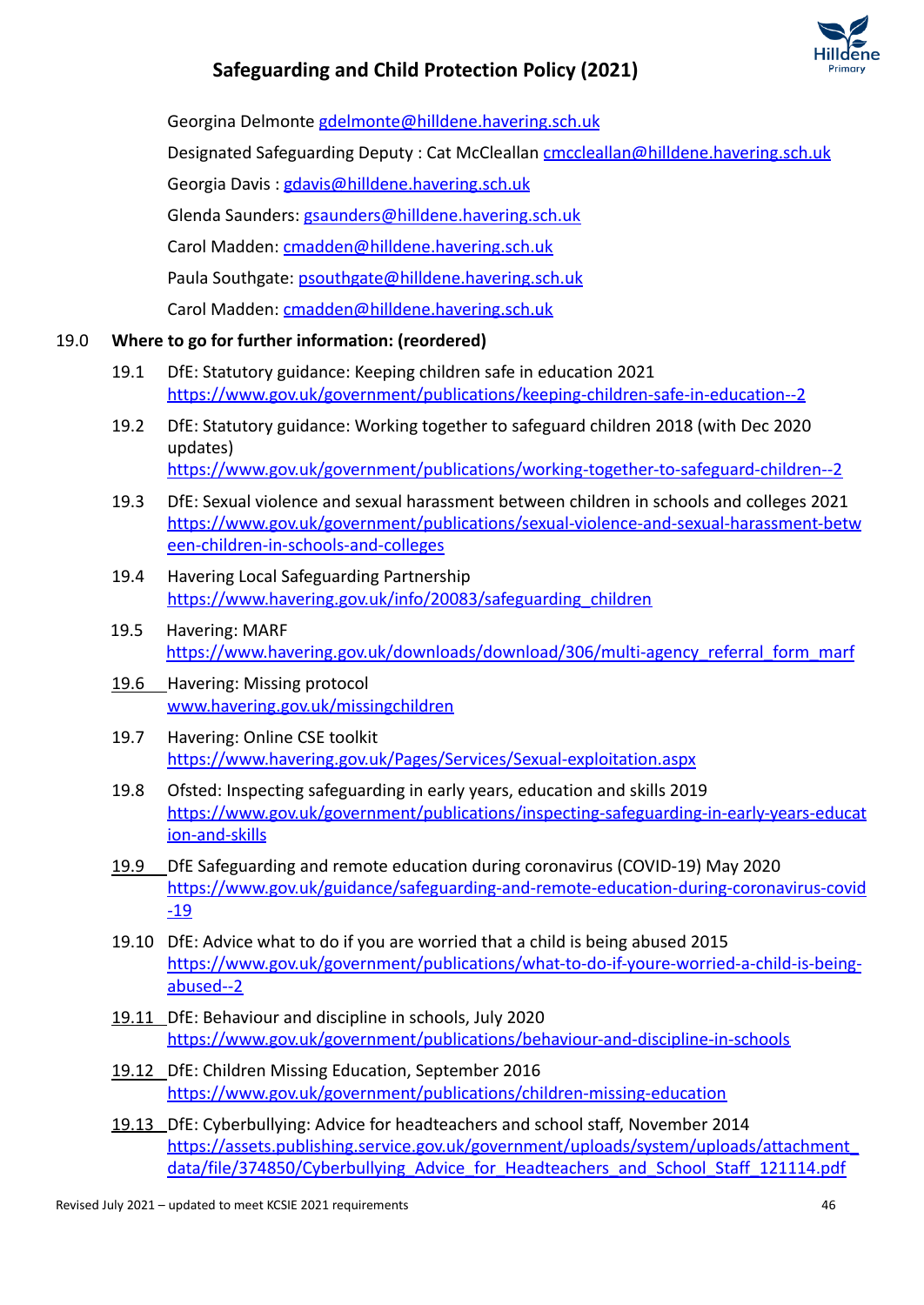

- 19.14 DfE Harmful online challenges and online hoaxes [https://www.gov.uk/government/publications/harmful-online-challenges-and-online-hoaxes](https://www.gov.uk/government/publications/harmful-online-challenges-and-online-hoaxes/harmful-online-challenges-and-online-hoaxes) [/harmful-online-challenges-and-online-hoaxes](https://www.gov.uk/government/publications/harmful-online-challenges-and-online-hoaxes/harmful-online-challenges-and-online-hoaxes)
- 19.15 DfE Mental Health and Behaviour in schools <https://www.gov.uk/government/publications/mental-health-and-behaviour-in-schools--2>
- 19.16 DfE: Mental health and behaviour in schools, November 2018 <https://www.gov.uk/government/publications/mental-health-and-behaviour-in-schools--2>
- 19.17 DfE: Preventing and Tackling Bullying 2017 <https://www.gov.uk/government/publications/preventing-and-tackling-bullying>
- 19.18 DfE: Protecting children from radicalisation: the prevent duty [https://www.gov.uk/government/publications/protecting-children-from-radicalisation-the-p](https://www.gov.uk/government/publications/protecting-children-from-radicalisation-the-prevent-duty) [revent-dutyD](https://www.gov.uk/government/publications/protecting-children-from-radicalisation-the-prevent-duty)fE: Relationship Education and Relationship and Sex Education, July 2020 [https://www.gov.uk/government/publications/relationships-education-relationships-and-sex](https://www.gov.uk/government/publications/relationships-education-relationships-and-sex-education-rse-and-health-education) [-education-rse-and-health-education](https://www.gov.uk/government/publications/relationships-education-relationships-and-sex-education-rse-and-health-education)
- 19.19 DfE: Safeguarding practitioners: information sharing advice 2018 [https://www.gov.uk/government/publications/safeguarding-practitioners-information-shari](https://www.gov.uk/government/publications/safeguarding-practitioners-information-sharing-advice) [ng-advice](https://www.gov.uk/government/publications/safeguarding-practitioners-information-sharing-advice)
- 19.20 DfE: Searching, screening and confiscation at school <https://www.gov.uk/government/publications/searching-screening-and-confiscation>
- 19.21 DfE: Statutory guidance School exclusion, May 2020 <https://www.gov.uk/government/publications/school-exclusion>
- 19.22 DfE: Teaching Online Safety in schools 2019 <https://www.gov.uk/government/publications/teaching-online-safety-in-schools>
- 19.23 DfE summary Gov.UK: Safeguarding children, latest documents <https://www.gov.uk/topic/schools-colleges-childrens-services/safeguarding-children/latest>
- 19.24 Home Office: Criminal exploitation of children and vulnerable adults: county lines [https://www.gov.uk/government/publications/criminal-exploitation-of-children-and-vulnera](https://www.gov.uk/government/publications/criminal-exploitation-of-children-and-vulnerable-adults-county-lines) [ble-adults-county-lines](https://www.gov.uk/government/publications/criminal-exploitation-of-children-and-vulnerable-adults-county-lines)
- 19.25 Home Office: Preventing youth violence and gang involvement [https://assets.publishing.service.gov.uk/government/uploads/system/uploads/attachment\\_](https://assets.publishing.service.gov.uk/government/uploads/system/uploads/attachment_data/file/418131/Preventing_youth_violence_and_gang_involvement_v3_March2015.pdf) [data/file/418131/Preventing\\_youth\\_violence\\_and\\_gang\\_involvement\\_v3\\_March2015.pdf](https://assets.publishing.service.gov.uk/government/uploads/system/uploads/attachment_data/file/418131/Preventing_youth_violence_and_gang_involvement_v3_March2015.pdf)
- 19.26 Ofsted: Inspecting safeguarding in early years, education and skills settings 2019 [https://www.gov.uk/government/publications/inspecting-safeguarding-in-early-years-educat](https://www.gov.uk/government/publications/inspecting-safeguarding-in-early-years-education-and-skills/inspecting-safeguarding-in-early-years-education-and-skills) [ion-and-skills/inspecting-safeguarding-in-early-years-education-and-skills](https://www.gov.uk/government/publications/inspecting-safeguarding-in-early-years-education-and-skills/inspecting-safeguarding-in-early-years-education-and-skills)
- 19.27 Ofsted: Positive environments where children can flourish [https://www.gov.uk/government/publications/positive-environments-where-children-can-fl](https://www.gov.uk/government/publications/positive-environments-where-children-can-flourish) [ourish](https://www.gov.uk/government/publications/positive-environments-where-children-can-flourish)
- 19.28 Ofsted: Safeguarding concerns, a guide for inspectors [https://www.gov.uk/government/publications/ofsted-safeguarding-policy/safeguarding-conc](https://www.gov.uk/government/publications/ofsted-safeguarding-policy/safeguarding-concerns-guidance-for-inspectors) [erns-guidance-for-inspectors](https://www.gov.uk/government/publications/ofsted-safeguarding-policy/safeguarding-concerns-guidance-for-inspectors)
- 19.29 UKCIS: Education for a connected world 2020 <https://www.gov.uk/government/publications/education-for-a-connected-world>